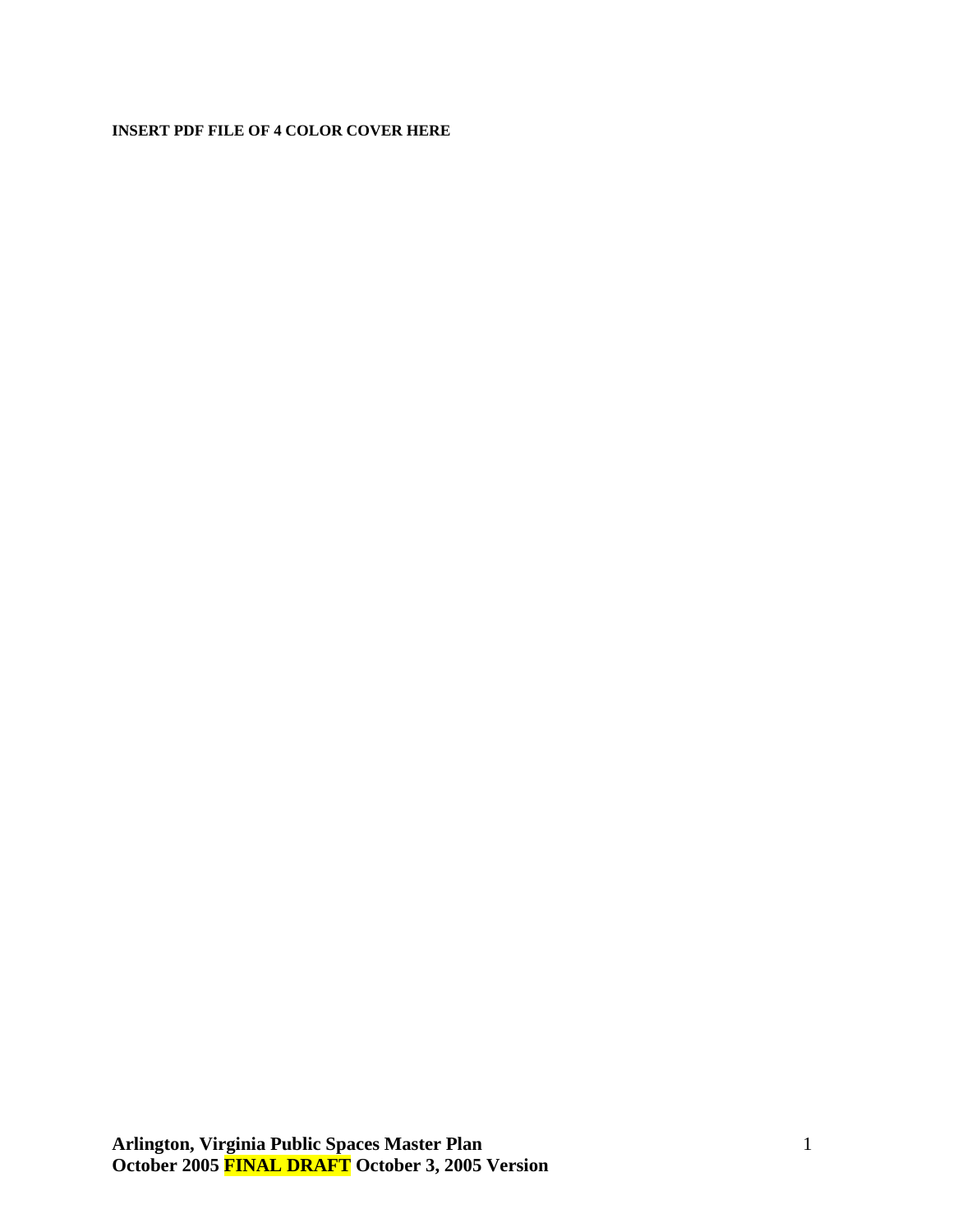# **Copies of the Final Draft Public Spaces Master Plan are available:**

- On line at [www.arlingtonva.us](http://www.arlingtonva.us/)
- At Arlington Public Libraries
- Upon request by calling (703) 228-3322
- Emailing [prcr@arlingtonva.us](mailto:prcr@arlingtonva.us)

The Public Spaces Master Plan is scheduled to be adopted by the Arlington County Board in December 2005. After its adoption, this plan shall take the place of the 1994 Open Space Master Plan, which will no longer have any force or effect.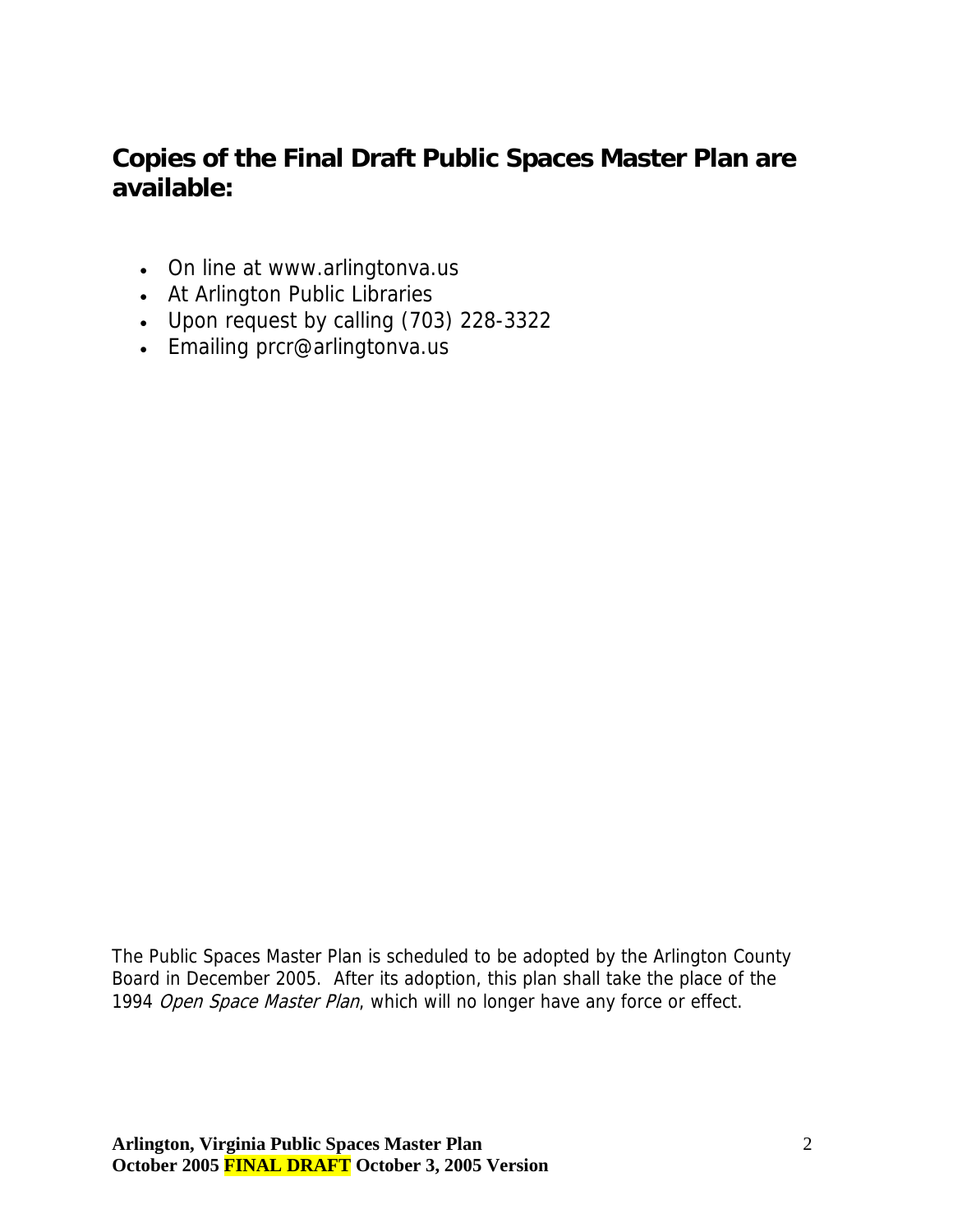# **Arlington Public Spaces Master Plan**

## **Table of Contents**

| CHAPTER 1. PAST AND PRESENT - THE PLANNING CONTEXT  13                                                       |  |
|--------------------------------------------------------------------------------------------------------------|--|
| Α.<br><b>B.</b><br>$\mathbf{C}$ .<br>D.<br>Е.                                                                |  |
|                                                                                                              |  |
| А.<br><b>B.</b><br>$\mathbf{C}$ .                                                                            |  |
| <b>CHAPTER 3. OVERVIEW OF EXISTING AND PLANNED PUBLIC SPACES 28</b>                                          |  |
| А.<br><b>B.</b><br>C.<br>D.<br>Ε.<br>F.                                                                      |  |
|                                                                                                              |  |
| <b>OVERVIEW OF PUBLIC SPACES MANAGEMENT AND SERVICES  42</b><br>А.<br>В.<br>$\mathbf{C}$ .<br>D.<br>F.<br>F. |  |
|                                                                                                              |  |
| А.<br>В.                                                                                                     |  |
|                                                                                                              |  |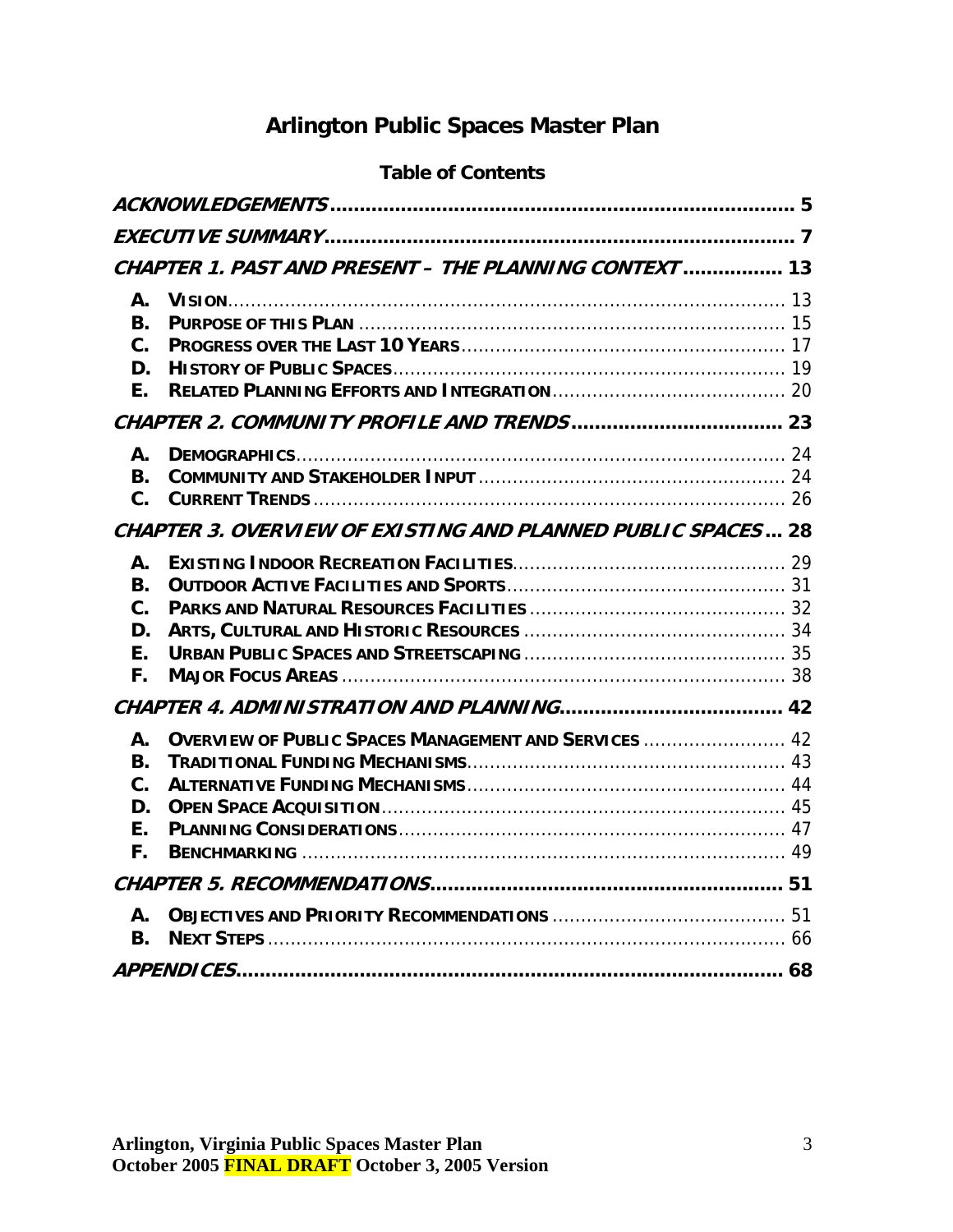# **Appendices**

- **A. List of Parcels Acquired Since 1994**
- **B. Adopted Park Master Plans**
- **C. 20 Year History of Bond Referenda**
- **D. Historic Districts**
- **E. Demographics**
- **F. Synthetic Turf Field Program**
- **G. Community Canine Area Guidelines**
- **H. Art and Cultural Facilities**
- **I. Sector Plan Summaries**
- **J. Inventory of Parks**
- **K. List of Potential Acquisition Parcels**
- **L. Arlington, Virginia Public Spaces Map**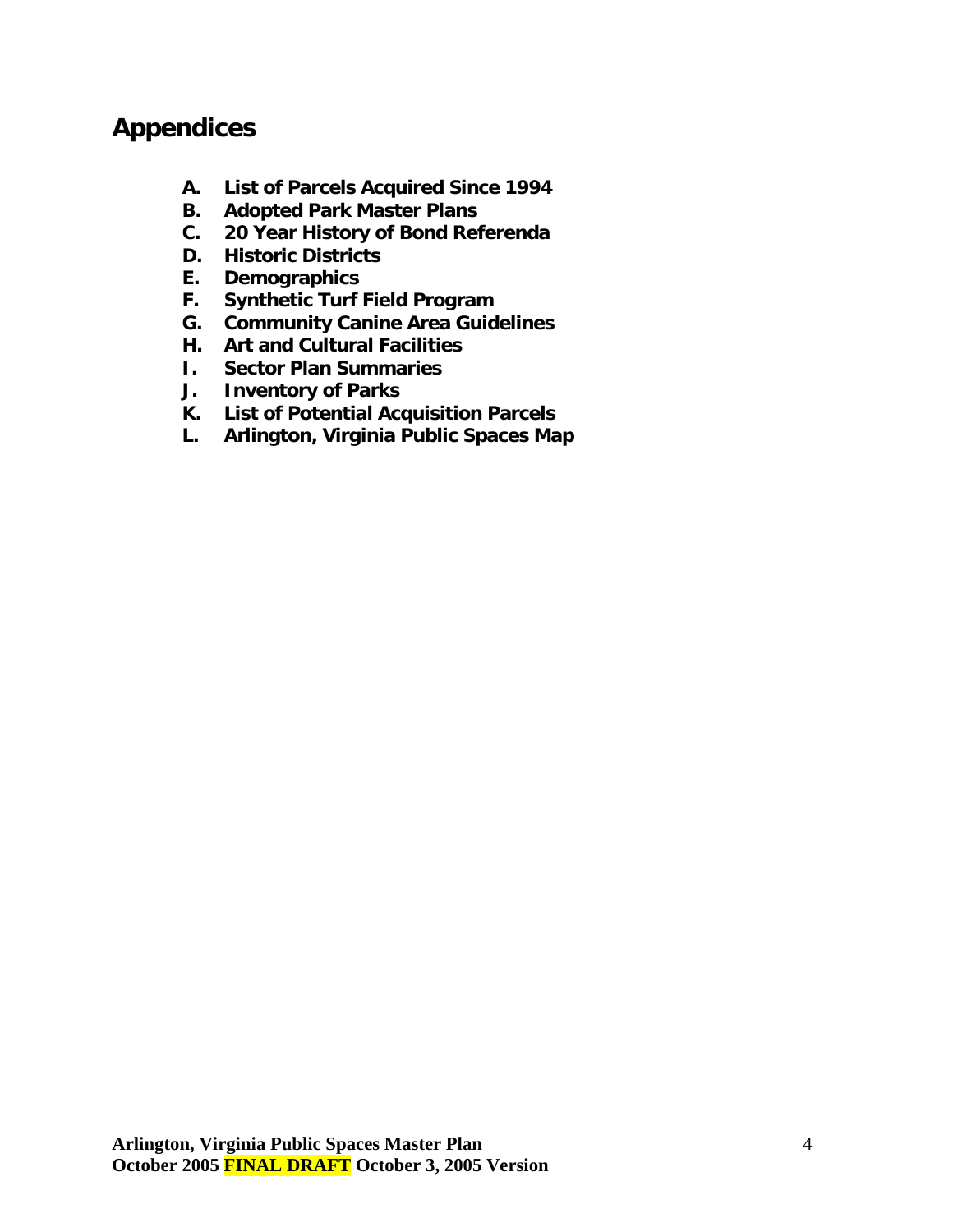# <span id="page-4-0"></span>**Acknowledgements**

#### **Arlington County Board**

Jay Fisette, Chair Chris Zimmerman, Vice Chair Barbara Favola Paul Ferguson Walter Tejada

#### **Public Spaces (previously Open Space) Master Plan Task Force**

Park and Recreation Commission: Eric Sildon, Task Force Chair, Neal Sigmon, Task Force Vice Chair, Tobin Smith, Elinor Schwartz,

Friends of Arlington Parks: Susan Beaulieu Neighborhood Conservation Advisory Committee: Greg Bramham National Park Service: Debbie Feldman League of Women Voters: Marcia Finnerty Historic Affairs and Landmark Review Board: Isabel Kaldenbach-Montemayor Urban Forestry Commission: Marianne Mooney and Alisa Cowen Environment and Energy Conservation Commission: Dean Amel Chamber of Commerce: David DeCamp Multicultural Advisory Commission: Bruce Engelbert Arlington County Schools: Frank Haltiwanger and Sue Robinson Fiscal Affairs Advisory Commission: Juliet Hiznay Planning Commission: Carrie Johnson Sports Commission: Lynn McCloud-Dorfman Arts Commission: Susan Nichols Disability Advisory Commission: Bonnie Ryan Arlington Civic Federation: Jay Wind

In addition, Arlington County would like to acknowledge and thank the hundreds of citizens who contributed their time and thoughts through involvement with the working groups, public forums and draft plan.

#### **County Manager's Office**

Ron Carlee, County Manager Ken Chandler, Deputy County Manager

Gabriela Acurio, Assistant County Manager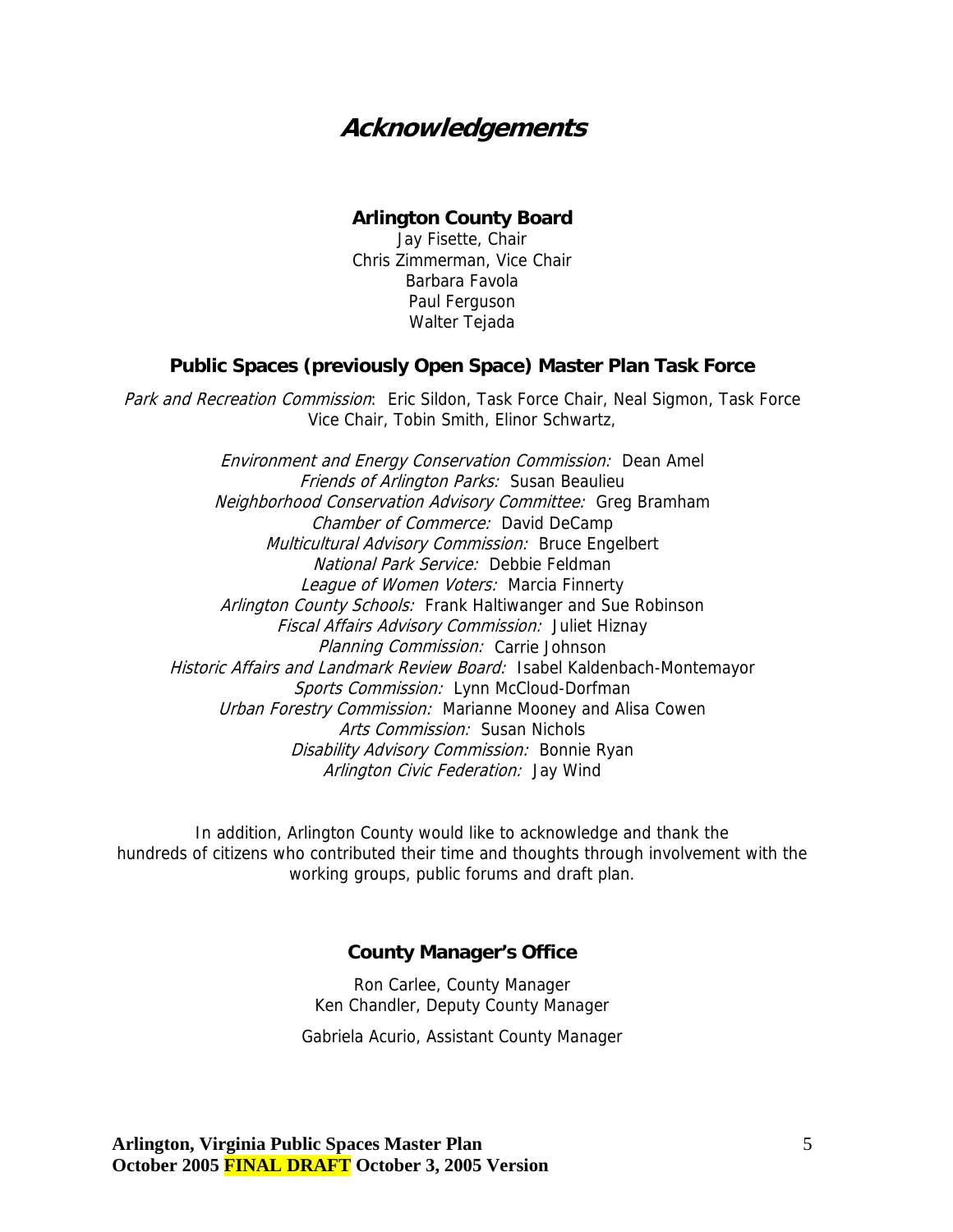#### **Prepared By**

Dinesh Tiwari, Director, Department of Parks, Recreation and Cultural Resources Toni Hubbard, Director, Parks, Recreation and Cultural Resources (Retired August 10, 2005) Lisa Grandle, Park Development Division Chief, Parks, Recreation and Cultural Resources Carlton Hart, Project Manager, Parks, Recreation and Cultural Resources

#### **Staff Contributors**

**PRCR Staff:** Jeffrey Marin, Laura Lazour, Norma Kaplan, Steve Temmermand, Janis Wood, Angela Adams, Steve Artley, Kurt Louis, Randolph Randall, Howard Hudgins, Wilfredo Calderon, Ward Foley, Kathryn Holmes-Johnson, Elizabeth Lee, John Blevins, Robin Leonard, Pete Feheley,

> **Other County Staff:** Jennifer Smith, Charlie Denney, Michael Levanthal Bill Grether, Derrick Dubard and Linda DePersis

#### **Consultant Team**

GreenPlay, LLC - Teresa Penbrooke, Karon Badalamenti, John Barnholt, Yelena Onnen Leisure Vision/ETC Institute - Ron Vine Design Powers - Evelyn Powers Design Concepts - Robby Layton Geowest, Inc. - Jeff Smith and Jeff Walters Lose and Associates - Chris Camp Brailsford & Dunleavy - Tim Miller

**Completed October 2005** 

**For more information on this document contact: Arlington County Parks, Recreation and Cultural Resources 2100 Clarendon Blvd., Suite 414, Arlington, VA 22201 703-228-3338, [www.arlingtonva.us](http://www.arlingtonva.us/)**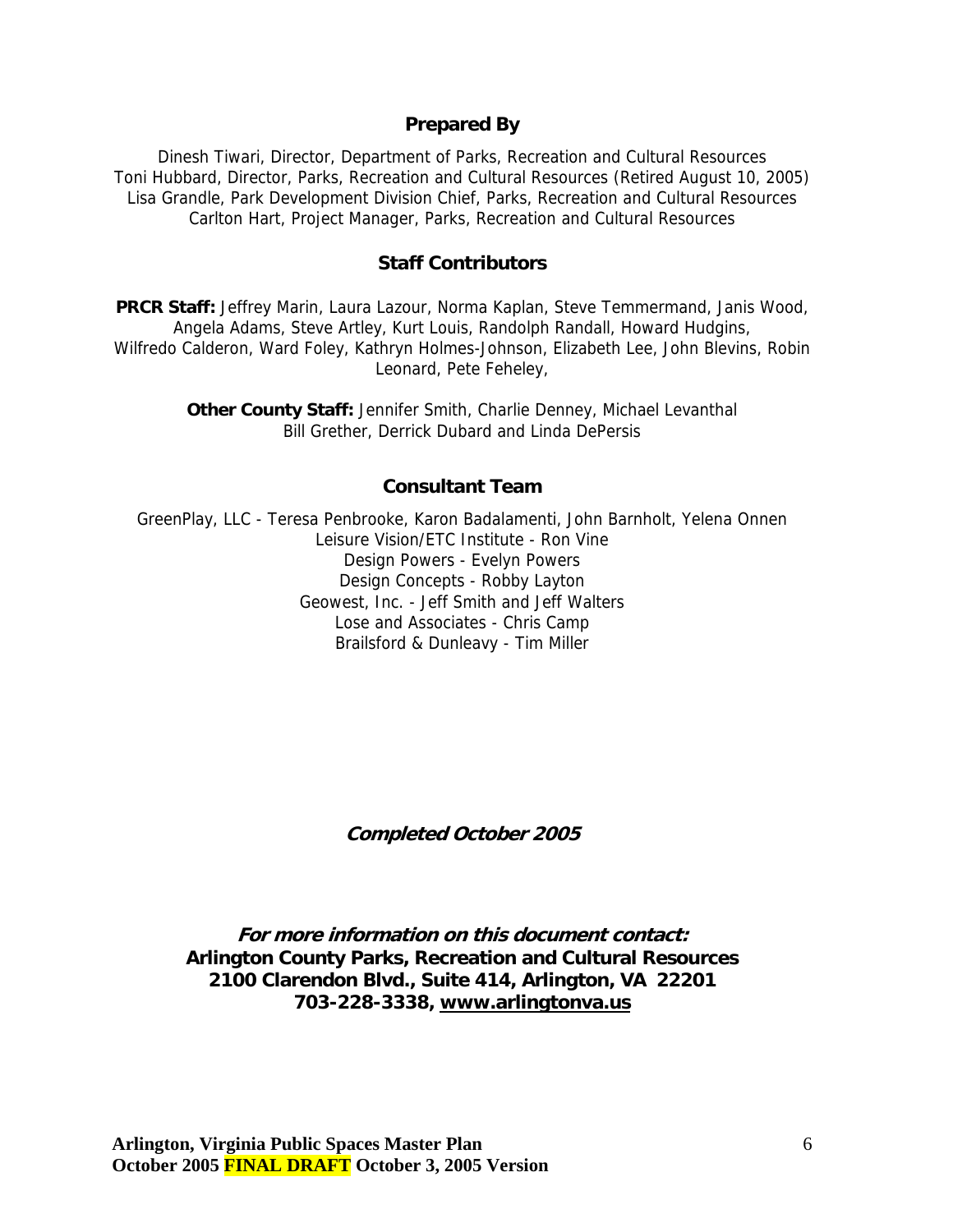# <span id="page-6-0"></span>**Executive Summary**

Arlington, Virginia is a world-class residential, business and tourist location that was originally part of the 10 miles square parcel of land surveyed in 1791 to be the nation's Capital. It is the geographically smallest self-governing county in the United States, occupying slightly less than 26 square miles. Arlington maintains a rich variety of stable neighborhoods, quality schools and enlightened land use policies, and received the Environmental Protection Agency's highest award for "Smart Growth" in 2002. Home to some of the most influential organizations in the world – including the Pentagon – Arlington stands out as one of America's preeminent places to live, visit and do business. The community is committed to smart growth, sustainability and inclusion. Plans for community growth involve not only mixed use transit-oriented development, but also neighborhood conservation and one of the country's premier programs in affordable housing.

Arlington is nationally recognized for the quality and diversity of its park and recreation and arts offerings. Arlington was recently selected by Sports Illustrated and the National Recreation and Park Association as the Sportstown for the State of Virginia. The County was selected as one of four communities (the others being Houston, Minneapolis and San Diego) to participate in a grant study awarded by the Robert Wood Johnson Foundation to investigate the relationship between health and local park and recreation uses in adults age 50 and older. In the past, Arlington was selected by the National Institutes of Health (through the National Heart, Lung and Blood Institute) and NRPA to be one of two pilot programs for the Hearts in Parks initiative. The County also received Innovations Awards for its Arts Incubator and Bilingual Outreach programs.

The quantity of public spaces is a perennial issue in a community as small and densely developed as Arlington. However, the primary challenge in the coming decades will be to address the qualitative issues of our public space system, such as strengthening the connection between people and parks, optimizing the sustainable use of resources in the county, ensuring the involvement of all residents, and supporting a healthy natural and cultural environment. This focus will be necessary in order to sustain the County's traditional high level of service while adjusting to changing socioeconomic factors and an increased demand for both programming and natural spaces.

The **2005 Public Spaces Master Plan (PSMP)** is a replacement for the 1994 Open Space Master Plan.The PSMP is primarily a planning document that identifies the major public space needs of the community. It is one of eight critical components of the county's comprehensive plan. As a planning document, the themes and recommendations provide the framework to guide the stewardship of Arlington's precious public spaces for future generations to enjoy. This master plan makes recommendations echoing the values and priorities that the community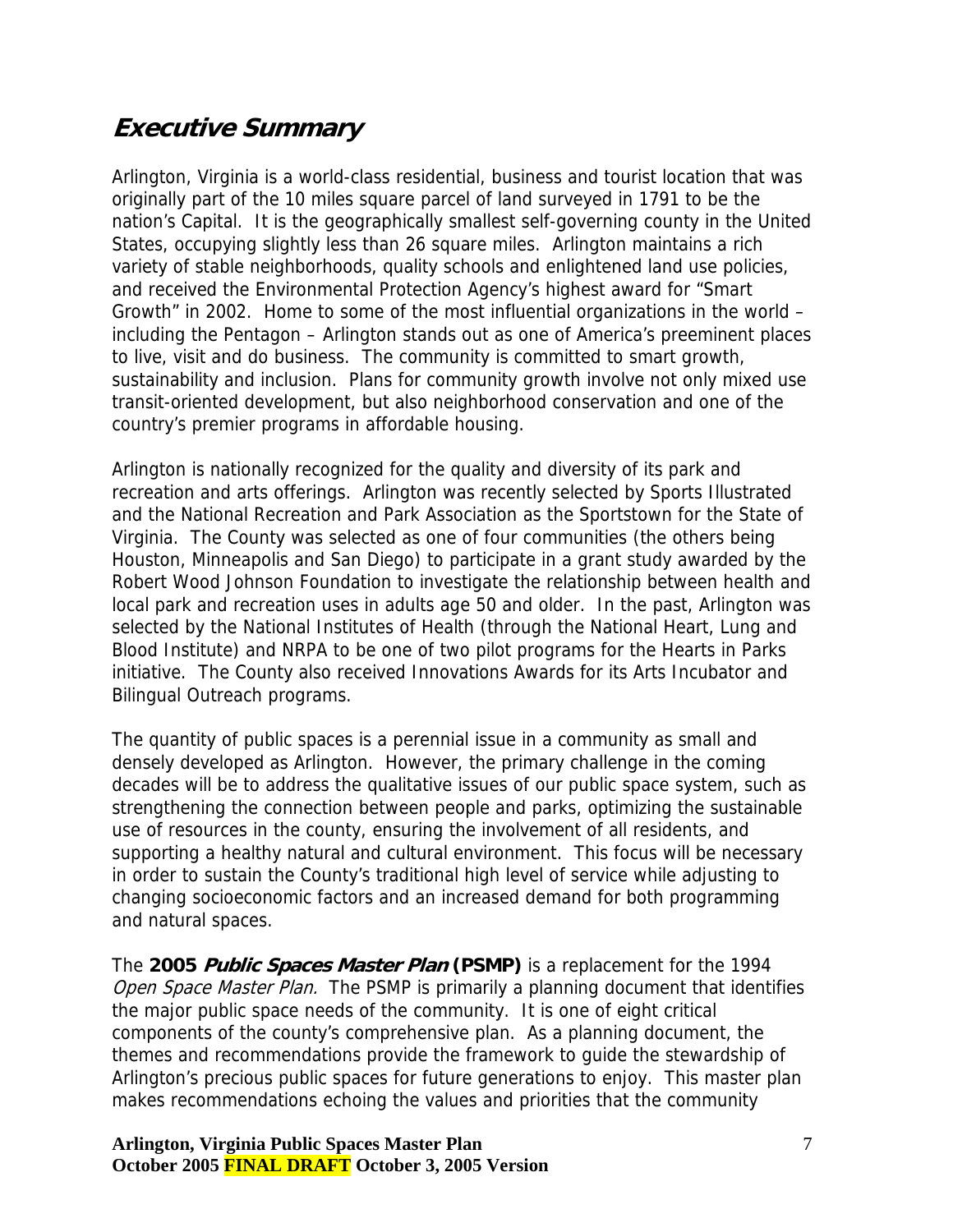places on diverse leisure opportunities, while recognizing economic and resource constraints. Implementation of the recommendations is subject to the County's future funding and resource allocations and priorities.

#### **Vision**

Arlington's vision for public spaces builds upon the central concepts of the County's vision statement that is highlighted below. Public spaces sustain a community and strengthen its identity by providing the common ground where diverse people can interact and come together to build the meaningful connections that are important to healthy community and civic life. Attractive, well conceived public spaces and the programs and activities that they support are key catalysts for community education, energy and growth. In a densely urban community, public spaces also protect natural areas and provide the environmental balance and relief so vital to long-term sustainability.

## **Arlington County Vision**

**Arlington County will be a diverse and inclusive world-class urban community with secure, attractive residential and commercial neighborhoods where people unite to form a caring, learning, participating, sustainable community in which each person is important.** 

The three aspects of the County's vision most relevant to public spaces are:

**Community Health and Quality of Life:** Public spaces are the unifying element in the community and critical to ensuring a healthful environment and a high quality of life. They provide relief from the stresses of urban density, protect the natural ecosystem, enhance air and water quality, preserve habitat that supports a rich diversity of plants and animals, and protect and restore waterways essential to the environmental health of the community and region.

**Connecting Community:** Arlington's public spaces connect people to people and provide a "common ground" where people of diverse backgrounds and interests can reinforce a shared identity as Arlingtonians. Public spaces also connect residents and visitors with natural resources and link habitats through wildlife corridors. Trails and stream valleys have the added benefits of linking Arlington with nearby jurisdictions.

**Accessibility and Inclusion for Everyone:** Physical access to public spaces is, of course, basic. The ability of all persons to enjoy public spaces should be a focal

**Arlington, Virginia Public Spaces Master Plan October 2005 FINAL DRAFT October 3, 2005 Version**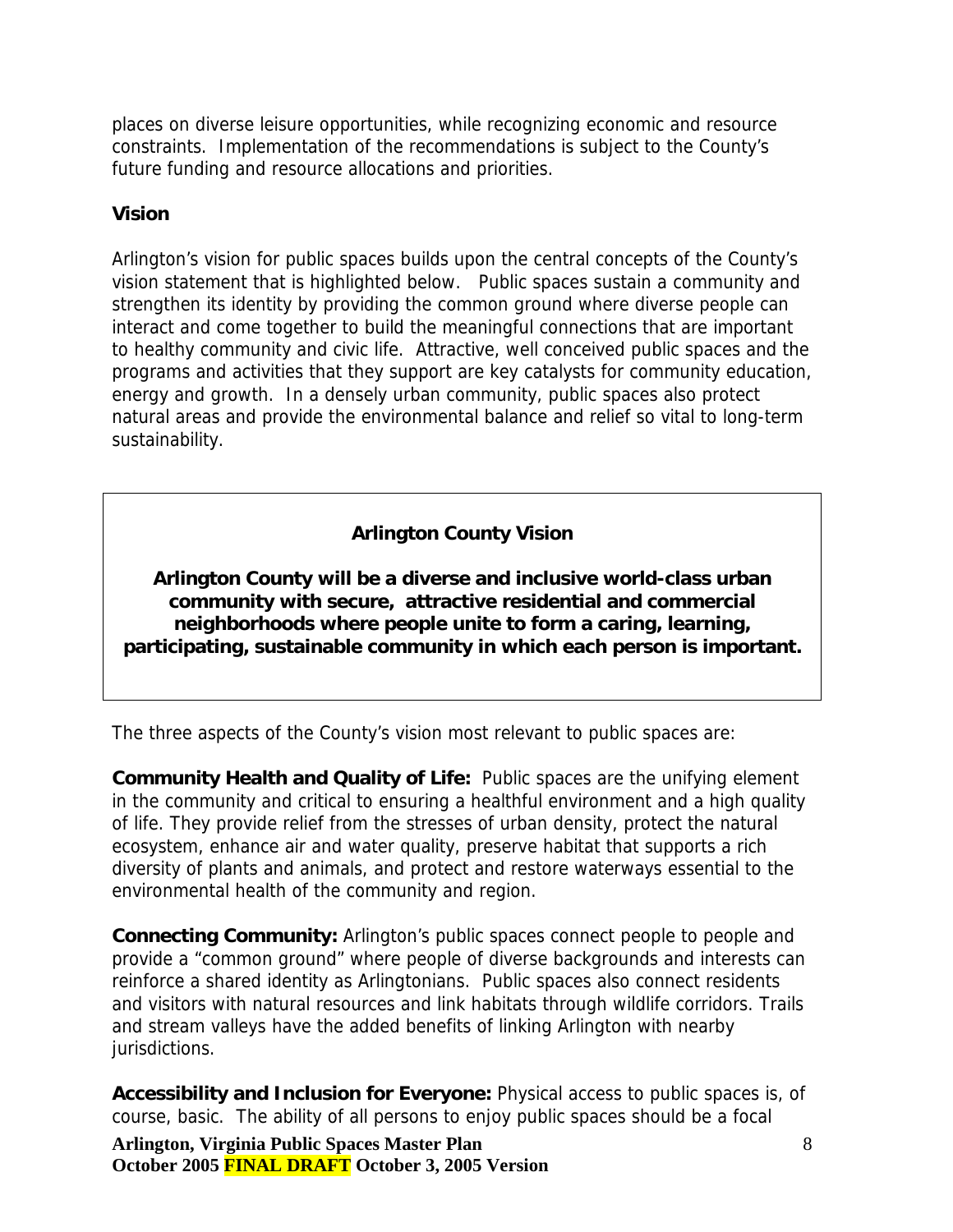point of design, going beyond the standards of the Americans with Disabilities Act. No less important is access for low income Arlingtonians and for those living in high density areas. These elements of the population use public spaces as a necessary extension of their living space. The County's assurance of well distributed public spaces will respond to those needs.

#### **Recommendations**

The County has a strong established system of public spaces. The real challenge over the next ten to twenty years will be to balance existing resources and programs with new and changing needs, striking the right balance among a broad range of competing interests. To achieve that, this plan recommends that the County focus on six specific objectives summarized below that will drive future decision making. There are also five key recommendations that should receive special focus as the County's highest public space priorities:

- 1. Fully implement the North Tract Master Plan. The County is creating a major legacy through development of this new 30-acre gateway park with spectacular views and signature recreational facilities. The first phase is funded and currently in design. The County should pursue a full range of municipal marketing and joint development opportunities to complete the second phase of the park.
- 2. Develop a land acquisition policy that establishes criteria for evaluating acquisition opportunities and strategies for acquiring critical parcels of public space.
- 3. Focus on public space as a key aspect of the current planning efforts for the Four Mile Run restoration planning with the City of Alexandria and the Shirlington Village and Nauck areas, with a particular focus on acquisition and major enhancement of public spaces along the stretch of the Four Mile Run corridor from Barcroft Park to the Potomac River. The long-term plan should emphasize the development of public spaces as important recreational, cultural and environmental connectors.
- 4. Inventory the County's natural resources and create a natural resource policy and management plan. The County lacks a county-wide data base of natural resources, including flora, fauna, and habitat evaluations. These resources need to be evaluated, their significance rated, and a plan developed to manage and protect them.
- 5. Maximize the partnership with Arlington Public Schools. While the County and Schools already have an established cooperative relationship at many indoor and outdoor recreation facilities, a significant opportunity exists to enhance community use of these assets when they are not being used for their primary mission of education.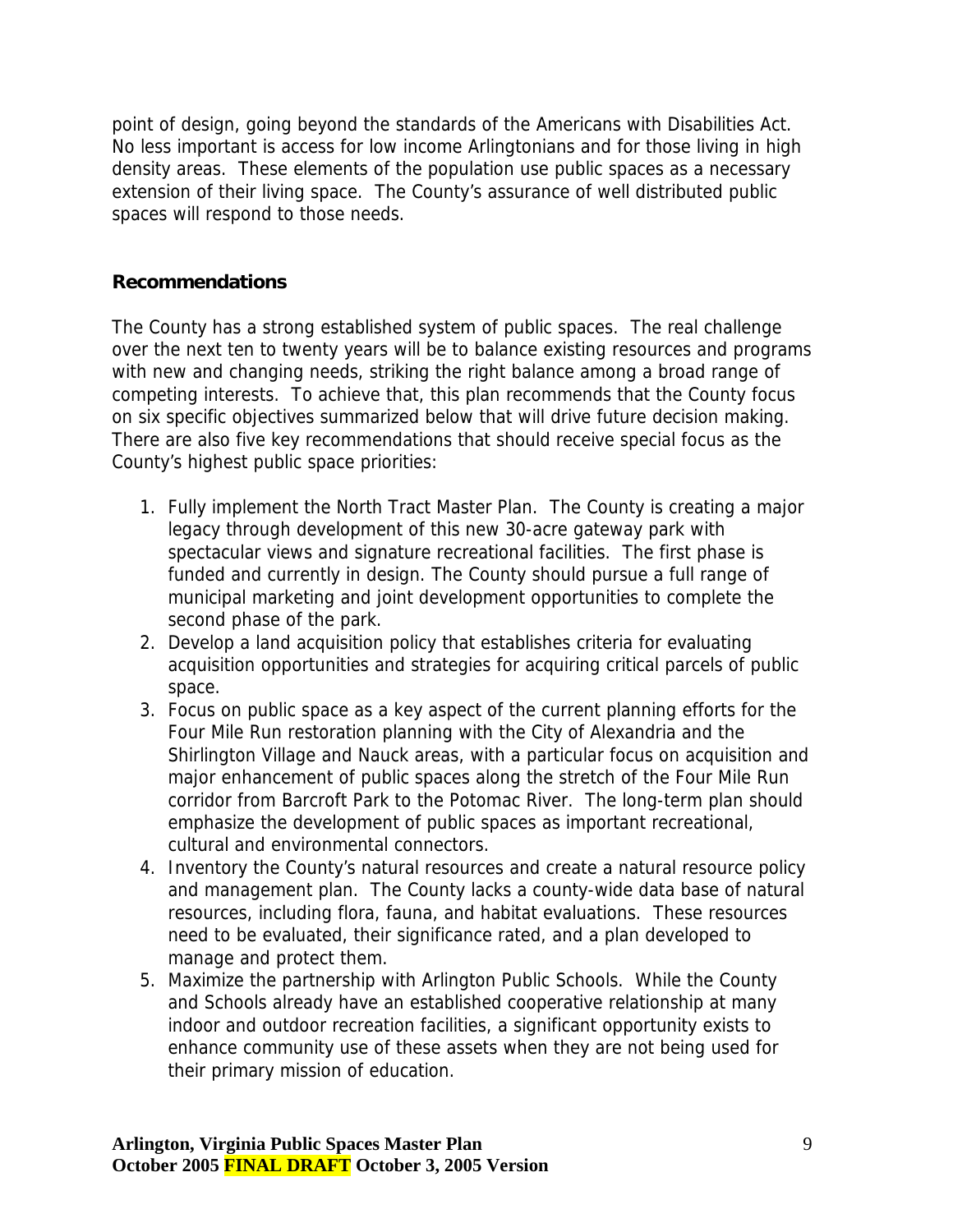#### **Objective One: Balance Acquisition and Development of Public Spaces**

The County has a strong system of parks and recreation facilities, but the community has expressed a clear, documented need for additional aquatics facilities, fitness space, teen centers, athletic facilities, and arts and multi-purpose spaces, along with more trails and natural areas. High-priority actions to attain this objective include implementing the North Tract Master Plan, planning and developing public spaces along Four Mile Run and in the Rosslyn-Ballston corridor, and developing strategies for land acquisition and the location of facilities.

### **Objective Two: Preserve and Enhance the Environment**

Creating and preserving natural spaces is a top priority for the community, to be emphasized in designing a new park, developing facilities or acquiring land. This objective focuses on developing policy and management plans to protect and manage natural resources and enhance the County's commitment to "Green" practices.

## **Objective Three: Improve Access and Usability**

The community must be able to get to public spaces to use them. This objective encompasses ensuring access that meets the spirit as well as the letter of the Americans with Disabilities Act; ensuring that facilities can be reached by multiple means of transportation; creating more linkages through the trail system; and reducing economic barriers to enjoyment of these county spaces and resources.

## **Objective Four: Enhance Arts, Culture and History**

Arlington has established itself throughout the region and nation as a community that offers unique, dynamic arts activities and one that provides focused attention to historic preservation. This objective focuses on developing a major arts and cultural center at Courthouse Plaza, and on promoting the integration of cultural and historic components in a broad range of spaces and programs.

## **Objective Five: Develop and Enhance Partnerships**

Over the years, Arlington has developed a number of partnerships that enhance the amount of available public space and program offerings. The County needs to continue to create and expand partnerships with Arlington Public Schools and other government, private and non-profit organizations. This objective is to be met by developing a partnership policy to guide future decisions, by maximizing existing partnerships, and by reviewing and updating all agreements.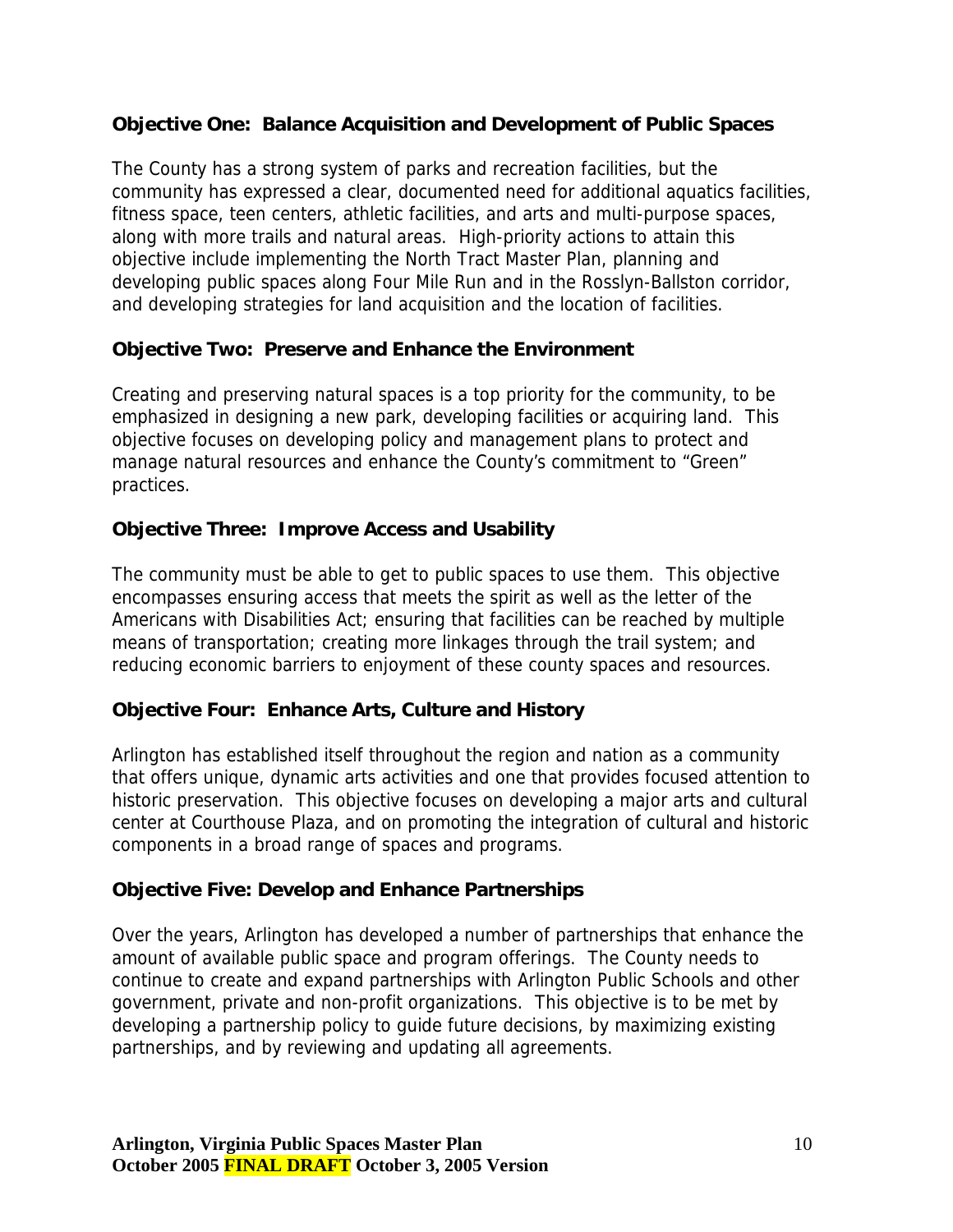## **Objective Six: Manage Assets Effectively**

The County has established a full complement of facilities and program offerings. This objective involves enhancing how the assets are designed, funded, maintained and managed. Recommended actions include improving program operations, including pricing and cost recovery, and developing a technology plan.

| Recommendation                                                              | Page<br><b>Number</b> |
|-----------------------------------------------------------------------------|-----------------------|
| Objective One - Balance Acquisition and Development of Public Spaces        |                       |
| 1.1 Build North Tract*                                                      | 51                    |
| 1.2 Develop a Land Acquisition Policy*                                      | 52                    |
| 1.3 Emphasize Planning and Improvement of Lower Four Mile Run*              | 52                    |
| 1.4 Focus on Planning for the Rosslyn Ballston Corridor                     | 54                    |
| 1.5Develop a Clustering Policy                                              | 55                    |
| 1.6 Complete a Detailed Analysis of Indoor Centers                          | 55                    |
| 1.7 Optimize Creative Use of Open Spaces                                    | 56                    |
| 1.8 Ensure Potomac River Access                                             | 56                    |
| 1.9 Provide Increased Access to Comfort Facilities                          | 56                    |
| Objective Two - Preserve and Enhance the Environment                        |                       |
| 2.1 Create a Natural Resource Policy and Management Plan*                   | 53                    |
| 2.2 Enhance Tree Canopies and Natural Buffers                               | 57                    |
| 2.3 Preserve and Enhance Existing Natural Areas                             | 57                    |
| 2.4 Pursue Use of Easements to Protect Natural Areas and Heritage Resources | 58                    |
| 2.5 Manage Natural Areas to Maintain Diverse Habitats                       | 59                    |
| 2.6 Continue to Move Towards More "Green" Practices                         | 59                    |
| 2.7 Develop and Implement a Green Infrastructure Plan                       | 59                    |
| <b>Objective Three - Improve Access and Usability</b>                       |                       |
| 3.1 Makes Public Spaces Usable for People of All Abilities                  | 60                    |
| 3.2 Update and Implement Trail Systems Management                           | 61                    |
| 3.3 Ensure Good Transportation Access                                       | 61                    |
| Objective Four - Enhance Arts, Culture and History                          |                       |
| 4.1 Develop a Major Arts and Cultural Center                                | 62                    |
| 4.2 Focus on Arts, Cultural and Historical Elements                         | 62                    |
| <b>Objective Five - Develop and Enhance Partnerships</b>                    |                       |
| 5.1 Maximize the Partnership with Arlington Public Schools*                 | 53                    |
| 5.2 Create and Implement a Partnership Policy                               | 63                    |
| 5.3 Create a Partnership Plan with Managers of Federal Lands                | 63                    |
| 5.4 Review and Update all other Agreements                                  | 64                    |
| Objective Six - Manage Assets Effectively                                   |                       |
| 6.1 Evaluate Controls and Methods for Pricing and Cost Recovery             | 64                    |
| 6.2 Create a Life-Cycle Costing Assessment                                  | 64                    |
| 6.3 Create a Technology Investment Plan                                     | 65                    |
| 6.4 Create Alternative Funding Policies and Resources                       | 65                    |
| 6.5 Create Facility Design Standards Guidelines                             | 65                    |
| 6.6 Update and Manage all Policies, Guidelines and Maintenance Standards    | 65                    |
| 6.7 Implement a Five-Year Master Planning Schedule                          | 66                    |

#### **Key to Recommendations**

\* One of the top five priority recommendations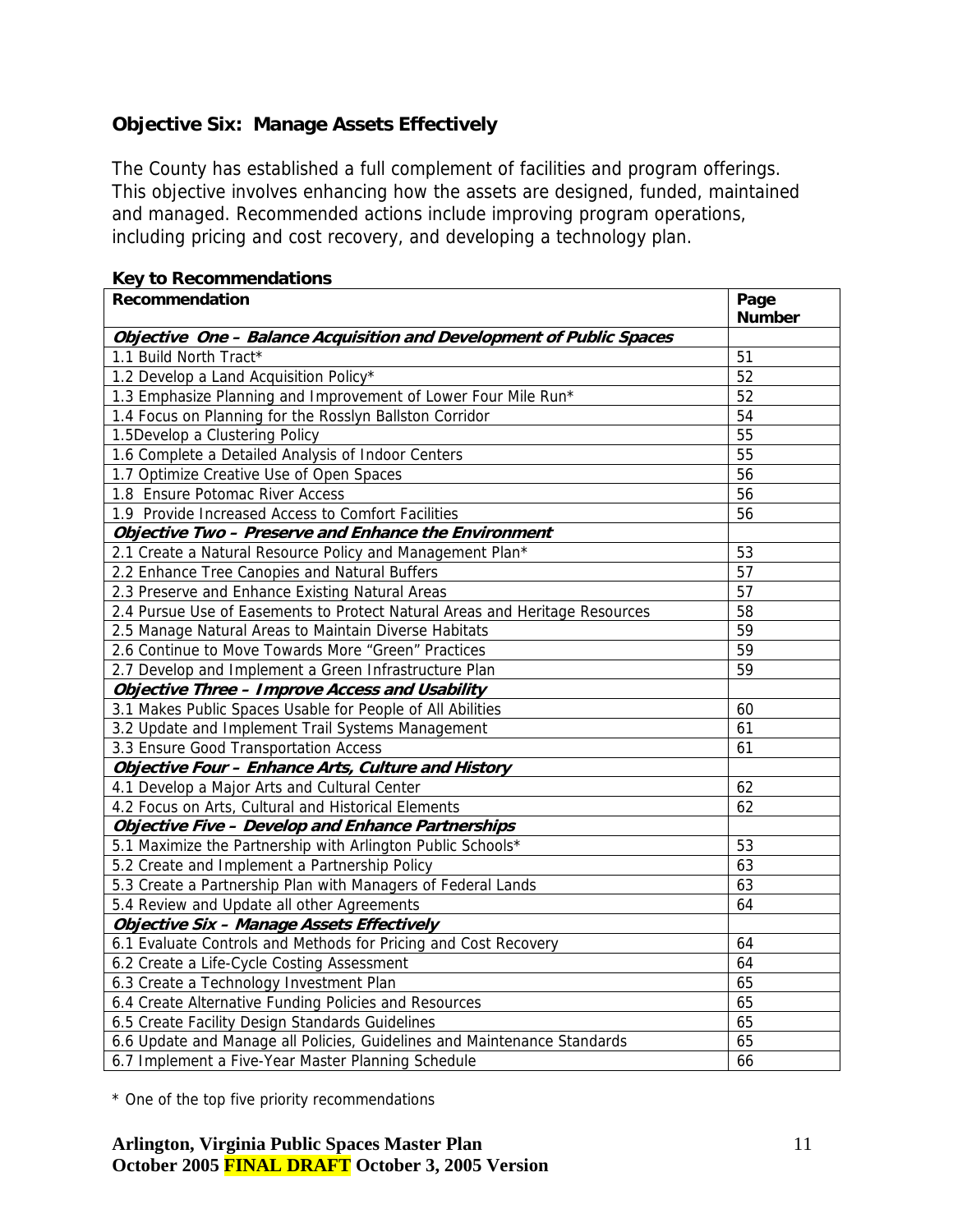## **What is in the Public Spaces Master Plan?**

### **Chapter I Past and Present – The Planning Context**

This chapter briefly describes the *Public Spaces Master Plan.* This chapter provides a history of Arlington's public spaces, outlines the purpose of the plan and its relationship to other comprehensive plan elements and related planning tools, and recognizes the many significant objectives that have been realized since the 1994 Open Space Master Plan.

#### **Chapter 2 Community Profile and Trends**

Arlington's neighborhoods and demographics are continuing to evolve as the community becomes more urban. This chapter discusses the demographic profile of the community; national leisure trends that influence the field of parks, recreation and public space management; and important findings developed through facilitated community involvement throughout the process.

#### **Chapter 3 Overview of Existing and Planned Public Spaces**

This chapter provides an overview of current public spaces, including County, regional, federal and private spaces and facilities.

#### **Chapter 4 Administration and Planning**

This chapter provides a brief description of the administration, financing, land acquisition, and planning considerations for public spaces and a benchmarking analysis.

#### **Chapter 5 Recommendations**

Six objectives, each with a set of recommendations and actions, are proposed to guide Arlington County toward implementing the plan. Five key priority recommendations are highlighted to receive the highest public space priorities.

#### **Appendices**

The appendices include specific information that supports the plan.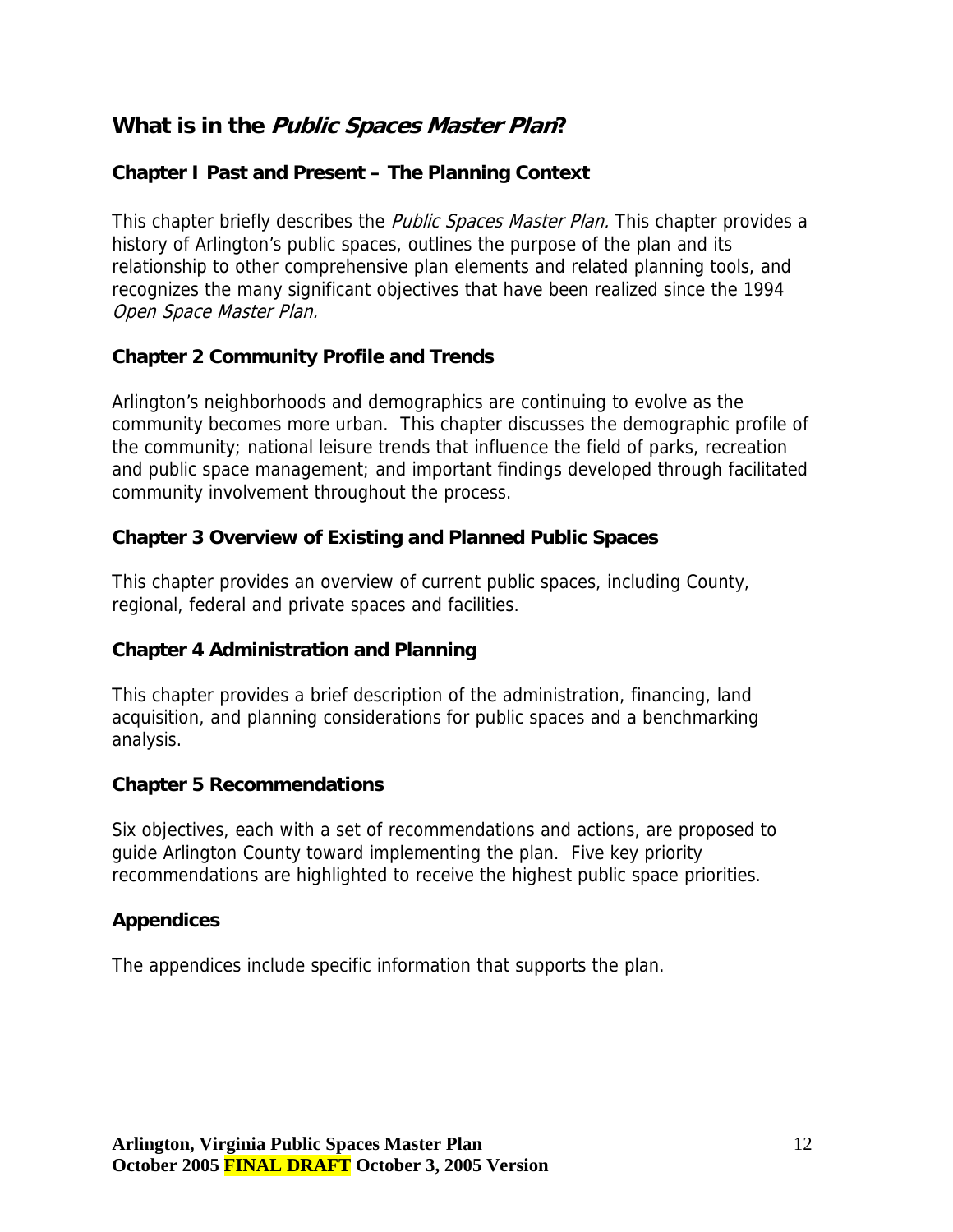# <span id="page-12-0"></span>**Chapter 1. Past and Present – The Planning Context**

## **A. Vision**

Arlington's vision for public spaces builds upon the central concepts of the County's vision statement that is highlighted below. Public spaces sustain a community and strengthen its identity by providing the common ground where diverse people can interact and come together to build the meaningful connections that are important to healthy community and civic life. Attractive, well conceived public spaces and the programs and activities that they support are key catalysts for community education, energy and growth. In a densely urban community, public spaces also protect natural areas and provide the environmental balance and relief so vital to long-term sustainability.

### **Arlington County Vision**

**Arlington County will be a diverse and inclusive world-class urban community with secure, attractive residential and commercial neighborhoods where people unite to form a caring, learning, participating, sustainable community in which each person is important.** 

The three aspects of the County's vision most relevant to public spaces are:

**Community Health and Quality of Life:** Public spaces are the unifying element in the community and critical to ensuring a healthful environment and a high quality of life. They provide relief from the stresses of urban density, protect the natural ecosystem, enhance air and water quality, preserve habitat that supports a rich diversity of plants and animals, and protect and restore waterways essential to the environmental health of the community and region.

**Connecting Community:** Arlington's public spaces connect people to people and provide a common ground where people of diverse backgrounds and interests can reinforce a shared identity as Arlingtonians. Public spaces also connect residents and visitors with natural resources and link habitats through wildlife corridors. Trails and stream valleys have the added benefits of linking Arlington with nearby jurisdictions.

**Accessibility and Inclusion for Everyone:** Physical access to public spaces is, of course, basic. The ability of all persons to enjoy public spaces should be a focal point of design, going beyond the standards of the Americans with Disabilities Act.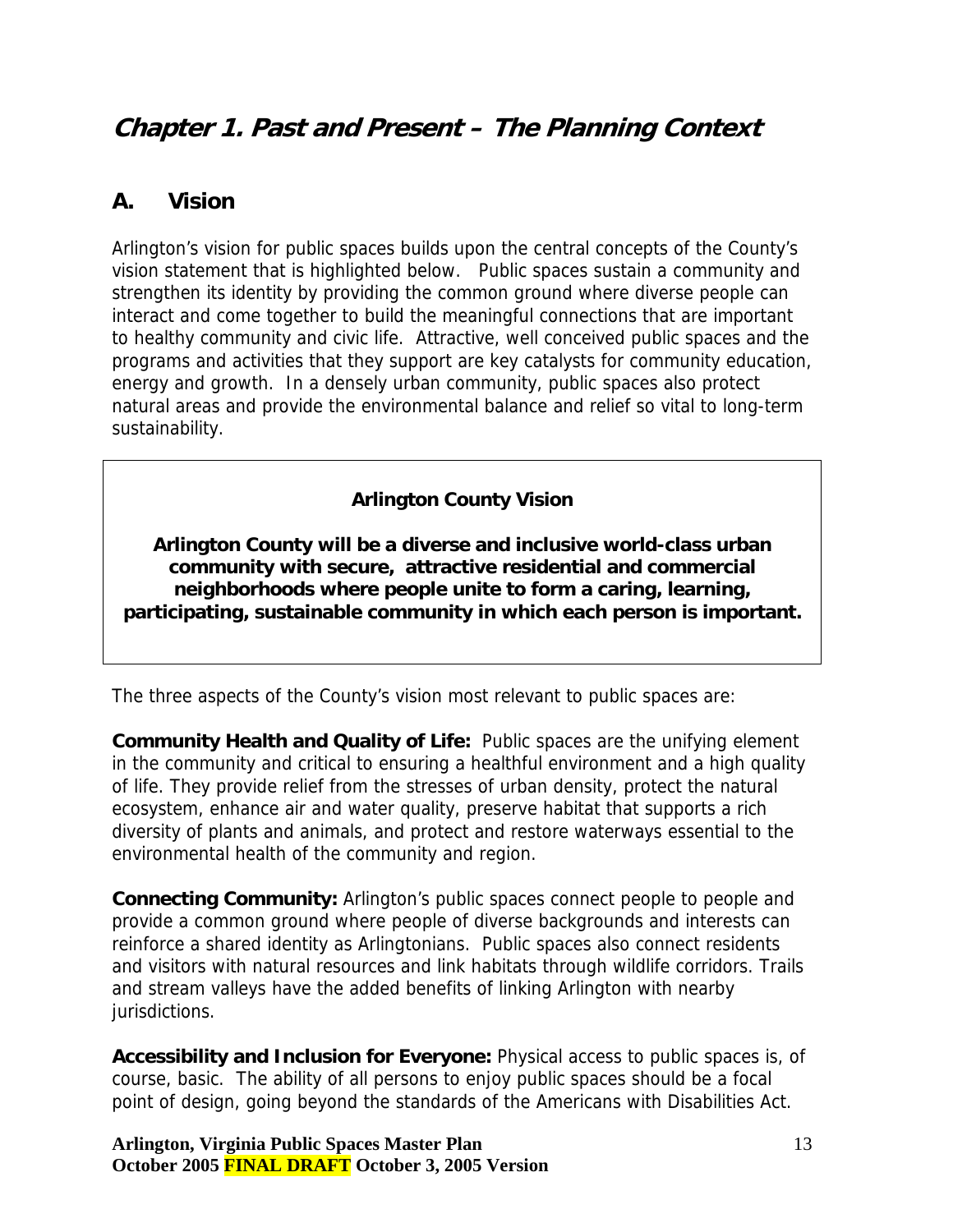No less important is access for low income Arlingtonians and for those living in high density areas. These elements of the population use public spaces as a necessary extension of their living space. The County's assurance of well distributed public spaces will respond to those needs.

These themes were set forth in the vision statement in Arlington County's 1994 Open Space Master Plan. Much of that vision is still relevant today. It has been modified to reflect the broader scope of this Public Spaces Master Plan.

## Public Spaces Master Plan Vision

Open space benefits Arlington County through the conservation of natural and heritage resources, the protection of environmental quality, the provision of public facilities, the enhancement of neighborhoods, and the provision of visual and aesthetic relief in high density urban areas. An array of public spaces – parks, natural areas, attractive streetscapes and scenic views, pedestrian passageways, landscaped buffers, historical sites, community centers, cultural spaces and athletic fields, amongst others -- helps to make Arlington County an attractive and hospitable community for families, individuals, workers and visitors from all social and economic circumstances. The wise management of public space provides a vital framework for the unique features, character and history of Arlington.

Public space is a unifying element in the community, the "common ground" where the community comes together. -

To fulfill this vision, this plan delineates six objectives as the framework for county initiatives and investment in public spaces during the next decade. Each objective is to be achieved through specific actions which are summarized below and described in more detail in Chapter 5.

#### **Objective One: Balance Acquisition and Development of Public Spaces**

The County has a strong system of parks and recreation facilities, but the community has expressed a clear, documented need for additional aquatics facilities, fitness space, teen centers, athletic facilities, and arts and multi-purpose spaces, along with more trails and natural areas. High-priority actions to attain this objective include implementing the North Tract Master Plan, planning and developing public spaces along Four Mile Run and in the Rosslyn-Ballston corridor, and developing strategies for land acquisition and the location of facilities.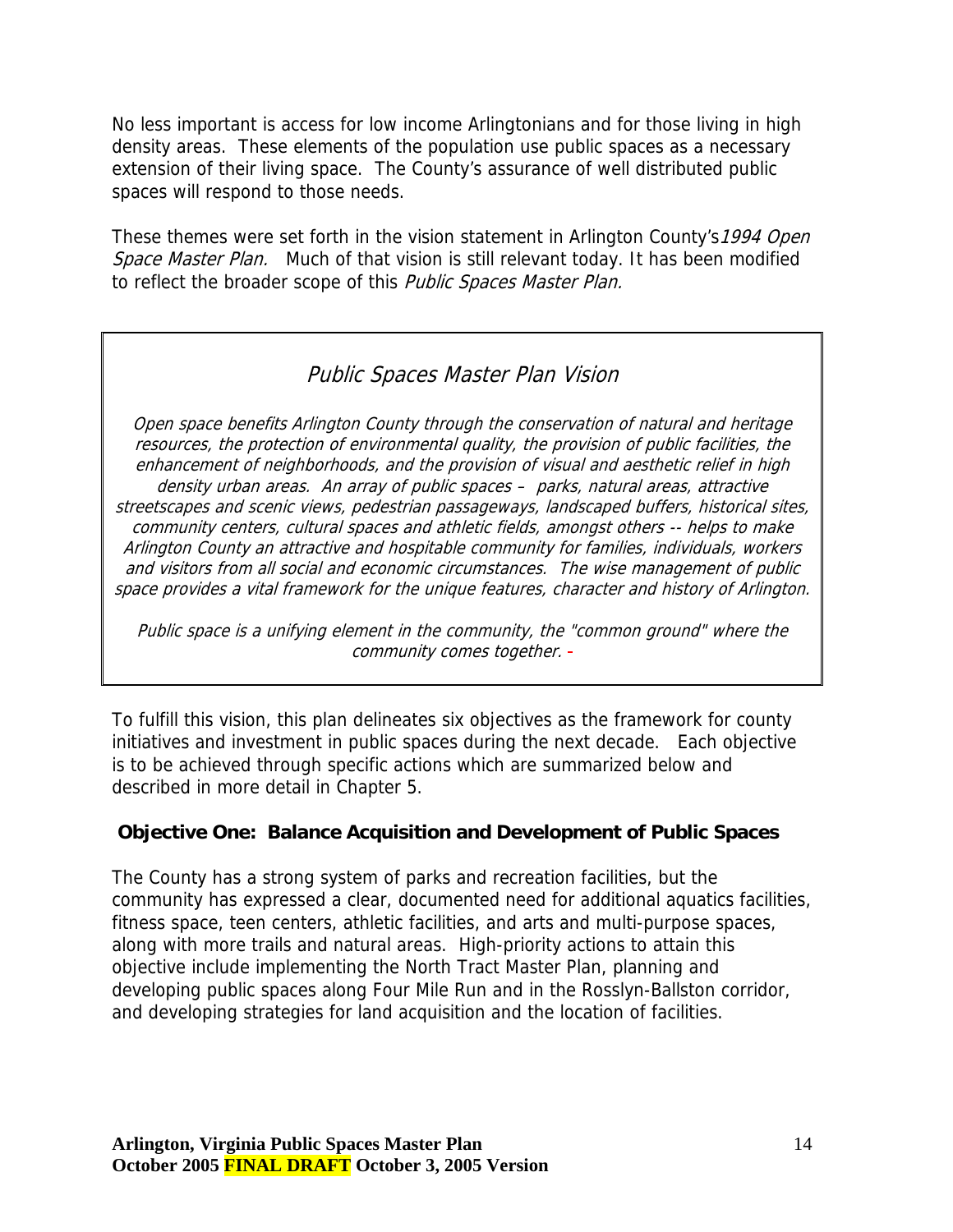### <span id="page-14-0"></span>**Objective Two: Preserve and Enhance the Environment**

Creating and preserving natural spaces is a top priority for the community, to be emphasized in designing a new park, developing facilities or acquiring land. This objective focuses on developing policy and management plans to protect and manage natural resources and enhance the County's commitment to "Green" practices.

### **Objective Three: Improve Access and Usability**

The community must be able to get to public spaces to use them. This objective encompasses ensuring access that meets the spirit as well as the letter of the Americans with Disabilities Act; ensuring that facilities can be reached by multiple means of transportation; creating more linkages through the trail system, and reducing economic barriers to enjoyment of these county spaces and resources.

### **Objective Four: Enhance Arts, Culture and History**

Arlington has established itself throughout the region and nation as a community that offers unique, dynamic arts activities and one that provides focused attention to historic preservation. This objective focuses on developing a major arts and cultural center at Courthouse Plaza, and on promoting the integration of cultural and historic components in a broad range of spaces and programs.

## **Objective Five: Develop and Enhance Partnerships**

Over the years, Arlington has developed a number of partnerships that enhance the amount of available public space and program offerings. The County needs to continue to create and expand partnerships with Arlington Public Schools and other government, private and non-profit organizations. This objective is to be met by developing a partnership policy to guide future decisions, by maximizing existing partnerships, and by reviewing and updating all agreements.

## **Objective Six: Manage Assets Effectively**

The County has established a full complement of facilities and program offerings. This objective involves enhancing how the assets are designed, funded, maintained and managed. Recommended actions include improving program operations, including pricing and cost recovery, and developing a technology plan.

## **B. Purpose of this Plan**

The 2005 Public Spaces Master Plan (PSMP), which is scheduled to be adopted by the Arlington County Board in December 2005, updates and replaces the 1994 Open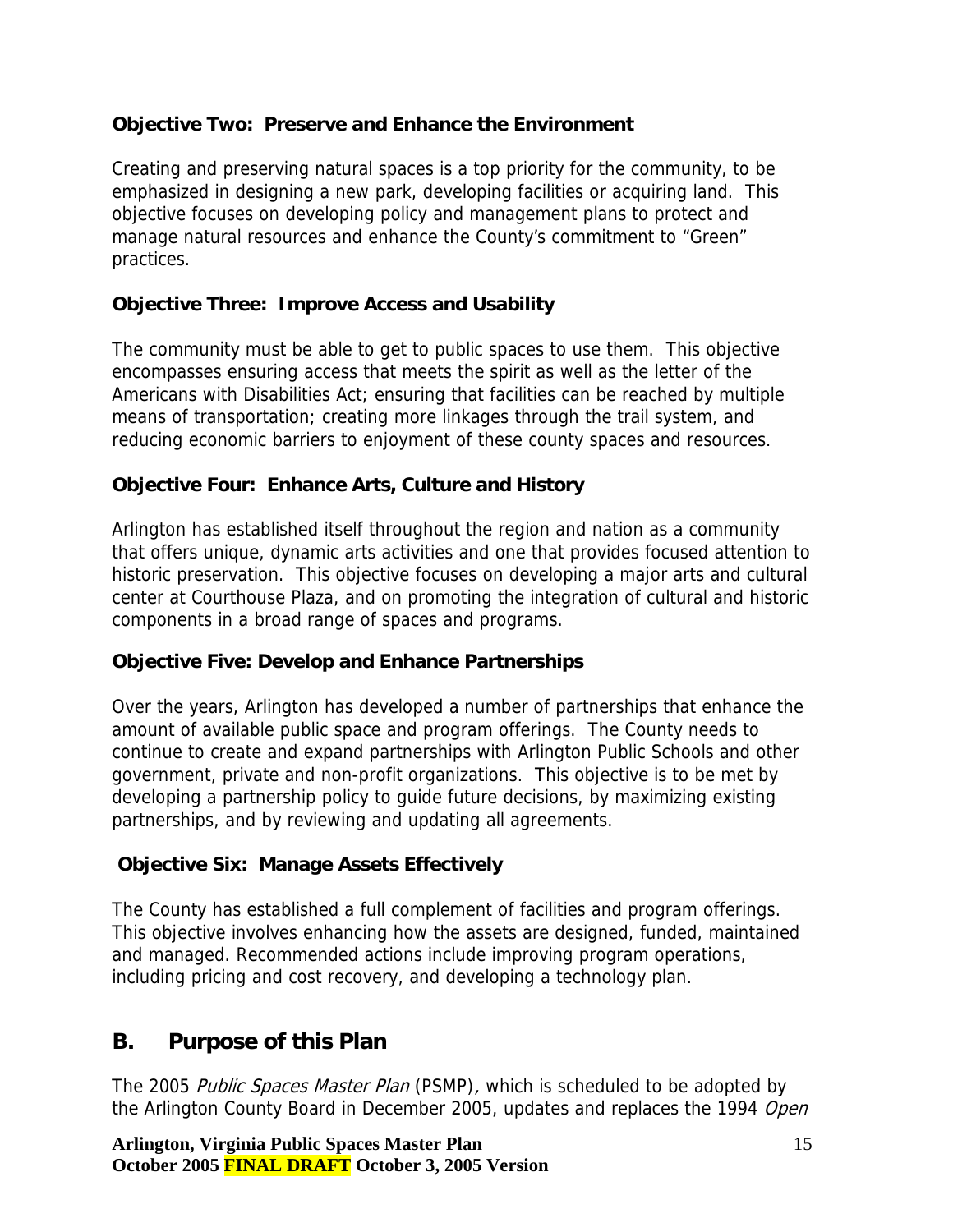Space Master Plan (OSMP). [NOTE the previous sentence will have to be changed upon adoption] The OSMP was the County's first comprehensive plan to address Arlington's open space needs in a ten to twenty year time frame. It provided an inventory of the County's open space system and a general framework for policy direction and decision making. Although the 1994 OSMP was a good initial step, it lacked the detail and substance necessary for full utilization as a decision making tool.

The 2005 Public Spaces Master Plan is primarily a planning document that identifies the major public space needs of the community and builds upon the goals and objectives identified in the 1994 plan. It also incorporates new tools, ideas and information unknown ten years ago. It is intended to be a dynamic, living document – one that gets used and will allow for consideration of changing conditions and ongoing public involvement. Its themes and objectives provide the framework for wise stewardship of Arlington's public spaces for future generations to enjoy. The general and specific action recommendations will guide decision-making -- including administration, funding, operations, maintenance, and capital investments -- for the next ten to twenty years. Implementation of the recommendations is subject to the county's future funding and resource allocations and priorities.

It is important to note that, while similar in intent to the 1994 Open Space Master Plan, this plan is named the **Public Spaces Master Plan**. The change reflects the broader scope of this plan. The term "open space" typically refers to outdoor lands and natural resources. While "open space" is still used throughout this document, primarily in reference to previous documents or work, "public spaces" more accurately encompasses the full extent of Arlington County's parks, natural resources, recreation, arts, cultural and historic facilities in addition to the urban streetscapes.

For purposes of this plan, **public spaces** are defined as:

• **Passive park lands and natural areas** – These lands include nondeveloped natural resource areas and semi-developed and managed parklands. Typically these areas are open for public use, but designed for low-impact recreational activities such as walking, jogging (individually or in small groups), picnicking, wildlife viewing, reading, non-motorized boating, fishing, and/or minimal human use. They often function as wildlife corridors, view sheds, conservation areas, tree canopies, urban buffers, storm and natural water management areas, and non-major arterial trails within parks. Nature centers, while categorized as "indoor" centers as described below, are often grouped with these spaces because their primary function is the interpretation of the surrounding natural areas and local and regional environmental education.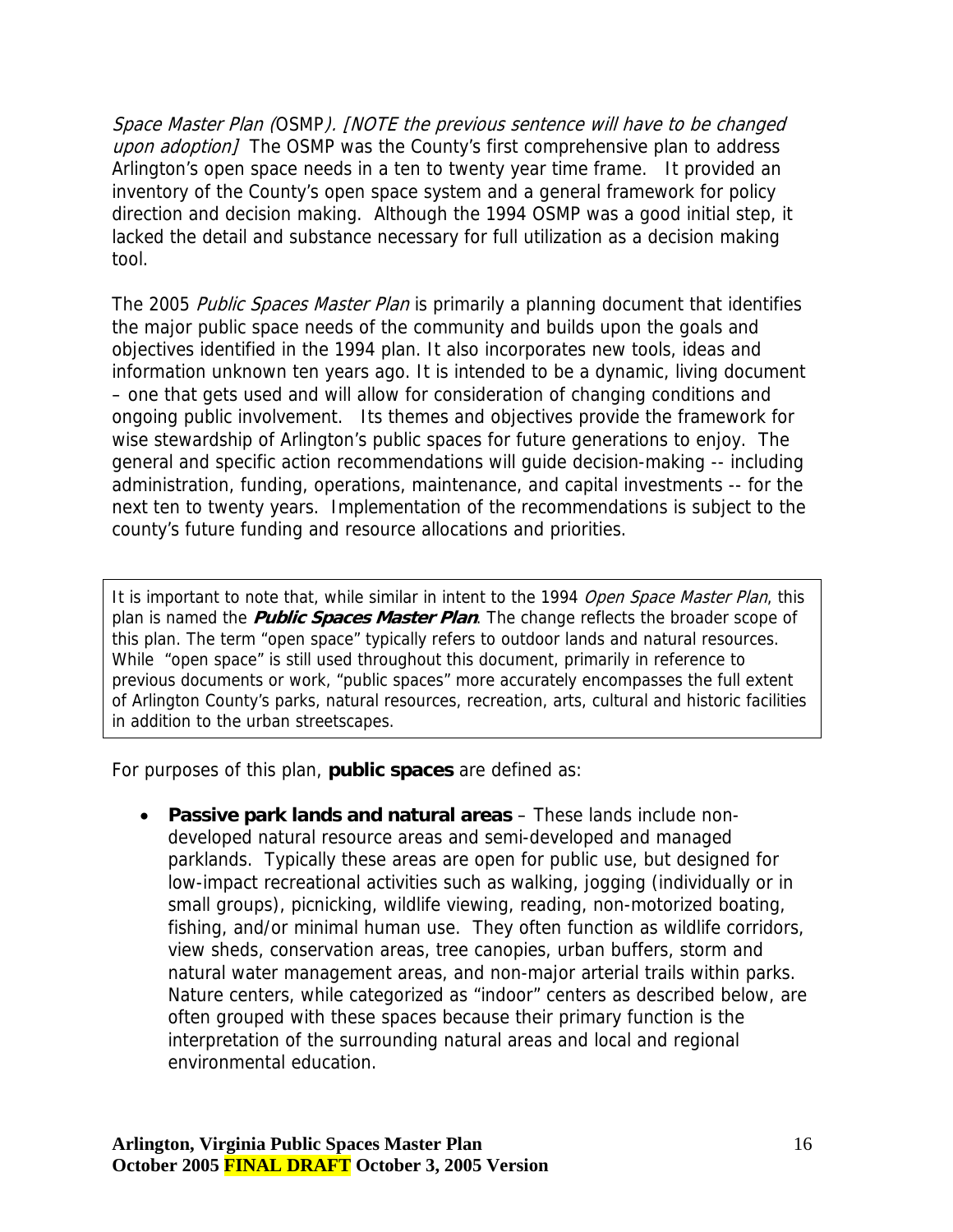- <span id="page-16-0"></span>• **Active outdoor parks and facilities** – These spaces include the more developed park lands and athletic fields designed for higher impact and/or group recreational activities. They include managed turf and synthetic turf athletic areas, athletic courts, playgrounds, major arterial trails and pathways, community canine areas, large picnic areas, picnic shelters, skate parks and outdoor group gathering areas.
- **Indoor recreational, nature, arts, cultural and historic facilities and programs** – These include community centers, nature centers, art and cultural facilities, theatres, and historic facilities. These are typically designed for intensive public use and programming.
- **Urban streetscapes, and related facilities and services** This category includes the plazas, sidewalks, walkways, broad medians, and related urban spaces that provide gathering places in urbanized areas, help define and connect major development corridors, and serve as links between commercial and residential areas.

Arlington has other public spaces within the County that are not addressed in this plan, including libraries, County administrative buildings, and county and state educational facilities.

## **C. Progress over the Last 10 Years**

Much has been accomplished since the 1994 Open Space Master Plan. One of the most important objectives realized in the last ten years has been a strategic acquisition of open space. Since 1994 the County has added over 65 acres throughout the County, primarily through fee simple acquisition and site plan negotiation. The acquisition program has been supported through a substantial voter-approved bond program. The table below highlights some of the more significant acquisitions. Appendix A gives a full listing of parcels that have been added over the last ten years.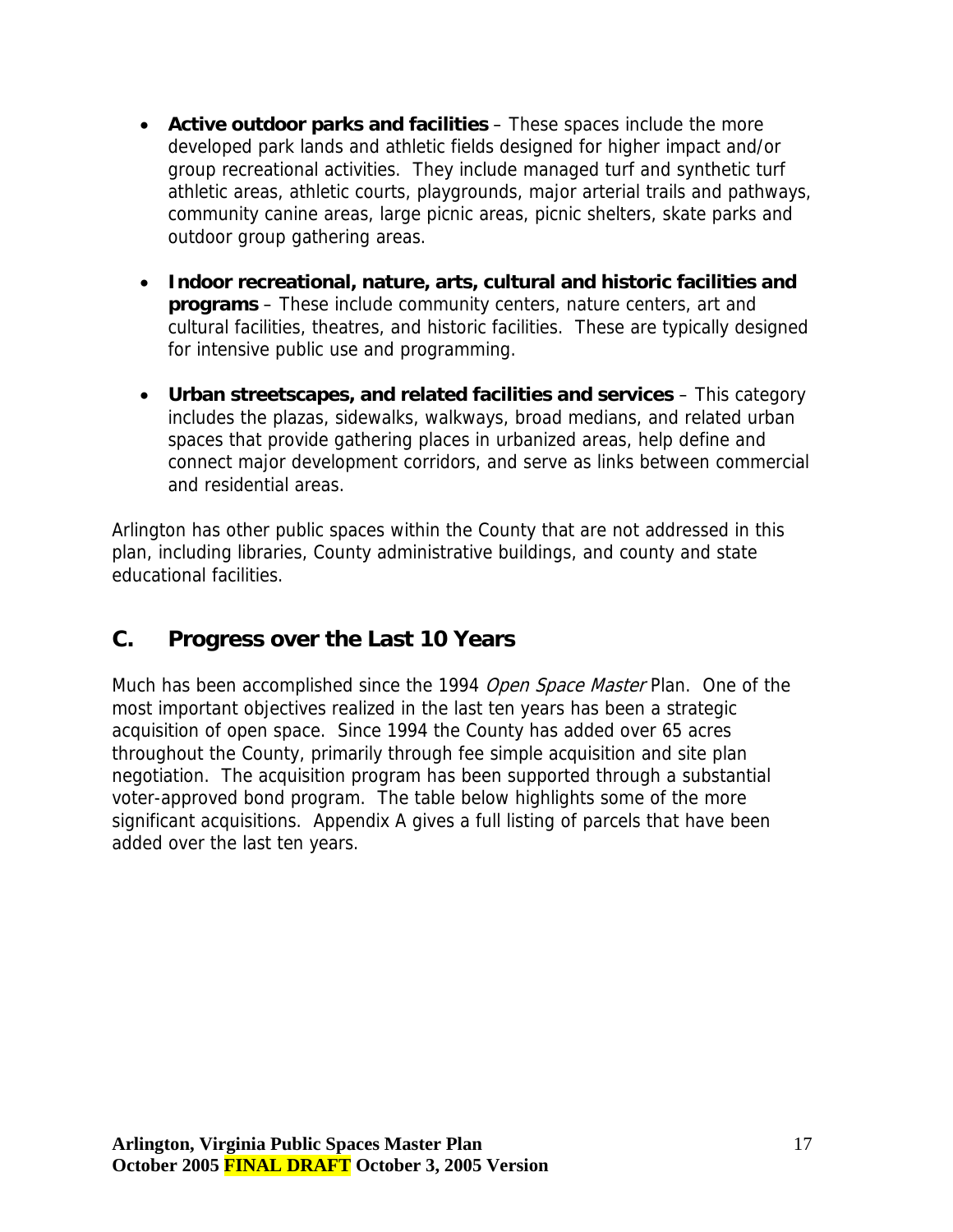| Park                            | <b>Acres</b> | Year            |
|---------------------------------|--------------|-----------------|
|                                 |              | <b>Acquired</b> |
| Fort C.F. Smith Park            | 4.3          | 1995            |
| <b>Arlington Mill Community</b> | 1.9          | 1996            |
| Center                          |              |                 |
| <b>Fort Bennett Park</b>        | 10.6         | 1996            |
| Mosaic Park                     | 1.2          | 1996 & 1998     |
| <b>Chestnut Hills Park</b>      | 1.3          | 1996 & 1999     |
| Powhatan Springs Park           | 5.3          | 1997            |
| <b>Bluemont Park (Reeves</b>    | 2.4          | 2001            |
| Tract)                          |              |                 |
| North Tract (Phase I)           | 21.5         | 2002            |
| Jennie Dean Park                | 3.05         | 2002            |
| <b>Other Park Acquisitions</b>  | 12.17        | 1995-2004       |
| <b>TOTAL</b>                    | 63.72        | $1995 - 2004$   |

A second important achievement is the development and adoption of nine major park master plans and the adoption of the Urban Forest and Public Art Master Plans. The North Tract area is foremost among the adopted master plans. Four more park master plans are currently being developed. These park master plans are developed through a community planning process and illustrate at a conceptual level the types of facilities and the general location for amenities within a park. Appendix B identifies adopted park master plans and those currently underway.

Finally, significant park bond funding through the Capital Improvement Program has supported the construction of major facilities (Appendix C). Arlington residents have approved \$165.465 million for park improvements over the last ten years, including the most recent bond (2004) for \$75.250 million. These capital investments include the renovation or replacement of community centers, major renovation or construction of parks, and the introduction of a new program to replace select grass athletic fields with synthetic turf, as well as funds to acquire park land.

#### **Numeric and Qualitative Comparisons**

Since 1994, the County has adopted Geographic Information Systems (GIS) technology to help inventory and manage its public land and facilities holdings. The creation of the current GIS inventories has enabled the County to maintain more accurate counts of acreages and facility locations. However, the new system uses classifications and categories of lands that differ from those used in the 1994 plan, leading to an inability to directly compare holdings in 2004 versus 1994.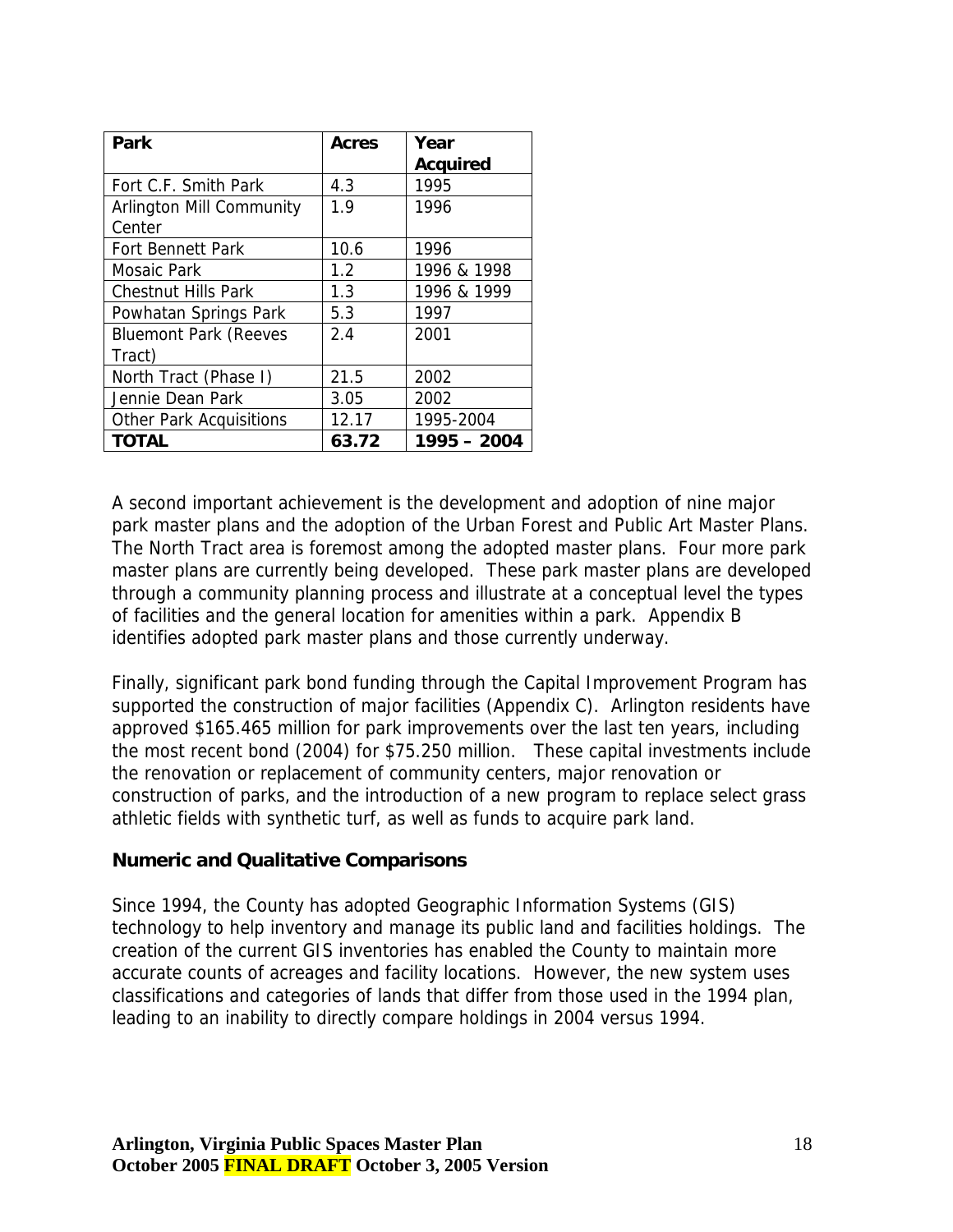#### <span id="page-18-0"></span>**Public Spaces as of January 2005:**

| <b>Arlington County Parks</b>                                            | 919 acres |
|--------------------------------------------------------------------------|-----------|
| <b>Arlington Public Schools</b>                                          | 377 acres |
| Northern Virginia Regional Park Authority (Arlington only)               | 150 acres |
| Federal lands with recreation amenities (Arlington only)                 | 78 acres  |
| Other federal lands with cultural and historic amenities (Arl) 974 acres |           |
| Private Open Space w/Public Access Easements                             | 7 acres   |

These lands total 2,505 acres, including both active and natural areas. In addition to the areas included above, the County has established a public-private partnership with the Northern Virginia Conservation Trust (NVCT). Eleven acres have been permanently protected through conservation easements or fee simple acquisition by the NVCT. The lands preserved through NVCT are critical to protecting the County's natural resources but typically are not available to the general public.

# **D. History of Public Spaces**

William Hughes in *History of the Park System in Arlington County*. That is a picture "When there are fields to run in, brooks in which to wade and trees to swing on, the need for public parks and organized 'recreation' is little felt", say Alice Letzler and of Arlington County in the early 20th century when much of the County was still undeveloped, but the picture has changed dramatically. Today the County is almost fully developed and the thirteenth most densely populated county in the United States.

Back in the mid-1900's, the County Board began considering proposals for acquisition of property before development drove up prices, preserving "green fingers" along stream valleys and the Potomac River, developing a comprehensive plan for parks and playgrounds and hiring a recreation expert to study the County's needs. During the 1940's, a number of major steps preserved open space and provided recreation in the County. First, in 1940, the Trustees of Glencarlyn deeded to the County 95 acres of park land which form an important element of the Four Mile Run, Long Branch and Lubber Run open space system. Next, in 1943, Arlington voters approved a bond issue to acquire open space and flood control land. Subsequently, the County Board established a Recreation Advisory Board. In 1944, a recreation planning expert was hired to develop a master plan for open space and facilities for recreation.

Until 1948, organized park and recreation programs were still considered a responsibility of the schools. The maintenance of Public Spaces was a function of the County's Engineering Department. In 1948, the School Board eliminated recreation funds from its budget. The County Board agreed to conduct park and recreation programs and maintain open space, and on July 1, 1948, the County's Department of Recreation was created.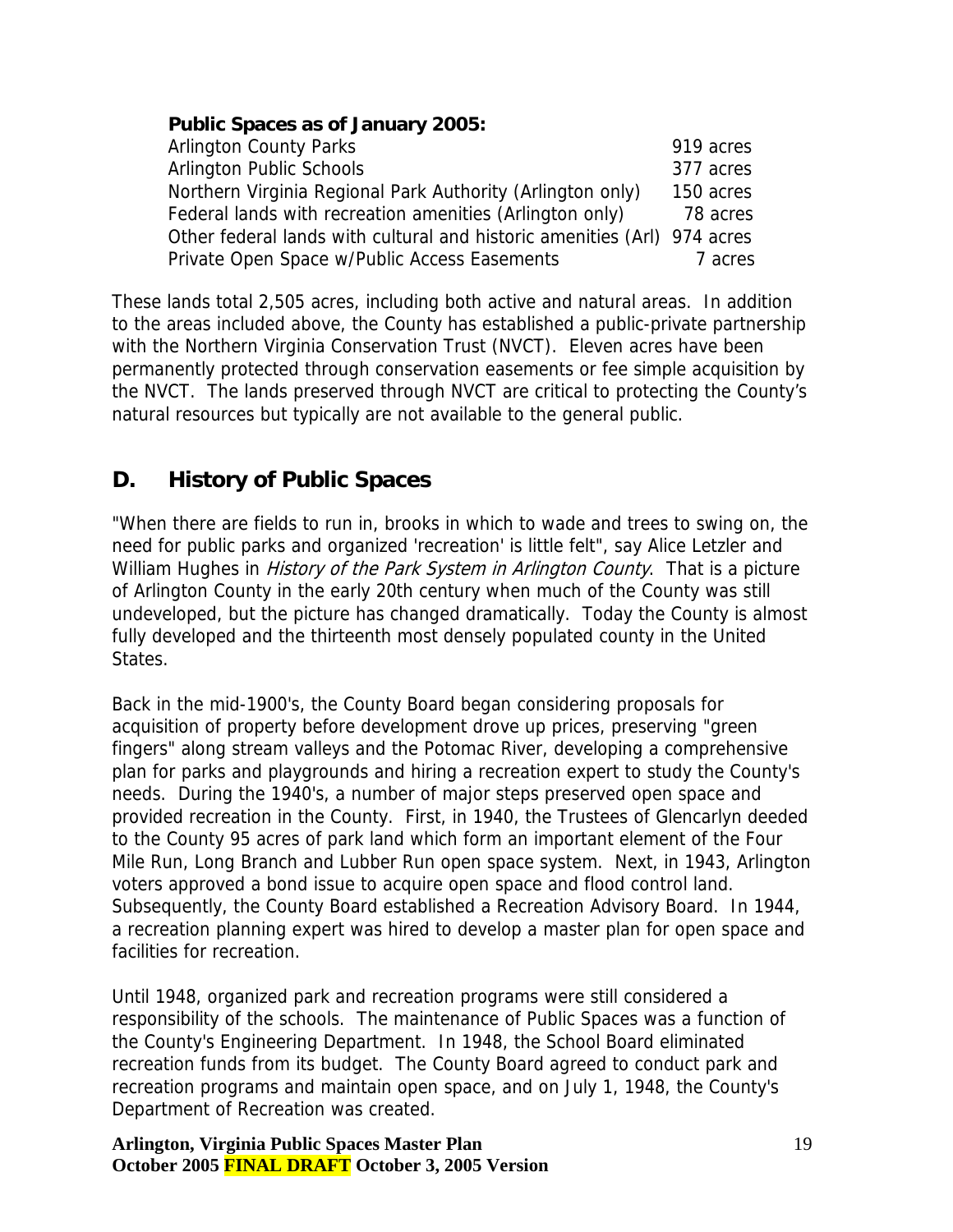<span id="page-19-0"></span>In its early years, the County managed 140 acres of open space, a few athletic fields and playgrounds, and offered basic programs such as softball, baseball and basketball. The amount of open space grew steadily during the 1950's to 374 acres by 1959. In March 1959, staff completed the Report of Open Space in Arlington, which detailed the need for additional open space and park land. Following County Board adoption of the report, the County almost doubled its open space inventory to 606 acres by 1969. Several major parks were acquired, including Barcroft, East Falls Church, Gulf Branch, Lacey Woods, Madison Manor and Windy Run. The County also made the decision to link divergent open spaces owned by the County and public schools through a system of greenways.

In the 1970's, 80's and 90's, Arlington County continued to grow and add resources and programs. Trail networks were developed in conjunction with ongoing transportation planning. Voters approved bond referenda that allowed for continued acquisition, development and preservation of public lands. Acts of foresight took the opportunity to gain major resources such as Fort Ethan Allen and Fort C.F. Smith and enact major policy initiatives such as the Chesapeake Bay Ordinance. One of the last potential large areas for development, the North Tract property, was acquired for park development through innovative agreements with private interests.

Today, the County manages, 1,296 acres of public spaces and facilities including parks, community and nature centers, swimming pools, athletic fields and courts, playgrounds, cultural facilities and public art, community canine areas, picnic areas, school grounds and more. A wide variety of programs are provided including conservation and interpretation, recreation classes, camps, arts programming and sports leagues. The County is known for its innovative approach to planning and developing unique parks and facilities such as Powhatan Springs Park that features a skate park, youth-sized rectangular field and children's rain garden. Other creative concepts are being realized in areas such as playgrounds with water spray elements and facilities that incorporate public art. The County has been a leader in its progressive adoption of the use of synthetic turf athletic fields. The high quality of the County's cultural programming has been recognized for its excellence on a regional and national level.

## **E. Related Planning Efforts and Integration**

The county has a number of planning programs, listed below, that support Arlington's development goals and land use policy. This *Public Spaces Master Plan* is one of eight individual elements that comprise the County's Comprehensive Plan.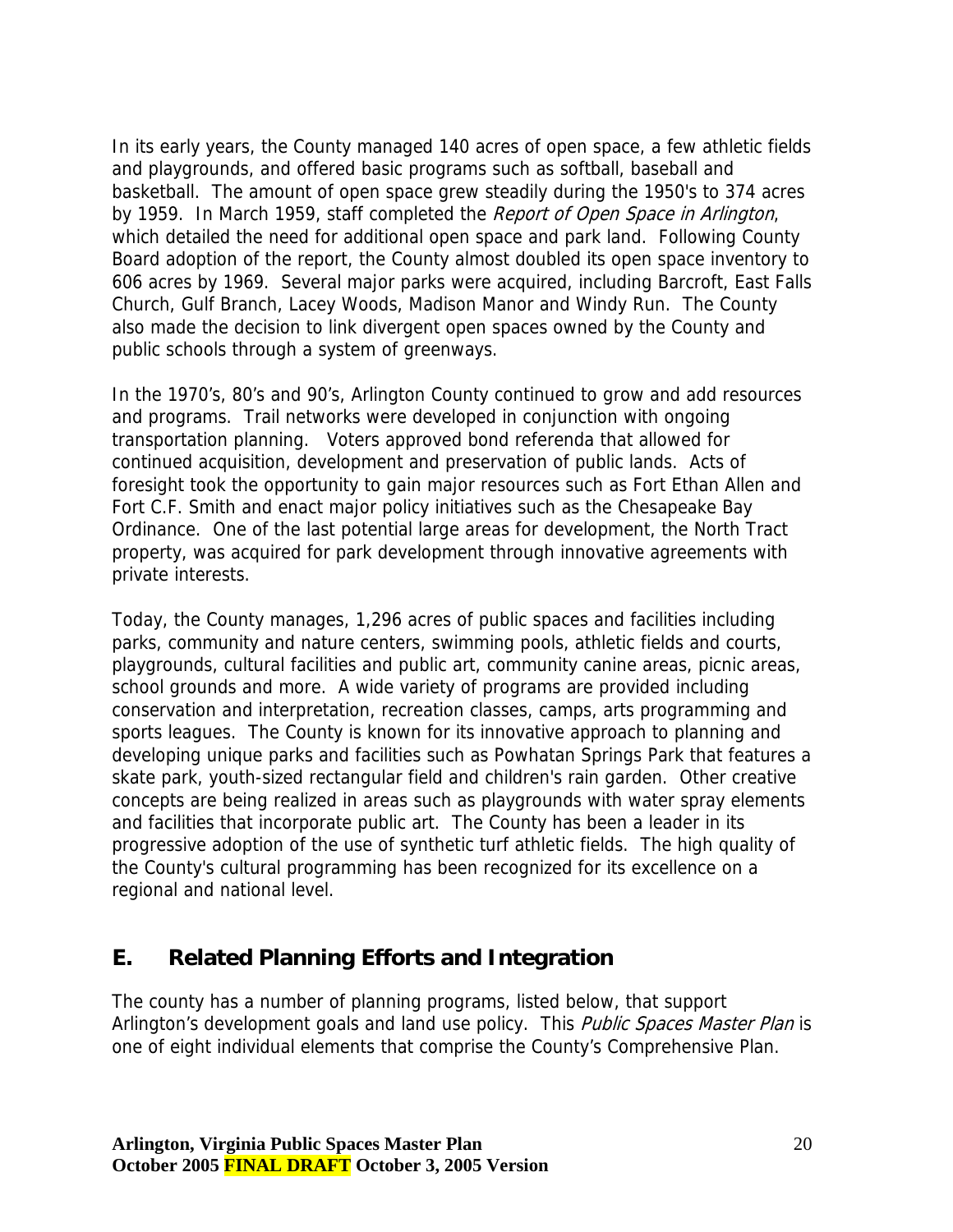Comprehensive Plan Elements:

- General Land Use Plan
- Master Transportation Plan (includes Bicycle and Pedestrian Transportation Master Plans)
- **Storm Water Master Plan**
- **Water Distribution System Master Plan**
- **Sanitary Sewer System Master Plan**
- **Recycling Program Implementation Plan**
- **EXEC** Chesapeake Bay Preservation Ordinance
- **Public Spaces Master Plan\***

\*Two other elements are combined under the umbrella of this Public Spaces Master Plan in the Comprehensive Plan. They are:

• Urban Forest Master Plan (adopted July 10, 2004)

Arlington's Urban Forest Master Plan is a tool to facilitate the County's ongoing commitment to enhance and preserve Arlington's tree canopy. The Master Plan has the following components: a Geographic Information System (GIS) street tree inventory, tree canopy satellite analysis, long-range goals and recommendations and a final Urban Forest Master Plan report including GIS based planting plans. The plan will ultimately contribute to the attractiveness and sustainability of Arlington through enhancements to the tree canopy.

#### Public Art Master Plan (adopted December 11, 2004)

Public Art • Public Places, Arlington's Public Art Master Plan, is a tool for implementing the Public Art Policy that the County Board adopted in September, 2000. The public art policy reflects Arlington County's general commitment to encourage excellence in the design of public facilities, and recognizes that public art—along with architecture, landscape architecture, urban design and historic preservation—is one of several important tools the County can use. The policy calls for the preparation of the master plan, operational guidelines for commissioning projects, and an annual work plan. This master plan, which guides public art projects initiated by County agencies, private developers and community organizations, is organized into four main components:

- A long-term vision for public art in Arlington,
- Strategies for integrating public art into Arlington's architecture, gathering places and natural landscapes, including federal, global and historic projects
- Priorities for selecting public art projects, locations and proposals,
- A list of art projects to undertake over the next five years.

#### Comprehensive Plan Support Documents:

- Capital Improvement Program
- 7-Year Consolidated Plan and Annual Consolidated Plan
- **Subdivision Ordinance**
- **EXECONING** Zoning Ordinance and Map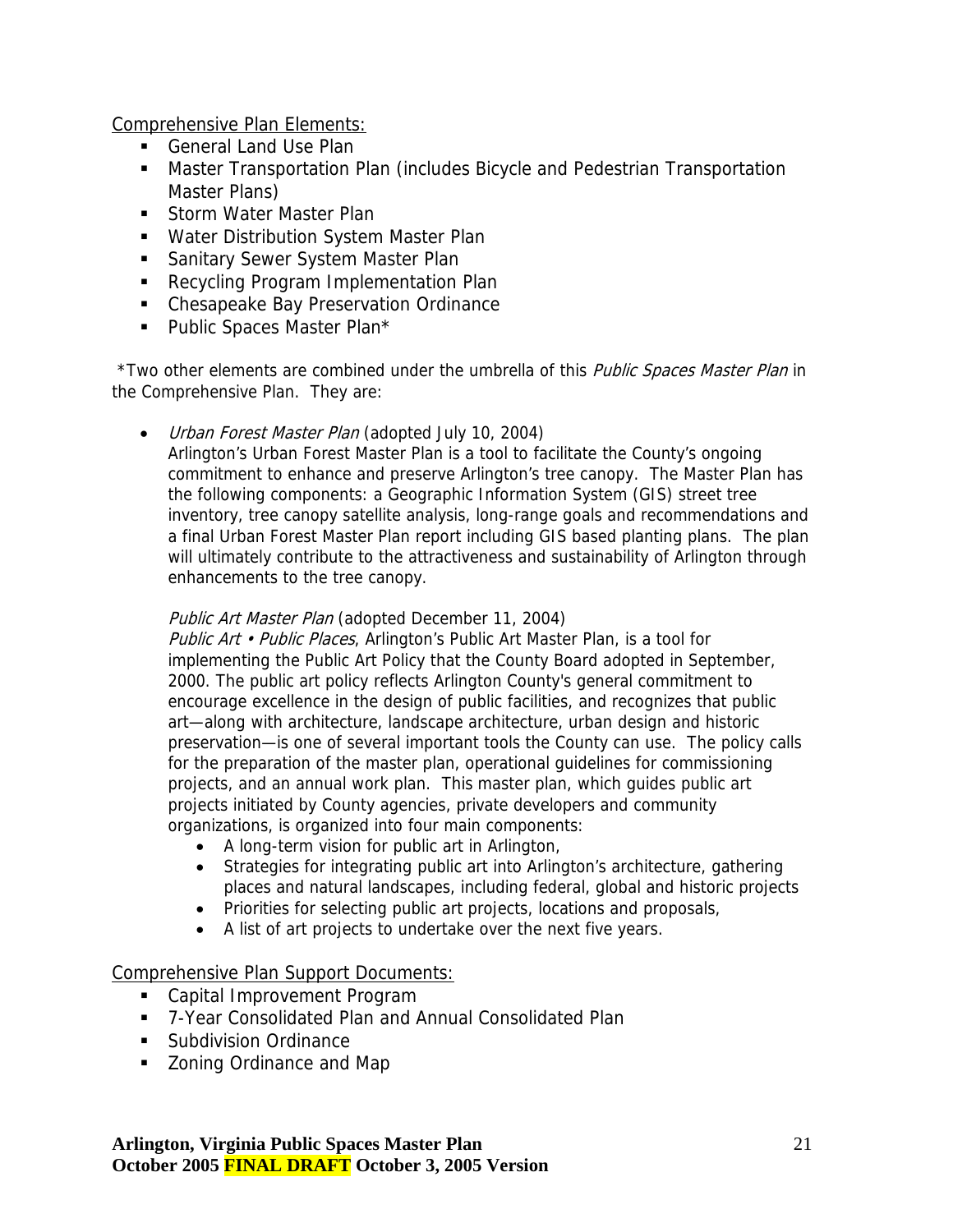#### Sector Plans:

- **Rosslyn Station Area Plan Addendum**
- Courthouse Sector Plan
- Courthouse Sector Plan Addendum
- Clarendon Sector Plan
- **EXEC** Clarendon Sector Plan Addendum
- Virginia Square Sector Plan
- Ballston Sector Plan

#### Small Area Plans:

- East Clarendon: Special Coordinated Mixed-Use District Plan
- **North Quincy Street Plan**
- **Rosslyn to Courthouse Urban Design Study**
- **North Tract Plan Area Study**

#### Revitalization Plans:

- Columbia Pike Initiative: A Revitalization Plan
- **Lee Highway/Cherrydale Revitalization Plan**

#### Park Master Plans

#### Neighborhood Conservation Plans

Two additional planning efforts are important to the Public Spaces Master Plan:

#### Historic Preservation Master Plan (currently underway)

The Historic Preservation Master Plan will be comprised of three key elements. The first is the development of a policy framework to serve as a preamble to the final Historic Preservation Master Plan document; the second is developing a procedure and policy by which to categorize the over 8,000 identified historic resources recorded in the Countywide Historic Resources Survey; and the third element is the development of an implementation framework. The formation of this plan will include review of and integration of ideas from numerous other historical and current plans, policy documents and processes. A list of existing historic resources is included in Appendix D.

#### Walk Arlington

Transportation planning for the County places a strong emphasis on creating "walkability" and connectivity for transportation, including pedestrian and bicycle trails and access. The Walk Arlington plan is an initiative to provide people many options for moving about the community.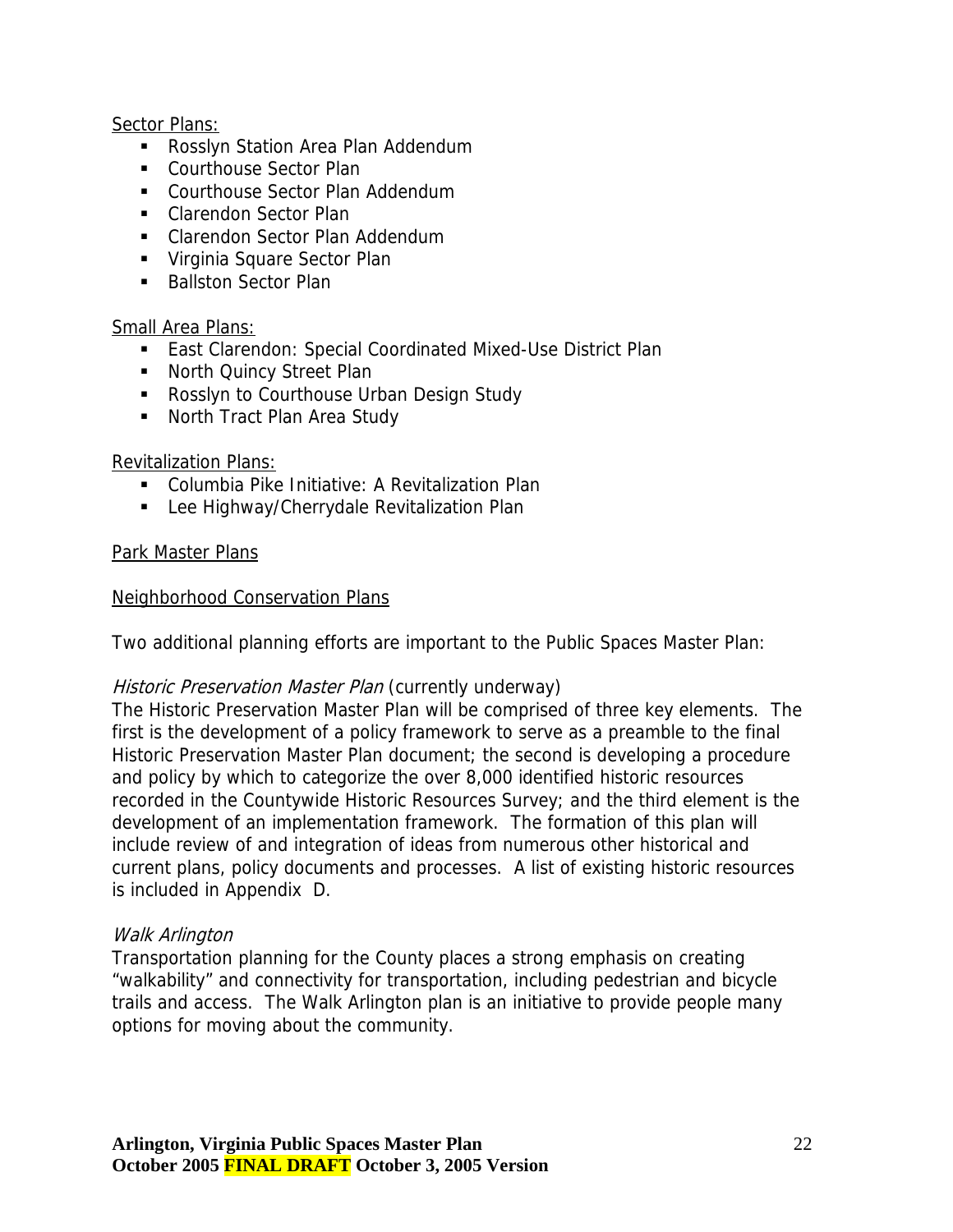# <span id="page-22-0"></span>**Chapter 2. Community Profile and Trends**

Arlington's neighborhoods and demographics continue to evolve as the community becomes more urban. This chapter discusses the demographic profile of the community; national leisure trends that are influencing the field of parks, recreation and public space management; and important findings developed through facilitated community involvement throughout the planning process.

## **Community Profile**

Arlington is an urban county of about 26 square miles located directly across the Potomac River from Washington, DC. Originally part of the ten-mile square surveyed for the nation's capital, the portion on the west bank of the Potomac River was returned to the Commonwealth of Virginia by the U.S. Congress in 1846. This area was known as Alexandria City and Alexandria County until 1920, when the county portion was renamed Arlington County.

Although perhaps best known to visitors as the home of the Pentagon and Arlington National Cemetery, Arlington boasts high quality residential neighborhoods and award winning managed growth policies. Residents are actively involved in the community; there are over 50 civic associations, dozens of citizen boards and commissions, and over 100 community service organizations in Arlington.

Arlington's central location in the Washington metropolitan area, its ease of access by car and public transportation, and its highly skilled labor force have attracted an increasingly varied residential and employment mix. Arlington has focused highdensity commercial and residential development around Metrorail stations in the Rosslyn-Ballston and Jefferson Davis corridors (which includes Pentagon City, Crystal City and Potomac Yards) and transit corridors along Columbia Pike and Shirlington Village, while maintaining lower density development in the remainder of the County.

Arlington is nationally recognized for the quality and diversity of its public space system. In 2003, the County was selected by Sports Illustrated and the National Recreation and Park Association (NRPA) as the Sportstown for the state of Virginia. The County was recently chosen as one of four communities (the others being Houston, Minneapolis and San Diego) to participate in a grant study awarded by the Robert Wood Johnson Foundation to investigate the relationship between health and local park and recreation uses in adults ages 50 and older. In addition, Arlington was also selected by the National Institute of Health (through the National Heart, Lung, and Blood Institute) and NRPA to be one of two pilot programs for the Hearts N' Parks initiatives. The County also received an "Innovations Award" for its Arts Incubator and Bilingual Outreach Programs.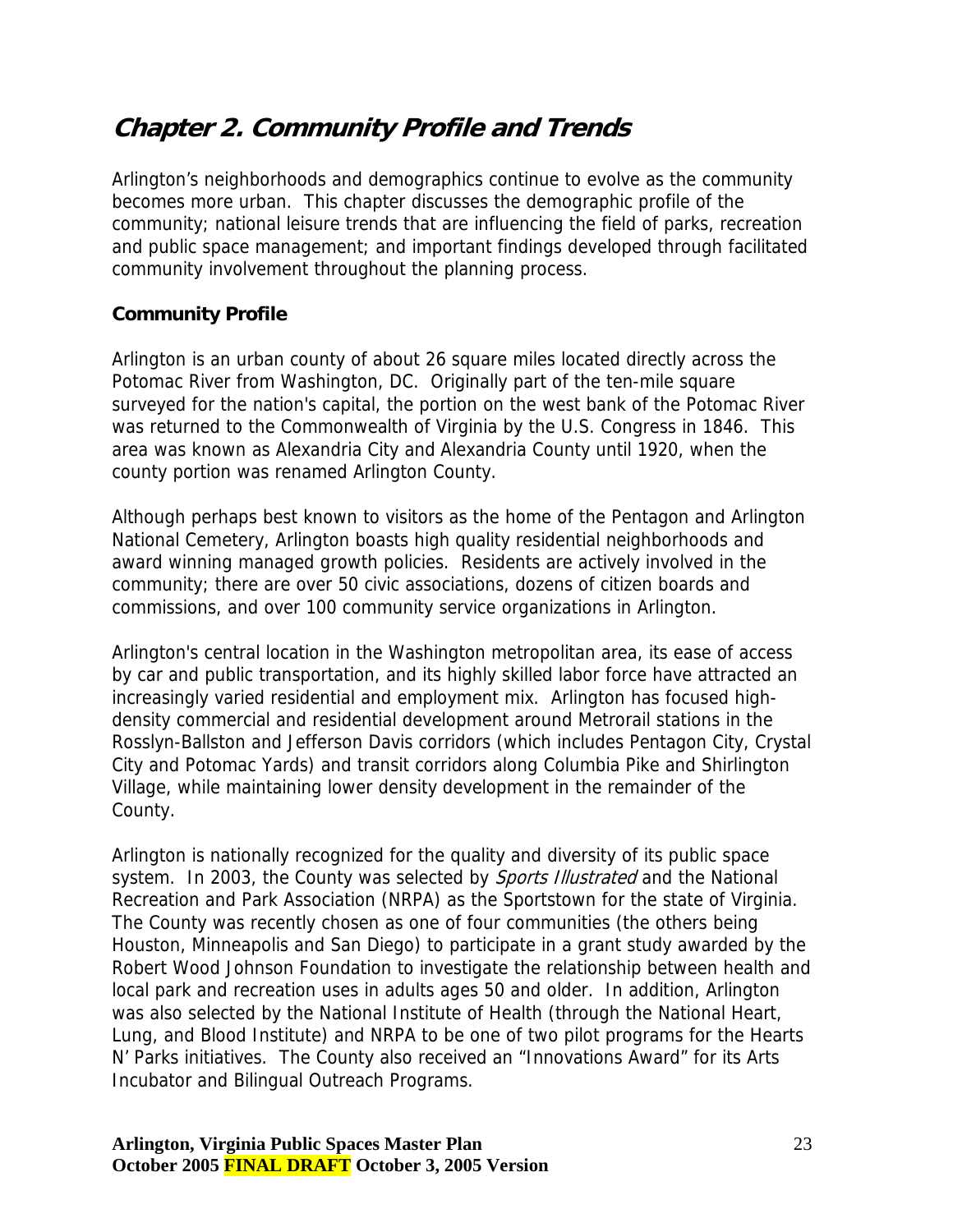# <span id="page-23-0"></span>**A. Demographics**

Arlington County has a population of almost 200,000, and is expected to continue with slow and steady growth, roughly 1% per year, for a total increase in population of approximately 28,000 by the year 2030. Compared to the rest of the Commonwealth of Virginia and the nation, Arlington County has significantly higher populations in the age groups of 25- 54 and significantly lower populations in the older youth and young adult populations ages 5-24 (Appendix E). Arlington County's population densities vary with some census tracts in Metro corridors indicating 30,000 people per square mile, making it one of the more densely populated communities in the nation. The high population density and the high land costs reflecting the County's attractiveness create challenges for improving environmental health, securing public spaces and meeting recreational needs.

Arlington is a highly educated community, with 60% of the population having at least a Bachelor's degree or higher, and over 30% having a Graduate degree. Income is also significantly higher than for the rest of the state and nation, with almost 30% of residents making \$100,000 per year or more. Arlington's population is racially, ethnically, and culturally diverse. About 40% of residents are Hispanic, African-American, Asian, or multi-racial. More than one in four residents was born outside the United States and one in three speaks a language other than English at home.

Arlington County's daytime population exceeds the residential population due to the influx of employees into the County from other areas. This daytime population is expected to reach 322,500 by the year 2010. This differential is important to consider because a significant number of these non-residents make use of Arlington County facilities and services. The public spaces and recreation needs of the daytime population are very different from those of residents in that the demand is highly concentrated during the lunch time period and after work hours. Arlington workers are also more likely to favor spaces and amenities conveniently located near their jobs due to time constraints.

# **B. Community and Stakeholder Input**

Substantial community effort has contributed to the development of this plan. Formal public input was obtained through four community-wide forums, 15 citizen task force meetings, and over 25 focused working group meetings that met to discuss six topical areas. Three additional community-wide forums were held at the end of the planning process to get input on the draft plan. In addition, the County administered its first Parks and Recreation Resident Survey and a Youth Survey of middle and high school students. Two additional surveys were also conducted, one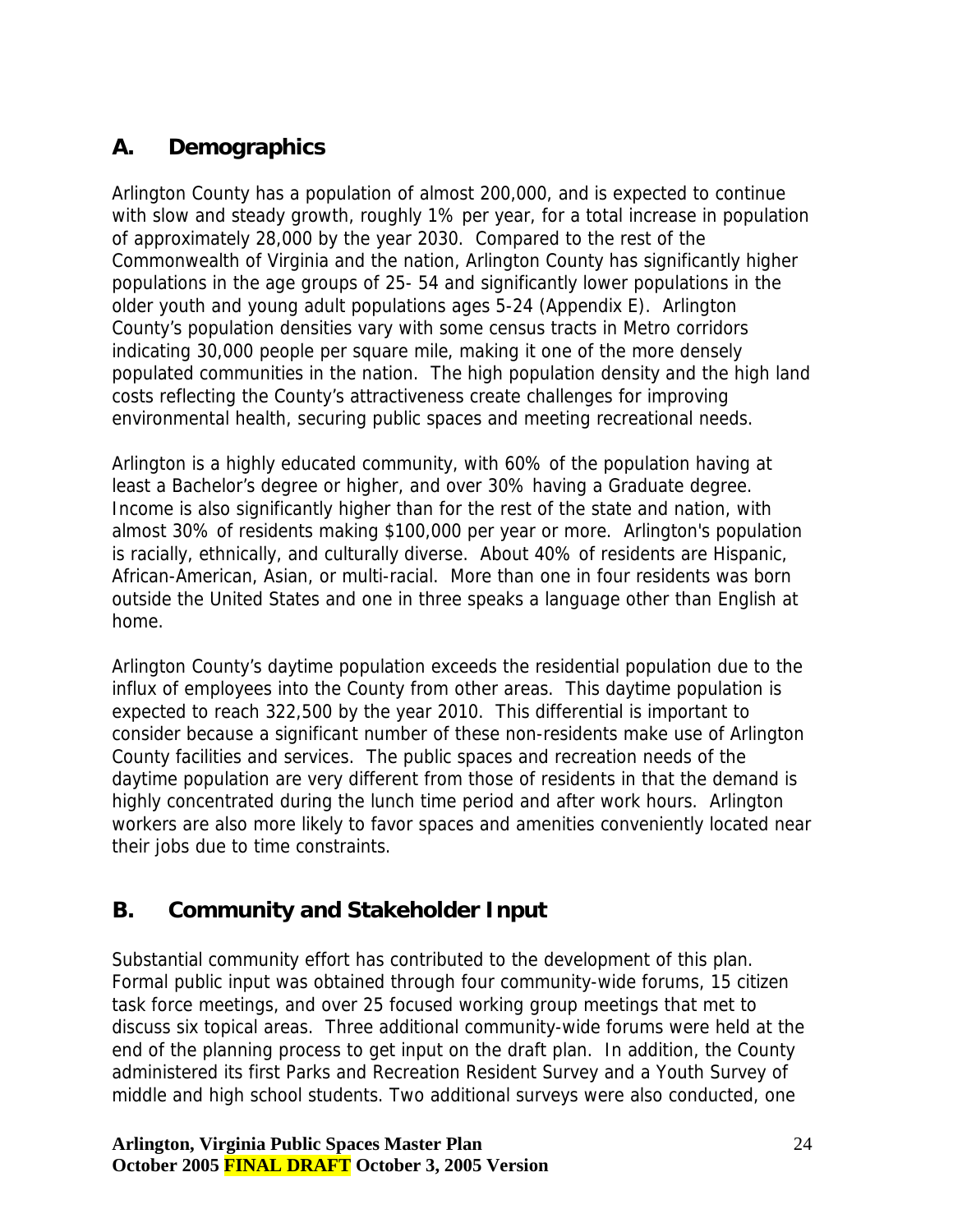related to the building of the new North Tract park, and a Community-Wide Survey of all County services.

## **Major Findings from Community-Wide Forums**

- Arlington residents want natural resources protected and expanded.
- Residents desire a multi-use sports facility that includes both an indoor facility and outdoor athletic fields.
- Arlington residents support a state-of-the-art, world-class aquatic center with diving well, leisure pool, Olympic sized competition pool and therapeutic programming.
- Land acquisition and maintaining the open space we have are high priorities for Arlington residents.
- Residents' focus on policy issues emphasized maintenance, park uses, park planning, open space and development and education.
- Other important ideas included improving access to trails and the Potomac River, protecting urban open space, and adding more community canine areas.

## **Major Survey Findings**

- Three-fourths (75%) of household respondents indicated they had visited a park in Arlington County during the past year.
- Over 85% of respondents rated the physical condition of parks they had visited most often in Arlington County as either excellent (30%) or good (55%).
- 90% of respondents rated the parks, recreation and arts programs as either excellent (37%) or good (53%).
- Biking and walking trails were, by a wide margin (71%), the facilities most widely used.
- When asked how respondents would allocate \$100 among seven various public spaces facilities goals, "Improvements/maintenance of existing parks, playgrounds, and recreation facilities" got top priority with an average allocation of \$31.
- The top 5 activities (out of 54) that residents participate most often in are walking/jogging (61%), biking (42%), fitness/aerobics (41%), outdoor concerts/music (39%) and attending performance arts/theater (38%).
- 90% of respondents indicated it was either very important (52%) or somewhat important (38%) to fund improvements to parks and recreation facilities compared to other priorities.
- 89% of those surveyed reported that convenience of location was the most important reason for determining participation in recreation, sports, or fitness activities.
- 67% of residents indicated that walking is one of the ways they travel to County parks. 85% of youth respondents indicated that they walk to the park nearest their home.
- 57% of the youths say that "hang-out with friends" is what they do at the park nearest their home.

**Arlington, Virginia Public Spaces Master Plan October 2005 FINAL DRAFT October 3, 2005 Version**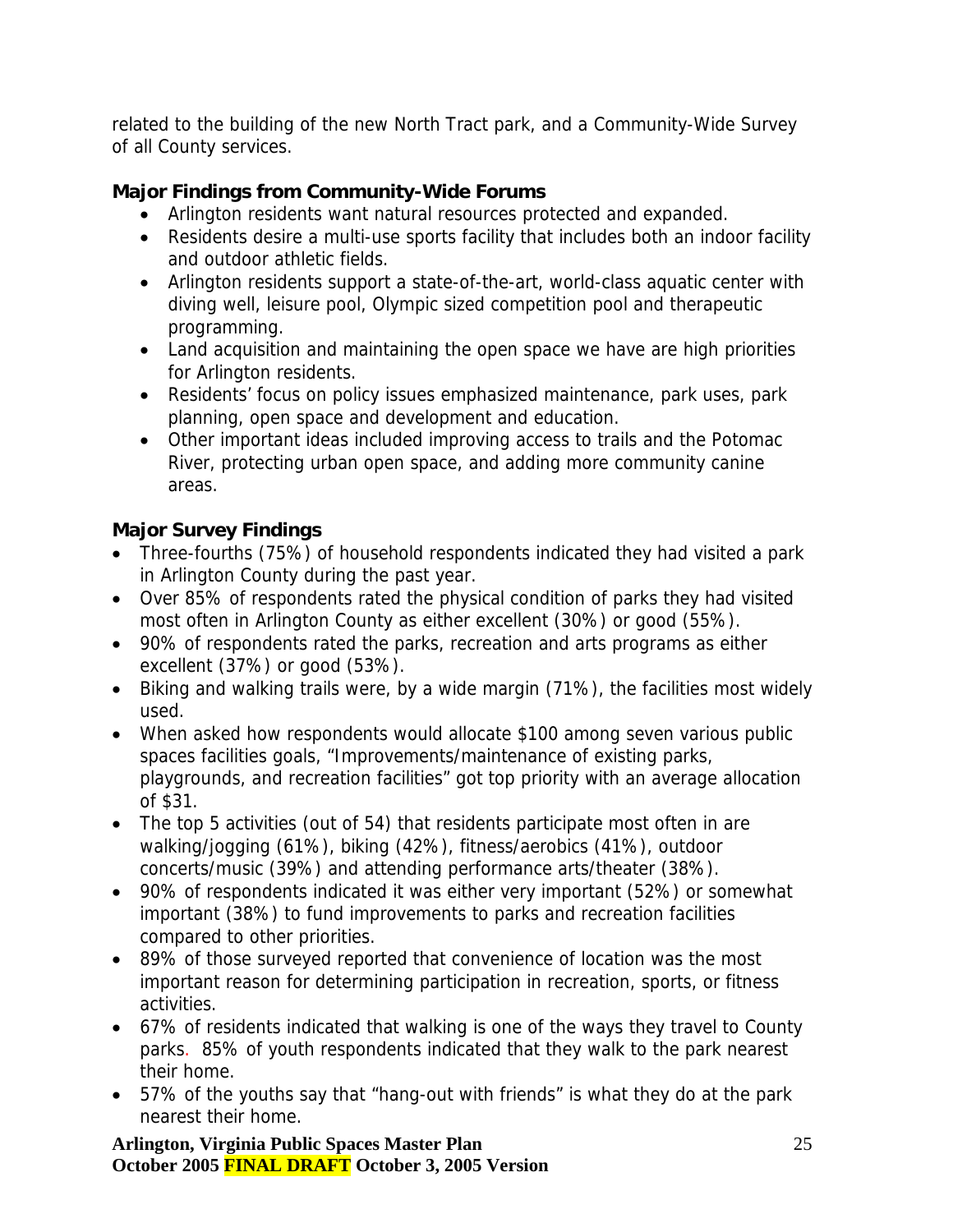<span id="page-25-0"></span>• 92% percent of youth respondents indicated that a teen complex should be developed in Arlington County.

## **C. Current Trends**

In order to plan and manage effectively, it is essential to stay current with trends affecting the field of parks and recreation. Some of the national trends most pertinent to Arlington County are:

- The biggest trend is demographic: the large number of "Baby Boomers" is now reaching and passing the age of 50. In becoming "seniors", this cohort is once again affecting how leisure activities are redefined for the "senior market".
- Baby Boomers continue to increase their focus on exercise, fitness and leisure lifestyle activities that provide better quality of life, including an emphasis on natural and passive outdoor activities.
- The top three sports nationwide are exercise walking, swimming and aerobic exercise.
- America is dealing with an unprecedented level of obesity and it has become a national health crisis.
- For youth, participation in most of the "tried and true" activities such as basketball, baseball and softball is declining, while there is an increased focus on individual sports and activities such as skateboarding, in-line skating, and golf. The hot team sports are soccer and ice-hockey.
- With Arlington's large population of "Generation Xers", young adults born between 1965 and 1975, there needs to be a larger emphasis on drop-in activities, a wide variety of active adult sports, nature and productive volunteer opportunities, fitness and outdoor activities.
- Higher income levels allow for a wider variety of interests. Arlington County can capitalize on this by increasing programming for "extreme sports" and ways to explore new trends in activities.
- Programs need to be available at lunchtime, nights and weekends when the largest portion of Arlington's population is not working and when daytime Arlingtonians can take time from their jobs.
- Programs need to be less structured, with shorter length sessions and more drop-in activities.
- The current trend in facilities is toward a "one-stop" facility to serve all ages. Larger multi-purpose centers help increase cost-recovery, promote retention, and encourage cross-use by multi-generational families and those interested in a variety of offerings.
- Partnerships for new facilities, programs, and maintenance are becoming more popular and expected by taxpayers nationwide. With Arlington County's highly educated population, the community is expecting efficient use of tax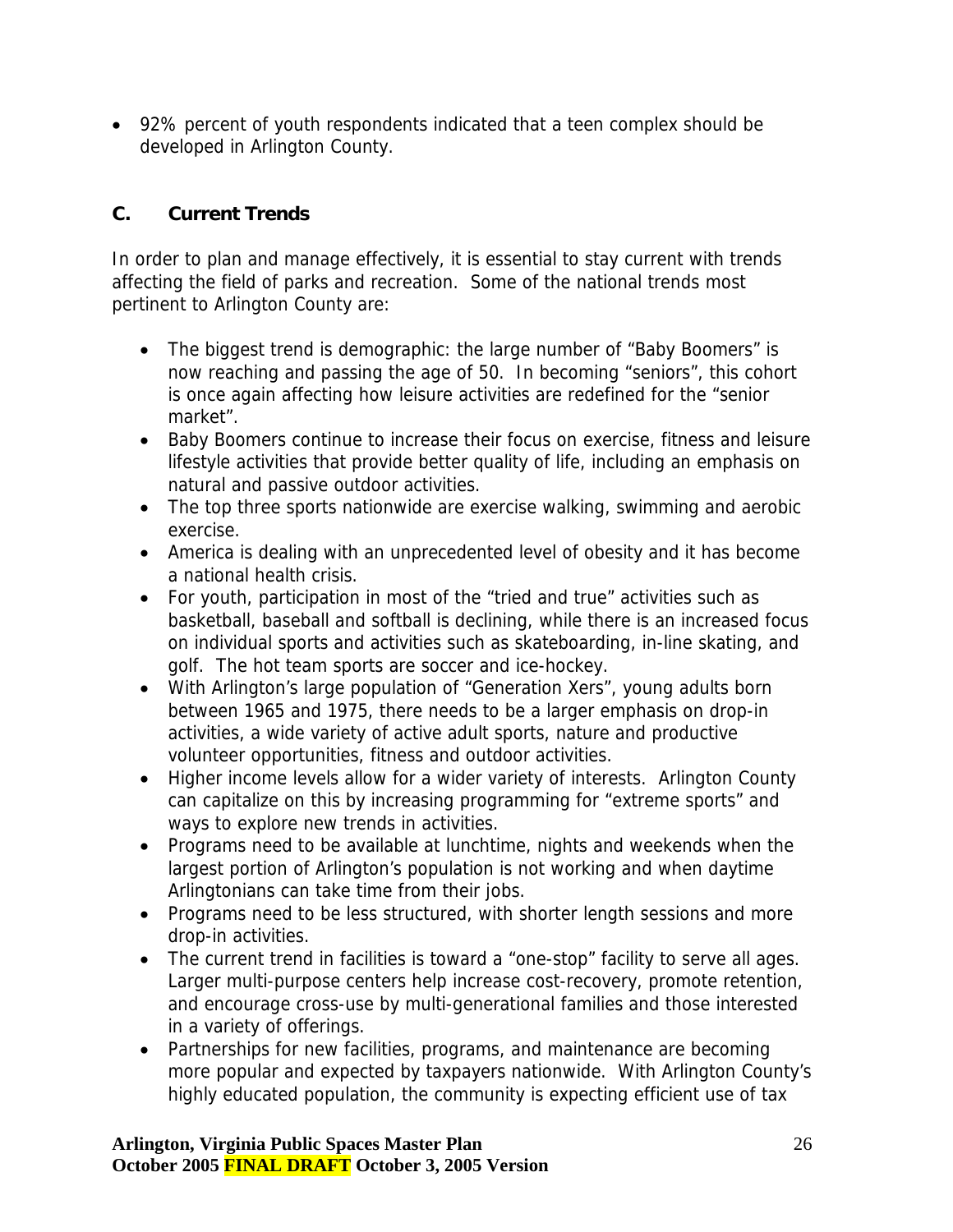dollars and innovative funding methods to create the facilities they need and want.

• There is a strong trend towards "green practices", with stakeholders expecting an emphasis on recycling, conservation, best building practices, control of invasive species, energy efficiency, increased green space, green roofs, more tree canopy, and other natural improvements.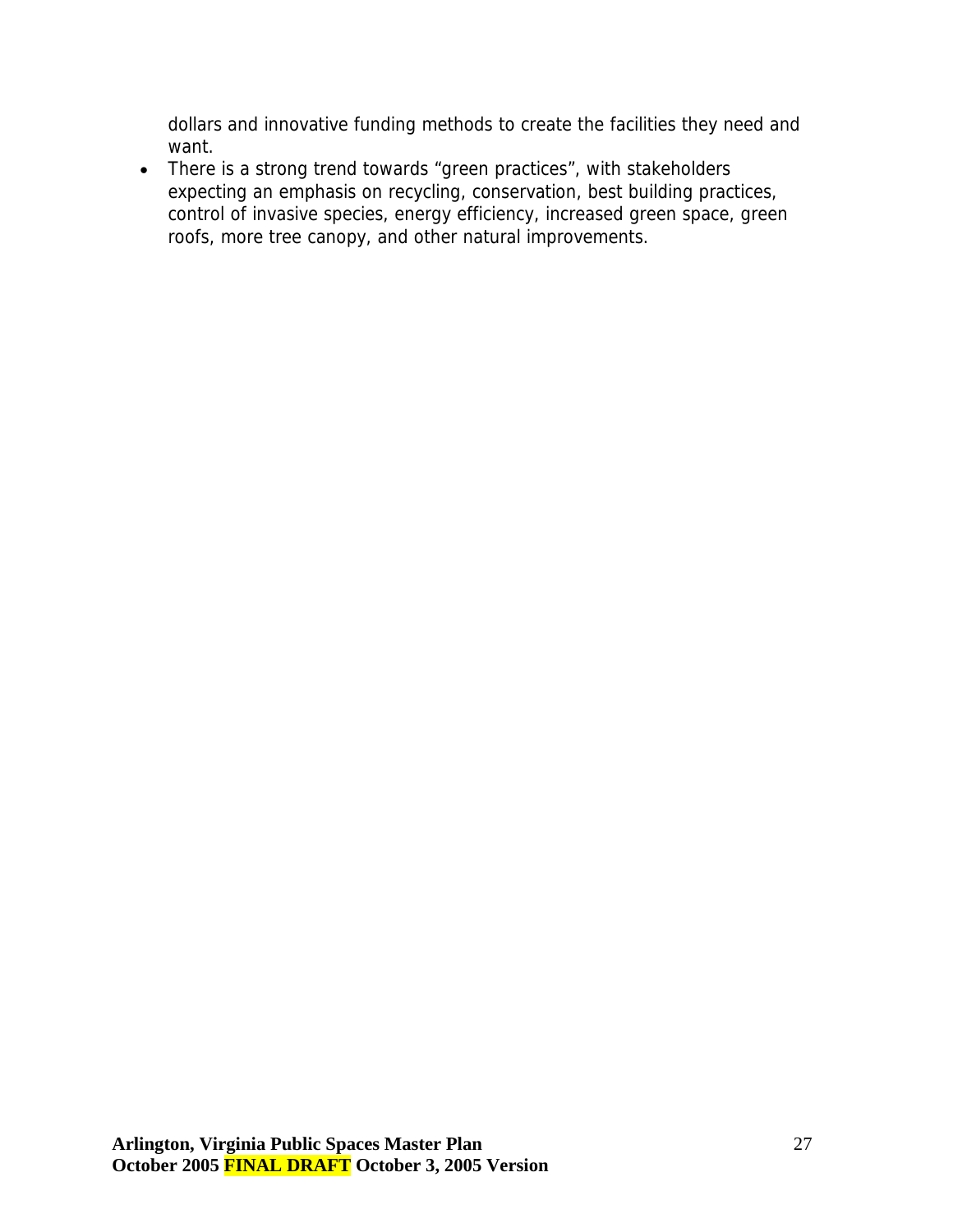# <span id="page-27-0"></span>**Chapter 3. Overview of Existing and Planned Public Spaces**

Public spaces have long been considered a critical element in the development of Arlington County's character. Throughout the past seventy years, the County has established a diverse public spaces system which is currently comprised of 1,296 acres of park land, indoor recreation facilities, outdoor active and sports facilities, urban public spaces and streetscapes, and cultural and historic resources. In addition to County-owned land, the public spaces system includes more than 1,200 regional and federal lands and privately held facilities with public access.

The public spaces system provides facilities including playgrounds, athletic courts, fields, and small open areas within walking distance of most neighborhoods. Larger public spaces provide more active facilities within a short drive including lighted athletic fields, community centers, multi-purpose trails, large lighted court facilities, and large picnic areas. Natural areas throughout the County provide opportunities to escape the hectic urban pace and enjoy the native flora and fauna. Cultural and historic spaces serve as a reminder of the history and cultural heritage of the community and a vibrant offering of performing and visual arts. Urban public spaces offer opportunities for picnicking, street theatre, concerts, water features, landscaping and quiet areas to sit and contemplate.

Arlington County owns a number of cultural and historic resources. In addition, a rich variety of other cultural and historic resources are on federal property or under private ownership. These resources – architectural, historic and archaeological – link the community to its past, providing a feeling of ordered continuity and a sense of history and place.

The County offers a broad spectrum of programs and services, including general education, fitness, aquatics, art studios, and events for the community, along with special programs for seniors, people with disabilities, teens, youth, and programs offered by the Virginia Cooperative Extension such as environmental forestry, family and consumer education, and 4-H.

Other public space areas of the County fall under the ownership of federal, state and regional agencies. There are approximately 1,052 acres of federal open space, state open space primarily along I-66 and Arlington Boulevard, and 150 acres of regional open space within Arlington's borders. The federal public spaces include the George Washington Memorial Parkway (which includes Spout Run Parkway, Roaches Run Waterfowl Sanctuary, the Mount Vernon Trail and Gravelly Point), Arlington National Cemetery and the grounds of federal buildings and monuments. State public space consists of roadways and their rights of way, including buffer areas and trails. The Northern Virginia Regional Parks include Potomac Overlook, Upton Hill and the Washington and Old Dominion Railroad multi-use trail.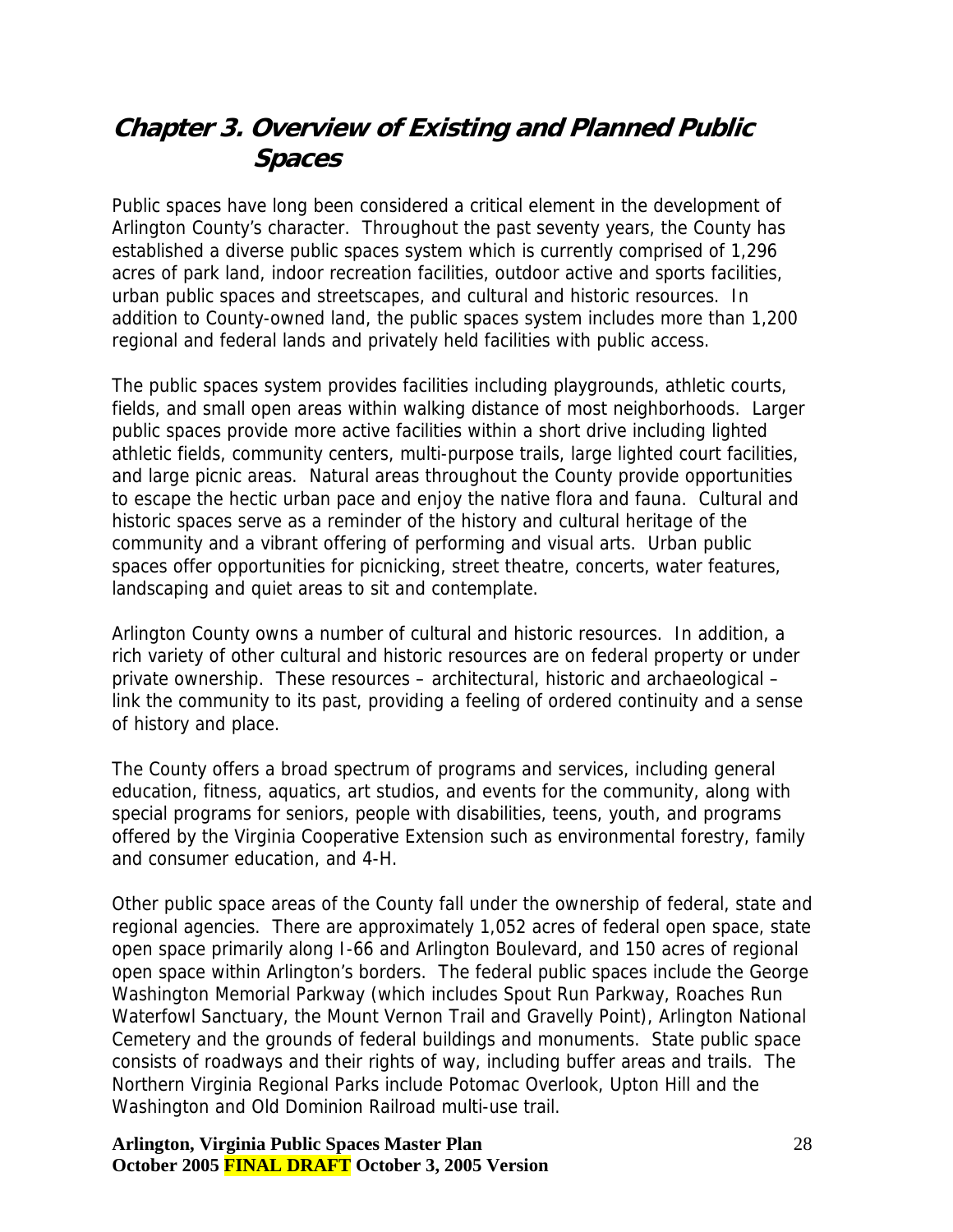<span id="page-28-0"></span>Private open spaces and facilities such as pools and fitness centers are also an essential part of the overall system, typically provided as part of commercial and residential developments or as a private club. The largest private spaces are the Army-Navy Country Club and the Washington Golf and Country Club.

Outside the County, a wealth of federal open space is across the Potomac River in Washington, D.C. The Northern Virginia Regional Park Authority and other local units of government in the Northern Virginia area provide high quality public spaces and facilities to meet demands. Public spaces in these surrounding areas provide additional opportunities for Arlington residents.

## **A. Existing Indoor Recreation Facilities**

#### **County-wide and Neighborhood Recreation Centers**

Arlington County currently has two county-wide facilities, the Thomas Jefferson (TJ) Community Center and the Barcroft Sports and Fitness Center. Arlington built TJ in 1972 and operates it under a "joint use agreement" with Arlington Public Schools. In 2000, Arlington County built the Barcroft Sports and Fitness Center, which includes a gymnasium, gymnastic center, wellness room, fitness room and boxing area. At TJ and Barcroft the County offers cutting edge fitness and wellness programs, including Pilates, yoga, spinning and strength training in classes and with personal trainers.

Arlington County has twelve other community center facilities throughout the County. The table of Arlington's Public Recreation Centers on the following page lists the amenities of current centers. Over the last six years, there has been a focus on renovating the community centers. Centers at Drew, Carver, Gunston, Lee and TJ have recently been renovated. Langston Brown was demolished and a new facility was constructed and opened in 2003. Walter Reed was demolished and the new facility is under construction. Two other community centers, Fairlington and Arlington Mill, are currently being designed. Fairlington will be modernized and Arlington Mill will be demolished and replaced with a new facility.

There are three indoor swimming pools located at Yorktown, Wakefield and Washington, and Lee High Schools. These facilities are operated under a joint use agreement with Arlington Public Schools and are available to the public during nonschool hours. All three pool facilities include a six-lane 25 yard pool, training tank and support facilities. The County's pools were all built in the early 1970's and are nearly 30 years old. The Washington Lee pool will be replaced as part of the upcoming high school renovation.

The Gunston Park air-inflated structure, commonly referred to as the "Bubble", provides a 7,200 square foot, multiple-use indoor space for soccer, softball and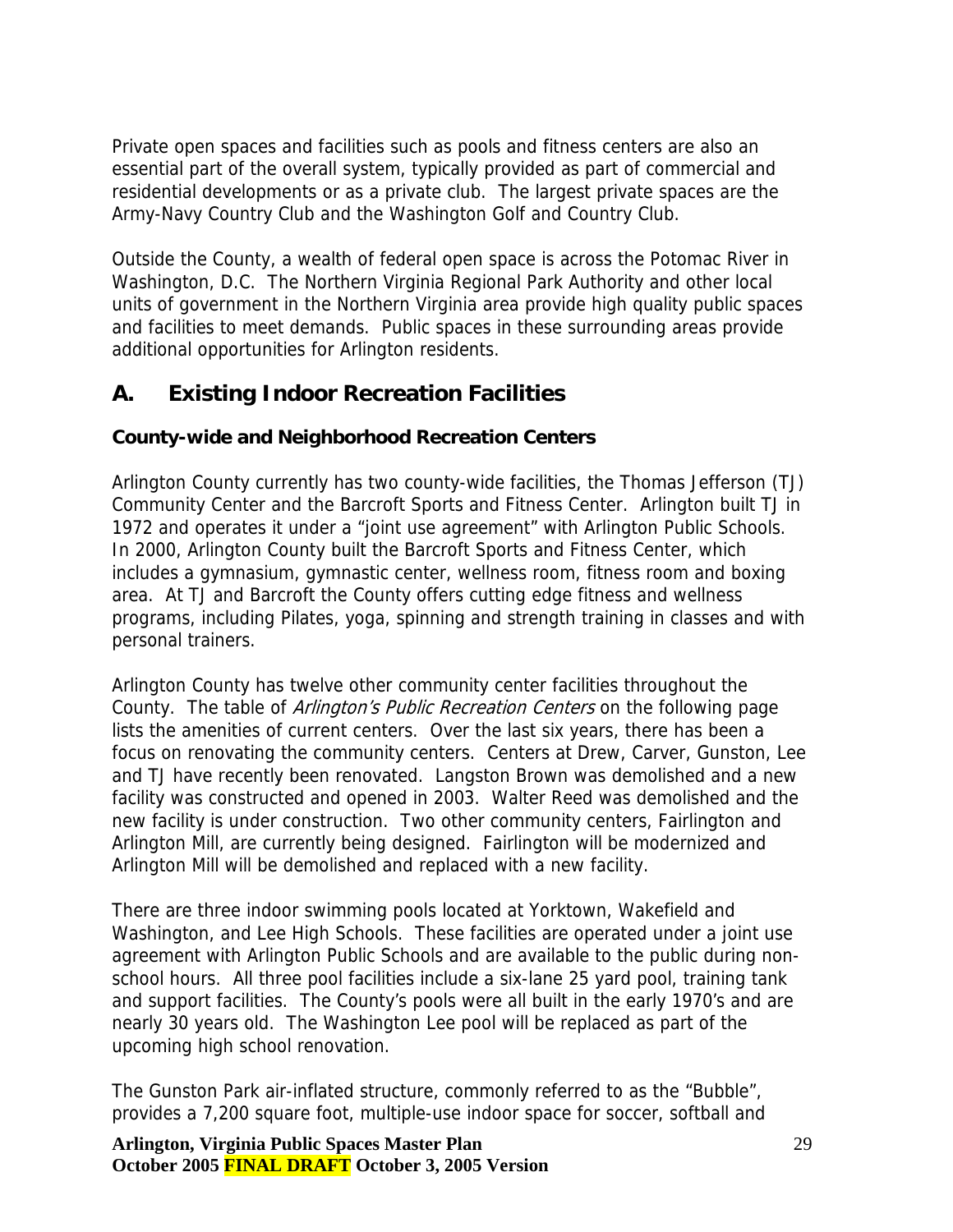baseball. The structure was recently replaced in 2003. The facility is heavily used but is limited to a capacity of 49 persons. Because it is heated but not airconditioned, it operates seasonally.

The County has plans to build a once-in-a-lifetime park at the North Tract which will include a major aquatic, sports and fitness facility. The first phase of the development is currently under design. This center is expected to be considerably larger than existing centers and is slated to include an aquatics facility with a leisure pool, warm-water therapy pool, splash area, diving well, and 50 meter fitness pool; fitness zone with cardio, weights and climbing wall; Multi-Activity Centers (MACs); indoor track, and locker rooms and support spaces.

#### **Arlington's Public Recreation Centers**

| <b>Centers</b>                  | Arlington Mill<br>Center               | Aurora Hills | Barcroft. Sports<br>and Fitness | Carver Center     | Dawson Terrace               | <b>Drew Center</b>     | Fairlington Center | <b>Gunston Center</b> | Langston-Brown         | Lee Center     | Lubber Run Center | Madison Center | Thomas Jefferson<br>Center | <b>Walter Reed Center</b> |
|---------------------------------|----------------------------------------|--------------|---------------------------------|-------------------|------------------------------|------------------------|--------------------|-----------------------|------------------------|----------------|-------------------|----------------|----------------------------|---------------------------|
| <b>Hours Per Week</b>           | 75                                     | 15           | 104                             | 62                | 31                           | 63                     | 66                 | 66                    | 75                     | 70             | 62                | 67             | 80                         | TBD                       |
| <b>Construction Date</b>        | 1965                                   | 1975         | 2000                            | 1950's            | $1785 +$<br>1970<br>addition | 2001                   | 1944               | 1960's                | Fall<br>2003           | 1950's         | 1956              | 1948           | 1972                       | 2005                      |
| <b>Major Renovation</b>         | Converted<br>from grocery<br>store1997 | <b>No</b>    | <b>New</b><br>facility          | 2001              | Some                         | <b>New</b><br>facility | Some               | 2002                  | <b>New</b><br>facility | 2001           | N <sub>0</sub>    | <b>No</b>      | Gym Floor<br>2002          | <b>New</b><br>facility    |
| <b>Square Feet</b>              | 25,479                                 | 13.871       | 25,000                          | 17.000            | 13.871                       | 15.000                 | 36,688 15,000      |                       | 25,000                 | 18.000         | 19,302            | 34.250         | 88.917                     | N/A                       |
| <b>ADA Accessibility</b>        | Yes                                    | Yes          | Yes                             | Yes               | Yes                          | Yes                    | Some               | Yes                   | Yes                    | Yes            | <b>No</b>         | Some           | Yes                        | Yes                       |
| Gym                             | N <sub>0</sub>                         | No           | Yes                             | Yes               | <b>No</b>                    | Yes                    | Small              | Yes                   | Yes                    | Small          | N <sub>0</sub>    | Small          | Yes                        | Yes                       |
| <b>Fitness Room</b>             | <b>No</b>                              | No           | Yes                             | Yes               | <b>No</b>                    | Yes                    | Yes                | Yes                   | Yes                    |                | <b>No</b>         | Yes            | Yes                        | Yes                       |
| Dance/Aerobics<br>Room          | <b>No</b>                              | <b>No</b>    | Yes                             | Multi-<br>Purpose | <b>No</b>                    | Gym                    | Small<br>Gym       | Yes                   | Yes                    | Small<br>Gym   | N <sub>o</sub>    | Yes            | Yes                        | No                        |
| Game Room                       | Yes                                    | <b>No</b>    | <b>No</b>                       | Yes               | Yes                          | Yes                    | Yes                | Yes                   | Yes                    | No             | Yes               | Yes            | Yes                        | Yes                       |
| <b>Meeting Rooms</b>            | Yes                                    | Yes          | <b>No</b>                       | Yes               | Yes                          | Yes                    | Yes                | Yes                   | Yes                    | Yes            | Yes               | Yes            | Yes                        | Yes                       |
| <b>Arts &amp; Crafts Room</b>   | N <sub>0</sub>                         | No           | <b>No</b>                       | Yes               | Yes                          | Yes                    | Yes                | Yes                   | Yes                    | Yes            | No                | Yes            | Art Studio                 | Yes                       |
| Multi-Purpose<br>Room           | Yes                                    | Yes          | <b>No</b>                       | Yes               | Yes                          | Yes                    | Small<br>Gym       | Yes                   | Yes                    | Yes            | Yes               | Small<br>Gym   | Yes                        | Yes                       |
| <b>Senior Adult</b><br>Programs | Yes                                    | Yes          | <b>No</b>                       | Yes               | Yes                          | Yes                    | Yes                | N <sub>0</sub>        | Yes                    | Yes            | <b>No</b>         | Yes            | Yes                        | Yes                       |
| <b>Teen Room</b>                | N <sub>0</sub>                         | <b>No</b>    | <b>No</b>                       | No                | <b>No</b>                    | N <sub>0</sub>         | N <sub>0</sub>     | N <sub>0</sub>        | Yes                    | N <sub>0</sub> | Yes               | Yes            | Yes                        | Yes                       |
| <b>Preschool Room</b>           | Yes                                    | <b>No</b>    | <b>No</b>                       | <b>No</b>         | <b>No</b>                    | <b>No</b>              | Yes                | Yes                   | <b>No</b>              | Yes            | Yes               | Yes            | <b>No</b>                  | <b>No</b>                 |
| Admin. Offices                  | Yes                                    | Yes          | Yes                             | Yes               | Yes                          | Yes                    | Yes                | Yes                   | Yes                    | Yes            | Yes               | Yes            | Yes                        | Yes                       |
| <b>Front Desk</b>               | No                                     | Yes          | Yes                             | Yes               | <b>No</b>                    | Yes                    | <b>No</b>          | Yes                   | Yes                    | N <sub>o</sub> | No                | <b>No</b>      | Yes                        | Yes                       |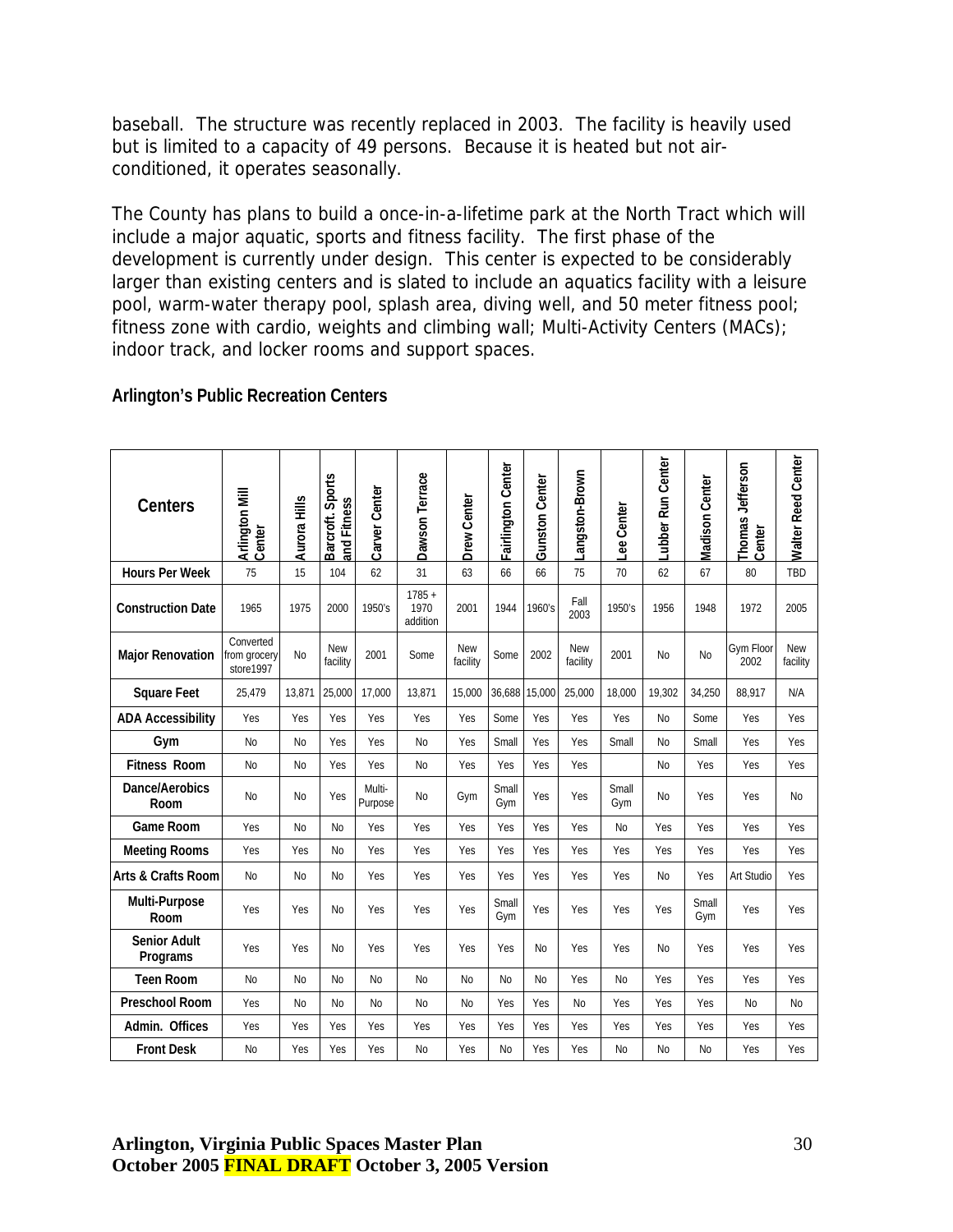#### <span id="page-30-0"></span>**School Facilities**

Six of the community centers are co-located with school facilities: Arlington Mill, Carver/Hoffman Boston, Drew, Gunston, Langston Brown and Thomas Jefferson. The County currently uses 21 elementary schools, 5 middle schools and 3 high schools throughout the year. The County works collaboratively with Arlington Public Schools in scheduling indoor gymnasium space to support a wide variety of school activities and recreation programs.

### **Private Recreation Facilities**

Arlington County has numerous private facilities that help satisfy the demand for indoor recreational activities, but only for those who qualify for membership and/or can afford the cost. Numerous residential complexes include fitness and aquatic facilities and some office buildings offer fitness facilities. A number of private buildings also use their rooftops for private open space or recreation.

Several private sport and health clubs operate in Arlington County and nearby areas. Among these are the Sport and Health Club, Gold's Gym and Aerobic Center, Olympus Gym, Bally Total Fitness, and The Center Club. Skyline Health and Fitness Center is nearby at Baileys Crossroads. Military installations at Henderson Hall, Fort Myer and the Pentagon also include fitness facilities. Typically, fitness centers offer cardiovascular equipment, racket sports, basketball, and aerobics classes.

There are five private outdoor pools located in the neighborhoods of Arlington Forest, Dominion Hills, Donaldson Run, Fairlington and Overlee. Other private pools are located at the Washington Golf and Country Club, Army Navy County Country Club, two YMCA's and the Knights of Columbus. Marymount University has an indoor pool and gymnasium. All but two of these pools are located in North Arlington.

# **B. Outdoor Active Facilities and Sports**

Arlington County was honored as #1 Sportstown in Virginia as part of Sports Illustrated Magazine's 50<sup>th</sup> Anniversary Celebration in collaboration with the National Recreation and Parks Association in October 2003.

Active recreation and sports are vital activities that enable the community to enjoy a healthy lifestyle. The County provides diamond and rectangular athletic fields, tennis, basketball and volleyball courts, and other outdoor amenities including playground areas, community canine areas, running tracks, a skateboard facility,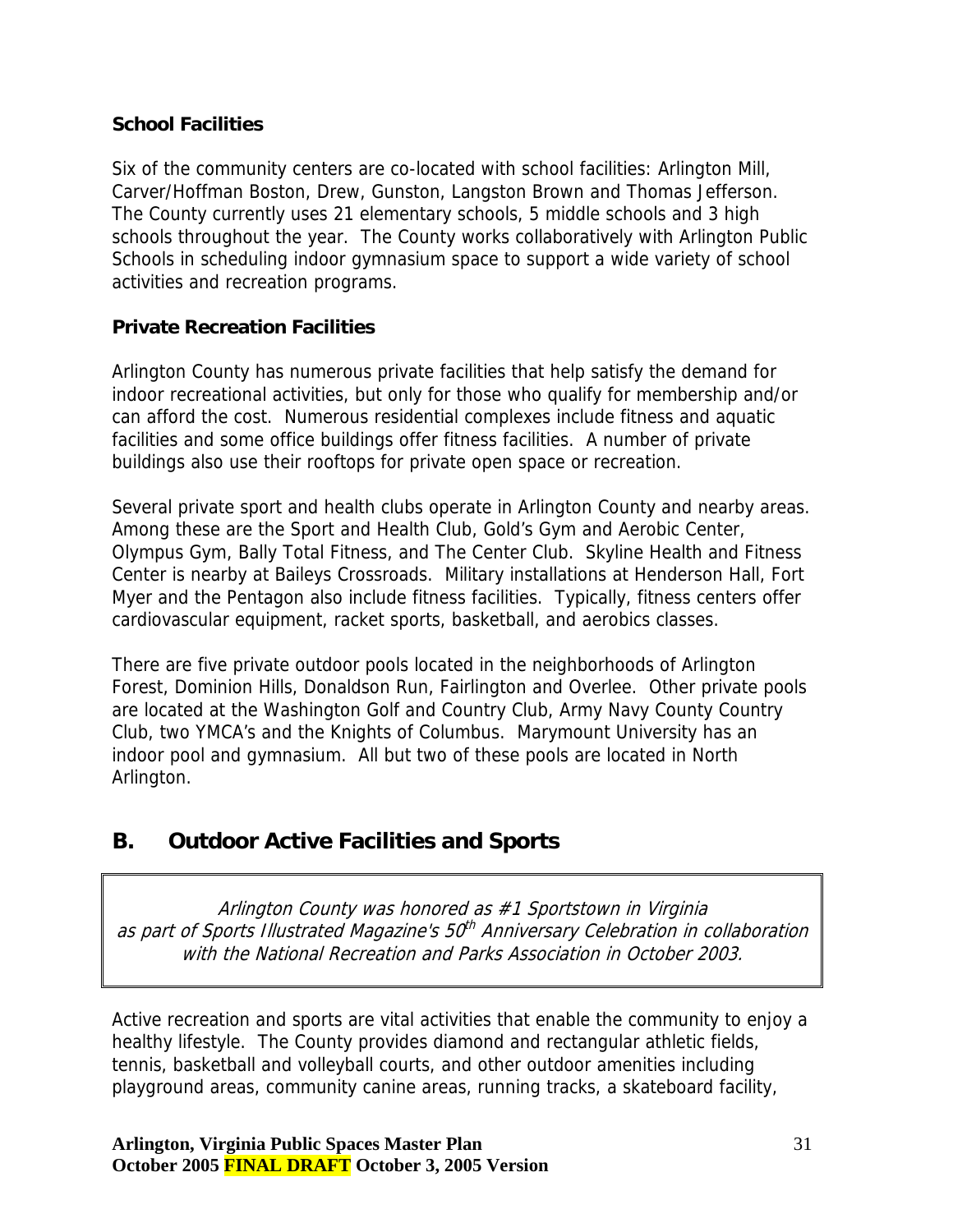<span id="page-31-0"></span>petanque courts and a Frisbee golf course. Some of these facilities are lighted, typically until 11:00 p.m.

Arlington is on the leading edge of public agencies nationwide in implementing the use of synthetic turf fields and the creation of dog exercise areas, which the County calls community canine areas. In separate planning processes citizen/staff work groups examined these two areas to develop recommendations on increasing the number of synthetic fields and developing standards for community canine areas. More detailed information is included in Appendix F (Synthetic Field Program) and Appendix G (Community Canine Area Guidelines).

# **C. Parks and Natural Resources Facilities**

## **The County's System**

Many of the County's parks have been developed along free-flowing streams. These water resources contribute to the scenic enjoyment of public spaces, provide recreation for the community and maintain important urban habitat for wildlife. The backbone of the County's public spaces system follows the Four Mile Run watershed, which flows south from the Arlington/City of Falls Church boundary into the Potomac River south of Ronald Reagan National Airport on the Arlington/City of Alexandria boundary. Most of the other natural resources are concentrated in the Potomac Palisades along five stream valleys – Pimmit Run, Gulf Branch, Donaldson Run, Windy Run and Spout Run. Pimmit Run enters Arlington from Fairfax County north of Chain Bridge, while the other four streams begin in Arlington. All five cross the George Washington Memorial Parkway and enter the Potomac River above Key Bridge.

The Potomac River frames the northeast edge of the community. It is a distinctive natural feature and a valuable resource, but county residents are separated from it by the George Washington Memorial Parkway. The existing Parkway, under the jurisdiction of the National Park Service, protects the green shore of the river but currently limits the opportunities for access and enjoyment of the river.

As one of the smallest and most densely populated counties in the United States, Arlington County suffers from a shortage of natural areas and other sites suitable for passive outdoor recreation. However, the County still contains a wealth of natural habitats that deserve preservation. Its mature woodlands, meadows, stream valleys and backyards host more than 200 species of birds, numerous amphibians and small mammals, and a variety of plant communities.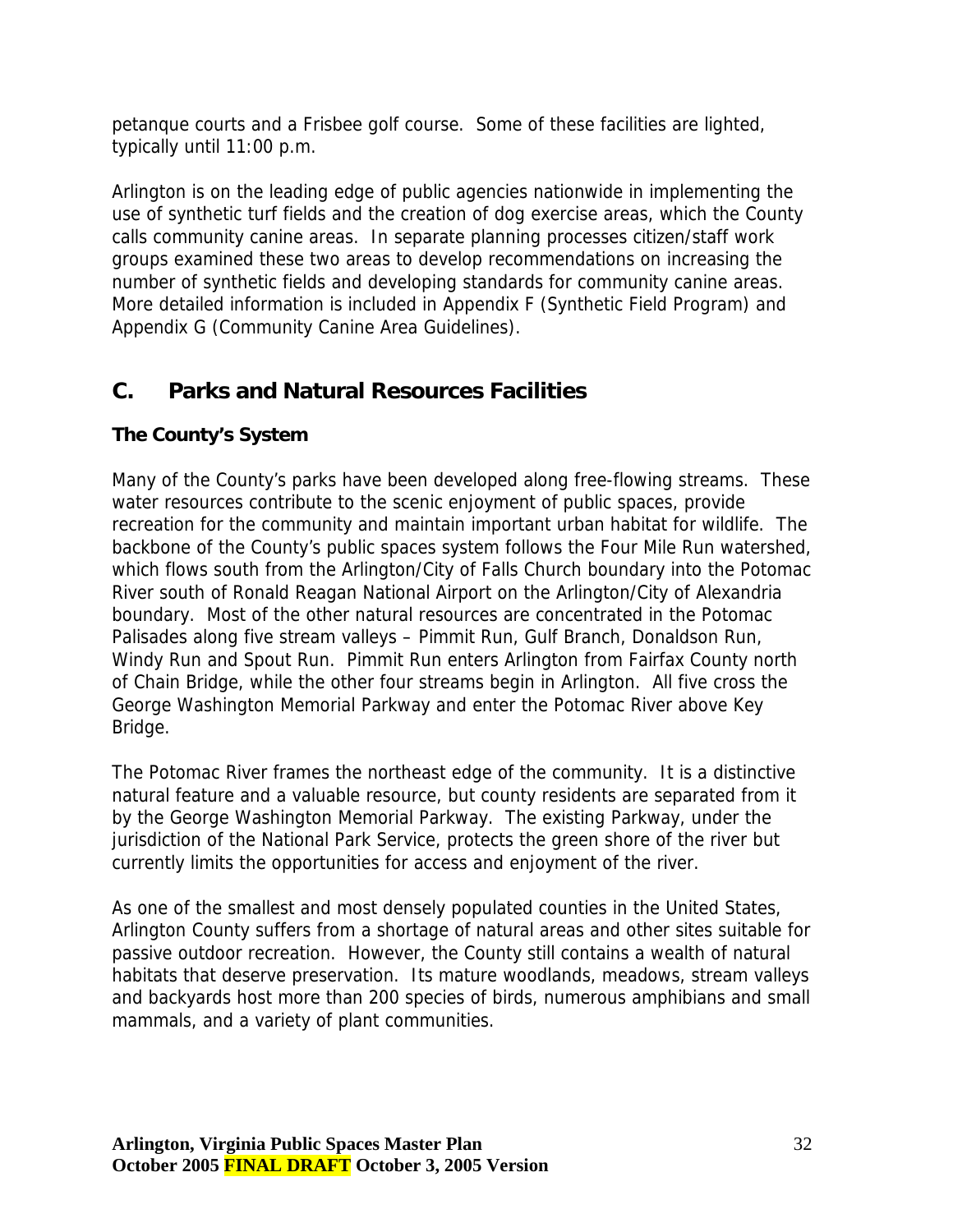The entire southern portion of Barcroft Park is ecologically significant. The park contains a series of wetland plant communities which have been ranked G/1 (globally rare) and S/2 (state rare) by the Virginia Department of Conservation and Recreation.

## **Northern Virginia Regional Park Authority**

Regional cooperation plays a key role in providing public space opportunities to Arlington residents. Arlington, along with the Counties of Fairfax and Loudoun and the Cities of Alexandria, Fairfax, and Falls Church, is a member of the Northern Virginia Regional Park Authority (NVRPA). The NVRPA owns and manages 19 parks and more than 10,000 acres of open space and recreation facilities which are available to members from all six local jurisdictions.

The NVRPA's parks and recreation facilities include three parks within Arlington County. Potomac Overlook Regional Park is a 100-acre park in a peaceful woodland setting on the Potomac Palisades which offers nature trails, nature center and programs. Upton Hill Regional Park is a 26-acre park that offers an outdoor swimming pool complex, miniature golf and batting cages. The Washington and Old Dominion Railroad Regional Park is a 42-mile regional trail that runs from Shirlington to Loudoun County and connects with other local and regional trails. Other regional facilities throughout Northern Virginia offer Arlington County residents access to boat launching, public golf courses, outdoor swimming complexes, batting cages, miniature golf, conference facilities, campgrounds, a shooting center, historical sites and special events.

#### **Federal Lands**

The Federal government also contributes significantly to the preservation of public spaces within Arlington County, primarily along the Potomac River. The two largest federal public spaces are the George Washington Memorial Parkway, and the Arlington National Cemetery. Several sites within George Washington Memorial Parkway which were acquired in the 1930's that are located within Arlington County include sections of the Mount Vernon Trail, the Marine Corps War Memorial, Roaches Run Waterfowl Sanctuary, and sections of the Potomac Heritage Trail. Federal agencies also provide a wealth of public spaces, recreation and cultural and historic resources across the Potomac River in Washington, D.C.

#### **Northern Virginia Conservation Trust**

Another resource to preserve natural areas is through participation in the Northern Virginia Conservation Trust. In July 2001 the County joined the Northern Virginia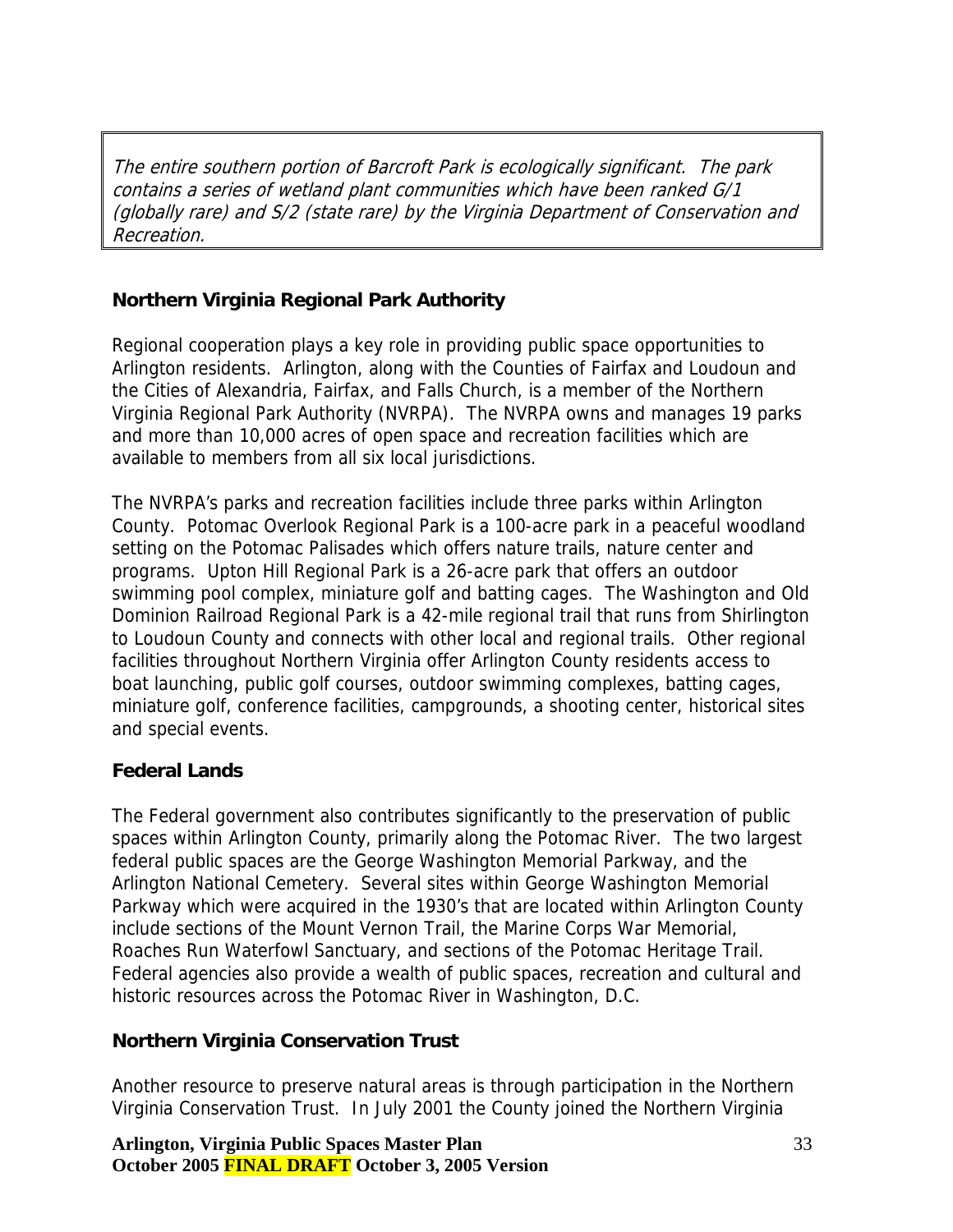<span id="page-33-0"></span>Conservation Trust (NVCT). The NVCT works with private landowners in Arlington, Fairfax, Loudoun, and Stafford Counties and the City of Alexandria to secure scenic and preservation easements. Although these easements are retained in private ownership, they are an invaluable way to preserve public spaces, particularly natural resource areas, and protect them from possible future development. Other activities of the NVCT include fundraising, education, advocacy and outreach.

## **D. Arts, Cultural and Historic Resources**

The County has a thriving mix of cultural facilities, from performing and visual art spaces to nature centers and historic sites. Over the past 15 years Arlington has gained a national reputation for its approach in supporting the arts. Known as the "Arts Incubator", this approach offers arts groups access to the rarest of ingredients in a recipe for success: creative space and support services. The Incubator program has resulted in ongoing growth of the arts (an over 500% growth in the number of arts groups, number of activities and monies spent producing and presenting arts programs since 1990).

Public visual arts studios and exhibition spaces include Lee Arts Center, Ellipse Arts Center, and the newly renovated Arlington Arts Center. Private spaces are located at the Art & Space Studio and Columbia Pike Artists Studios. Theatres are located at Thomas Jefferson Theatre, Gunston Theatres One and Two, Theatre on the Run, National Rural Electric Cooperative and the Rosslyn Spectrum. Signature Theatre and Classika Theatre are privately operated. The County provides a prop and costume shop at Gunston that serves as a county-wide resource to the performing art groups. Federal and state theatre spaces include the John F. Kennedy Centre for the Performing Arts in Washington, D.C. and the Rachel M. Schlesinger Concert Hall and Arts Center on the Alexandria Campus of the Northern Virginia Community College.

With the County Board approval of a public art policy designating up to one-half percent of the capital budget for County projects for public art, Arlington County experienced a recent surge in interest in the development of public art integrated into County and private sector projects. Over two dozen projects are currently in development, including artist Mary Miss as part of the design team for the County's Water Pollution Control Plant, artist Jan Rosen-Queralt as part of the design team for the recently opened Powhatan Springs Park and artist Ned Kahn's "Liquid Pixels" funded by a private developer on a commercial building in Rosslyn.

Free summer performances in music, dance, film, theatre and visual arts are held at six outdoor venues as part of the annual Arts Al Fresco program. The events are held at Anna & David Plaza, Courthouse Plaza, Metro Park, Spice of Life Plaza, Welburn Square, Lubber Run Amphitheatre, and Music in the Streets. Four of these facilities are privately owned plazas with public access agreements.

**Arlington, Virginia Public Spaces Master Plan October 2005 FINAL DRAFT October 3, 2005 Version**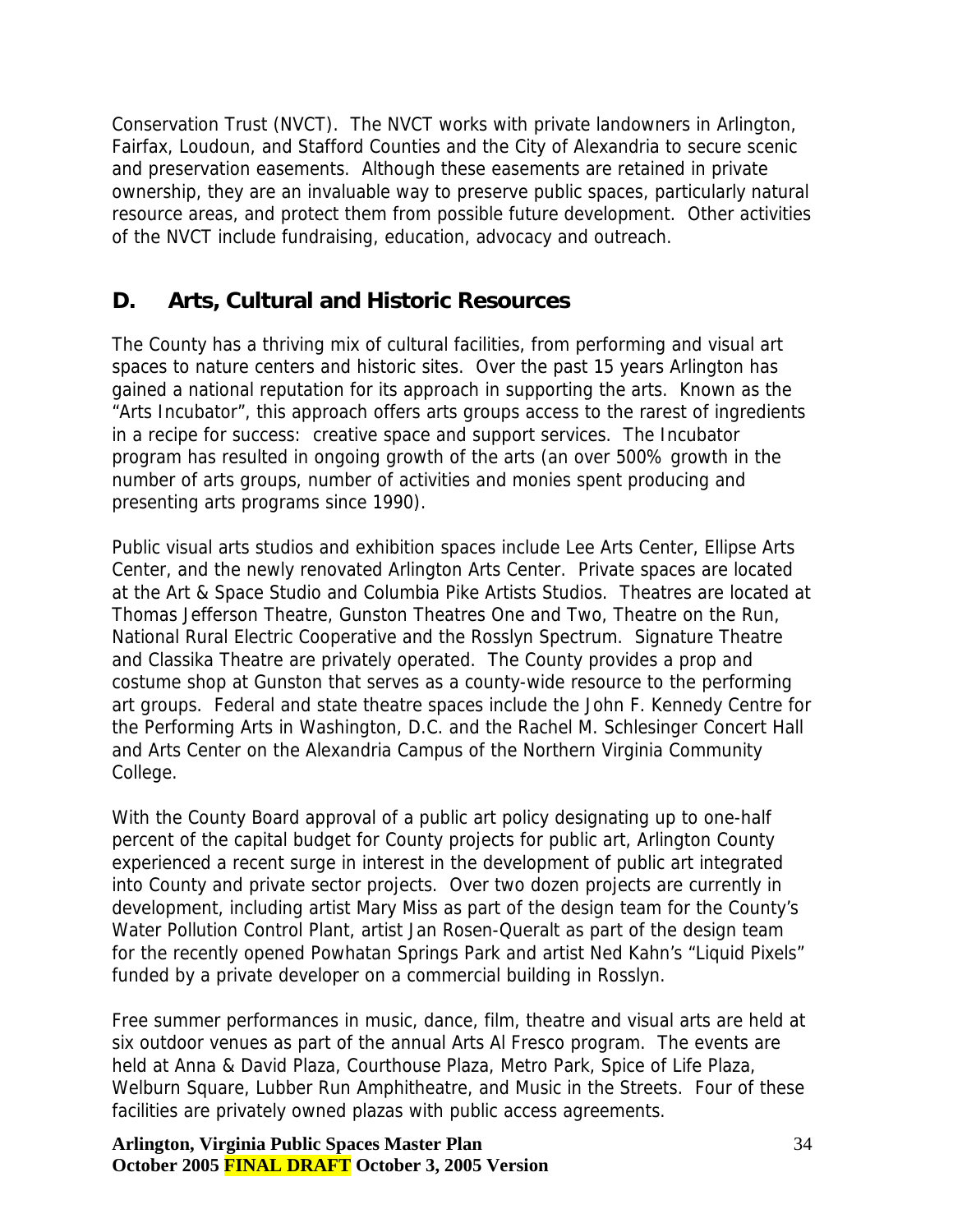<span id="page-34-0"></span>Other cultural facilities include Fort C.F. Smith Park, Fort Ethan Allen Park, Maury School (Arlington Arts Center), Dawson Terrace, Fairlington and the Reeves property. Fort C.F. Smith and Fort Ethan Allen are former Civil War sites, two of 68 forts built around Washington, D.C. for the defense of the capital. Fort C.F. Smith includes a late 19<sup>th</sup> century building that was renovated in 2002 and is now open to the public for event rentals and education programs. Maury School was renovated in 2004 and is leased to the Arlington Arts Center. Dawson Terrace and Fairlington have both been adapted for use as community centers. The County recently acquired the remaining 2.5 acres of the Reeves property, the County's last dairy farm which ceased operation in 1955. Appendix H lists arts and cultural facilities.

A wealth of other cultural and historic resources within the County are privately owned or on federal property. These resources – cultural, architectural, historic and archeological – link the community to the past, providing a feeling of ordered continuity and a sense of history and place. Arlington has 29 locally designated historic districts and 51 sites that are listed in the National Register of Historic Places (Appendix D).

# **E. Urban Public Spaces and Streetscaping**

Arlington has several primary areas of more dense urban development – the Rosslyn-Ballston (R-B) Corridor, which includes Rosslyn, Courthouse, Clarendon, Virginia Square and Ballston; the Jefferson Davis (J-D) Corridor, which includes Pentagon City, Crystal City and Potomac Yards; Shirlington Village; and Columbia Pike. The public spaces and streetscape elements found throughout these corridors include spaces for outdoor cafes, gathering places for community events, street trees, benches and other furnishings and way finding systems. These spaces have strong relationships to adjacent commercial and residential buildings and streets. They are vital parts of a healthy environment for daytime workers, shoppers, visitors and residents. The streetscapes adjacent to public right-of-ways provide a sense of pedestrian scale, accommodate the urban tree canopy, and mitigate the impacts of urbanization.

The competition for land is strong in these dense urban areas. Thus fee acquisition of property for public spaces is expensive and challenging to assemble. The County has been effective in negotiating public spaces with private developers. Many of the plazas used by the general public are actually located on private acreage with public access assured through recorded easements.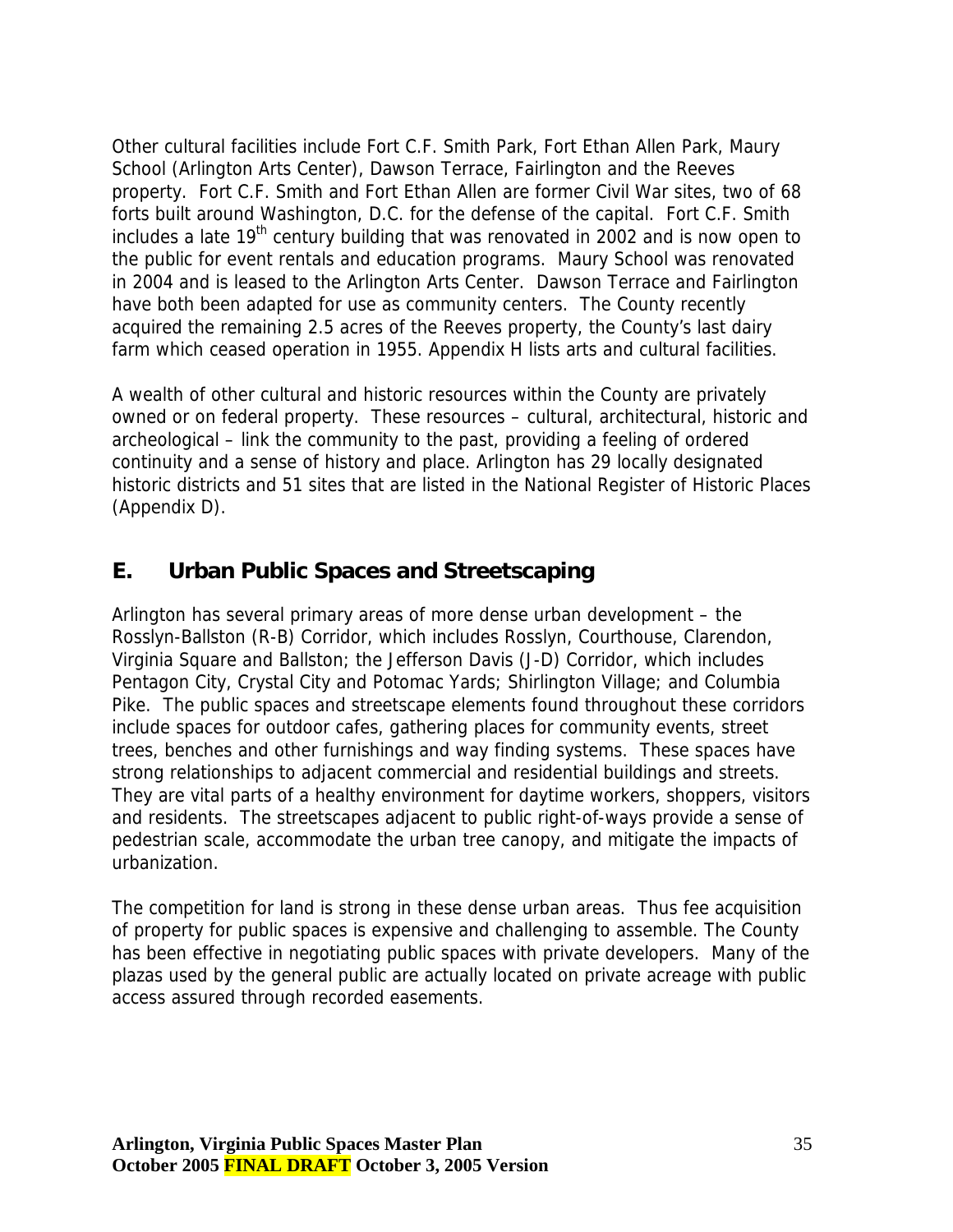**Enhancing Urban Areas Through Public Access to Private Land:** Numerous parks and public spaces throughout the County result from easements. They represent an innovative way to expand public spaces. Pike Park, Welburn Square, Grace Murray Hopper Park and Rhodeside Green are all recent examples of parks made possible through public access easements on privately owned land. These easements have been obtained through site plans.

Each of the sector and other plans for the County's urban corridors and centers includes recommendations to increase the limited recreational opportunities, improve connections to and from public spaces, improve the overall appearance of public areas, and adjust the balance between open space and the built environment. Appendix I provides a summary of these recommendations.

- **Rosslyn** is a gateway into Arlington from Washington, D.C. via Key Bridge and Roosevelt Bridge, and the County's most densely developed "downtown." Gateway Park, which spans above I-66, is the largest park in the area. There are also several small centrally located urban plazas, Rosslyn Highlands Park, which adjoins the fire station and Wilson School, and Hillside Park. Unfulfilled needs include enhanced entrances into the County from Key Bridge and Roosevelt Bridge, a central public space at the Rosslyn Metro station entrance and a boathouse along the Potomac River. The close proximity to National Park Service land, national memorials and the Capital also makes this a very special place regionally and nationally. Access to the National Park Service land and the Potomac River virtually doubles the amount of public space that Arlingtonians can enjoy.
- **Courthouse** is the home to the County governmental offices and courts as well as a sizable residential population. The Courthouse area includes significant public spaces at Rocky Run Park and Key Elementary School. The surface parking lot between the county government offices and the county courthouse building is currently used for a weekend farmer's market, and has great potential for redevelopment into a more attractive central plaza. Several economic development studies of a major cultural center in this area have suggested that coupling a center with an outdoor civic gathering space will strengthen the County government complex.
- **Clarendon** is the urban village in the Rosslyn-Ballston Corridor. This sector, at the crossroads of Washington Boulevard and Wilson Boulevard, is planned for a balanced mix of residential, office and retail. Over the past decade this area has become a regional draw for evening dining and entertainment. The major public spaces are Clarendon Central Park, located adjacent to the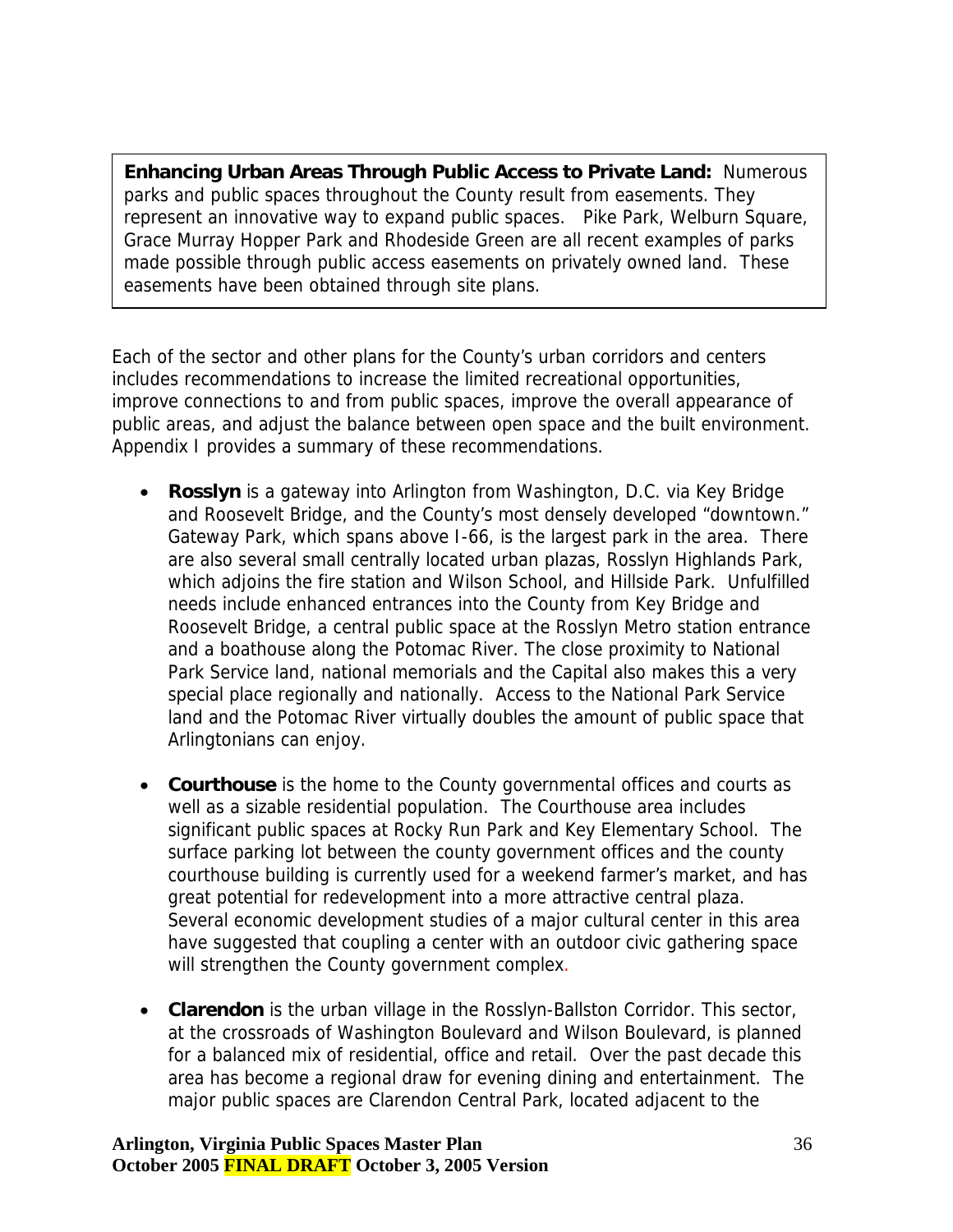Metro station, and the park at N.  $13<sup>th</sup>$  and N. Herndon Streets. Both parks are currently being master planned. There is a privately-owned park with a public access easement in the center of the retail shops at Clarendon Market Commons.

- **Virginia Square** is the main educational, recreational and cultural center in the corridor. The area includes George Mason University, the newly renovated Arlington Arts Center, Arlington's Central Library, and the largest public park in the corridor, Quincy Park. Five smaller parks in the area will be master planned in the near future – Maury Park, Oakland Park, Mosaic Park, Herselle Milliken Park and Gumball Park.
- Described as the county's downtown, **Ballston** has become a dense, highrise district at the north end of the R-B corridor. The Arlington Ice Rink project, under construction in 2005 on top of the parking garage at the Ballston Common Mall, will be a primary recreational resource in this sector when it is completed in 2006. The adjacent future park at the corner of N. Randolph Street and N. Glebe Road provides an opportunity to add an artistdesigned miniature golf course to further enliven the area. The stadium at Washington and Lee High School, Quincy Park and Bluemont Junction Trail add to the variety of nearby recreational resources. Welburn Square, a privately owned park with a public access easement, is a full-block of public space in the heart of Ballston.
- **Pentagon City** offers a wide variety of residential, office and commercial development and includes the Pentagon, the world's largest office building, as well as regional shopping facilities and public spaces. The major public spaces are Virginia Highlands Park and Aurora Hills Community Center. Several privately owned, - publicly accessible spaces are part of the Pentagon Row development, including an active urban plaza that is converted to an outdoor ice rink during the winter months and Grace Murray Hopper Park. New public space is planned as part of a future residential development called Metropolitan Park.
- **Crystal City's** business core of offices, hotels, stores and residential buildings is connected by privately owned, publicly accessible landscaped parks, including the Water Park and an extensive underground shopping and entertainment complex. Major new public space at the North Tract is planned at the north end of Crystal City.
- **Potomac Yard** will be built in phases and includes a mixture of office, hotel and residential development. New public space is planned at its northern end, as a central spine, and along Four Mile Run. The area's proximity to Four Mile Run connects it to an extensive system of parks in both Arlington and the City of Alexandria.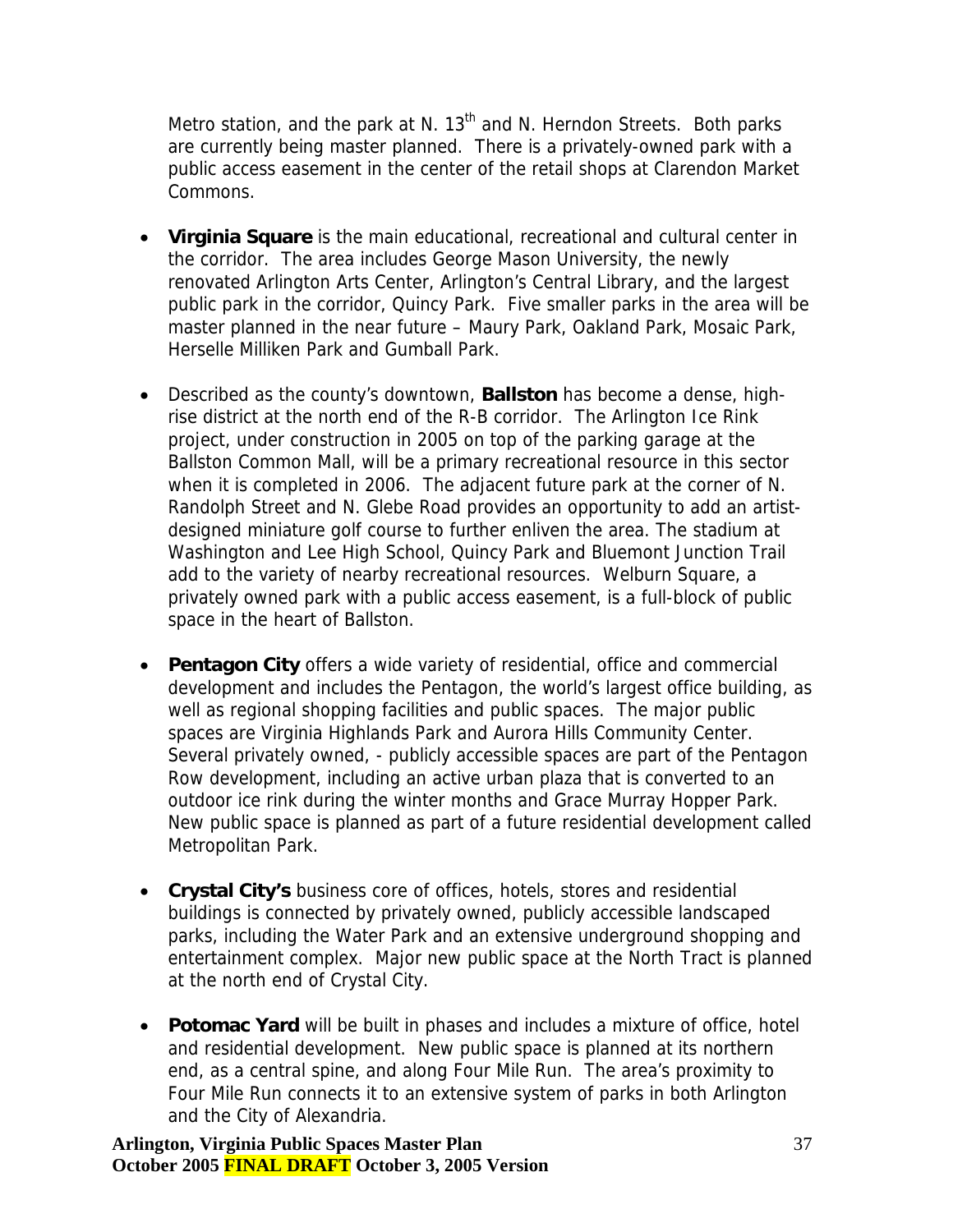- <span id="page-37-0"></span>• **Shirlington Village** offers a mix of residential and commercial space and is currently undergoing substantial redevelopment. It has an established café culture, live theatre and a pedestrian promenade and is considered Arlington's home for the arts. Major public spaces in Shirlington and Nauck include Shirlington and Jennie Dean Parks, Theatre on the Run and the Washington and Old Dominion Railroad Regional Park. Vibrant public spaces are planned for the area along Four Mile Run including additional land acquisition, arts/entertainment, festivals, major outdoor recreation and improvements to the natural environment along the stream.
- **Columbia Pike**, Arlington's original main street, is a mix of the old and new, the down-home and around-the-globe that truly represents Arlington's diversity. A recently adopted plan for growth will provide incentives for new retail, residential and commercial development. The major public spaces in the three-mile-long Columbia Pike corridor are Arlington Mill Community Center, Tyrol Hills, Alcova Heights, Doctors Run, Glencarlyn, and Towers Parks.

## **F. Major Focus Areas**

#### **New North Tract Park**

The North Tract is the largest capital park and recreation project that the County has ever undertaken. It is the development of 30 acres of County-owned land on a spectacular location just north of Crystal City and south of the  $14<sup>th</sup>$  Street Bridge. It is bounded on the north by the George Washington Memorial Parkway and the Potomac River, on the east by the CSX railroad corridor and the Roaches Run Waterfowl Refuge, and on the west by I-395 and the Pentagon.

With the scarcity and high cost of land, this park is likely to be one of the last large community-type park opportunities in Arlington. There has been an extensive community effort to develop a master plan for North Tract recreation areas and facilities with long-term involvement of a task force and staff working with a variety of consultants. Following are the adopted general vision and planned components for development of the North Tract.

#### North Tract Area Plan Vision:

"The North Tract area will be transformed into a distinctive showplace of environmentally sound redevelopment, with a central expanse of attractive public green spaces and high-quality indoor and outdoor recreation facilities that are accessible to all Arlingtonians, conveniently linked with nearby urban corridors and the Potomac riverscape, and coupled with complementary private redevelopment."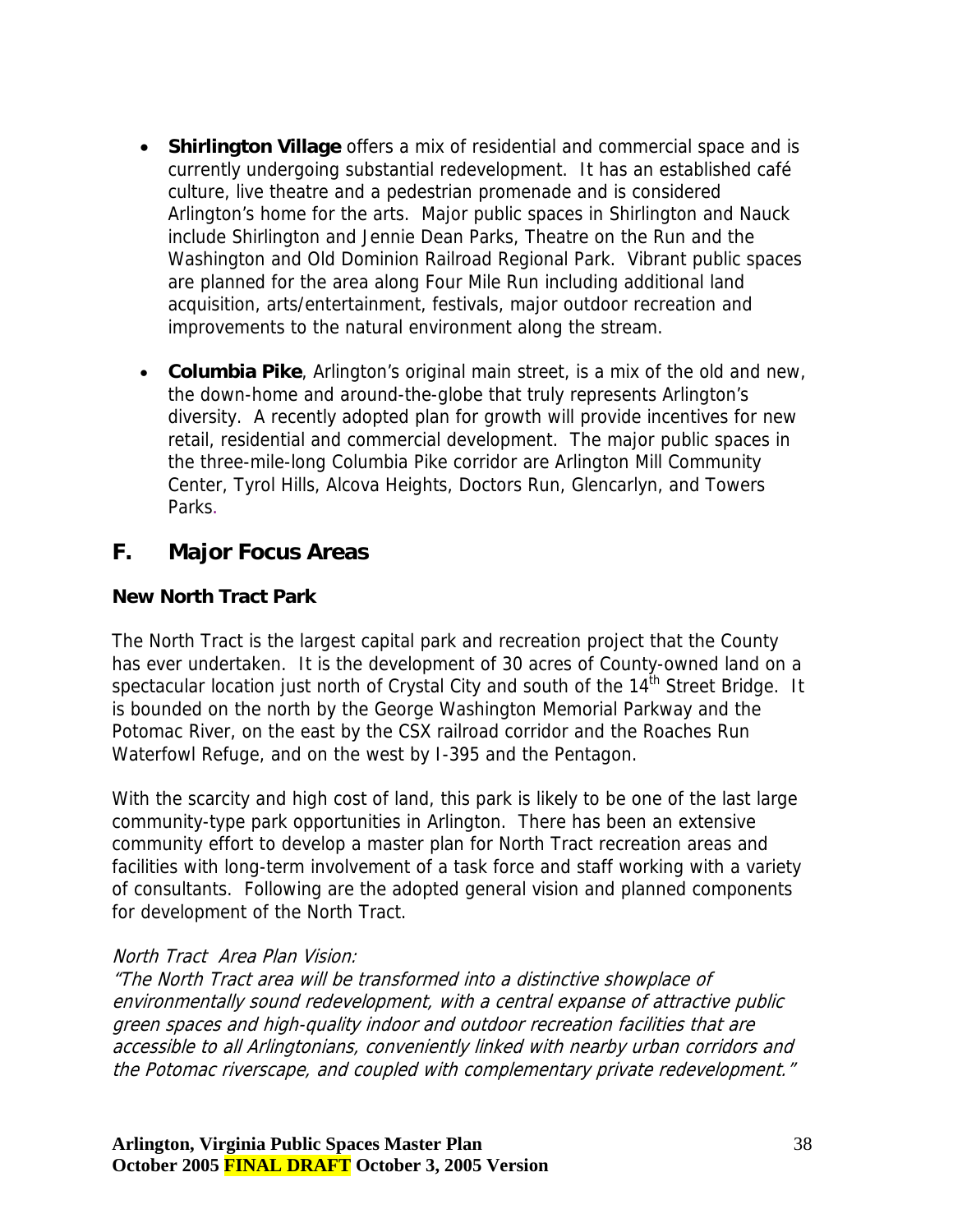Five goals highlight the key elements of this vision:

- To make the area a model of effective environmental reclamation and community-oriented reuse.
- To establish and maintain a great urban park offering opportunities for sport, recreation and relaxation for people of diverse ages, interests and skills.
- To provide convenient multi-modal access to and within the area, emphasizing efficient mass transit and safe passageways for pedestrians and bicyclists.
- To exploit the site's potential as a gateway to Arlington County, a greenway near the Potomac River, and a gathering place for the community.
- To forge creative partnerships with private entities, non-profit organizations and other public agencies to complement direct county investments and promote compatible, high-quality redevelopment of adjacent privately-owned sites.

These elements will be meshed in an attractive, environmentally-sensitive overall design with high-quality architecture, public art and landscaping. Key features planned for North Tract include:

- New world-class aquatic and fitness center
- Four synthetic grass outdoor athletic fields (at least 2 will be lighted) with concessions, restrooms and seating area
- Public spaces for seating, art, gathering and other outdoor uses with an "art wall" and waterplay area
- Access to Roaches Run and railroad overlook
- Display garden and future opportunities area with an opportunity for public gardens, children's discovery area, adventure play and other specialized recreation uses
- A network of sidewalks and bike features to connect the area to the community

The project is slated to be a phased development, with the following features currently under design as part of Phase One: Two lighted fields, central public space, open lawn, trails, complete aquatics center with the initial fitness component, surface parking, with an estimated capital cost of approximately \$50 million. A land exchange between the County and a private developer, agreed on in concept in summer 2005, will bring the County additional financial resources for the North Tract, and the opportunity to build its multi-use facility at a prime gateway location with access to panoramic views of the nation's capital and riverscape.

## **Four Mile Run – Arlington's Major Park Corridor**

Back in the mid-1900's, the County Board began considering proposals for acquisition of property before development drove up prices, and intruded on stream valleys and the Potomac River. In 1940, the Trustees of Glencarlyn deeded to the County 95 acres of land which formed an important element of the Four Mile Run,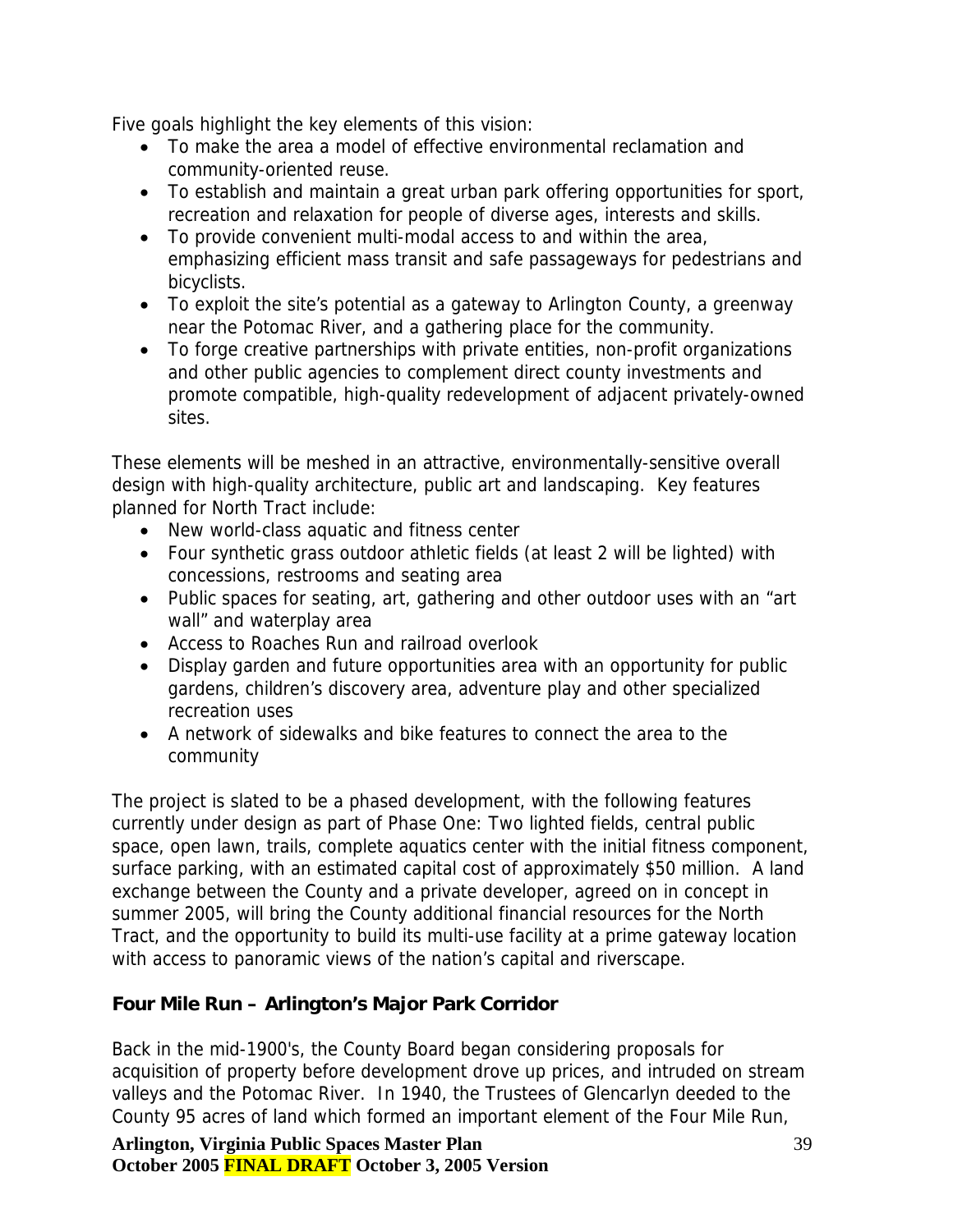Long Branch and Lubber Run system. Since that time, Four Mile Run has become the spine for the County's largest park system. This major natural resource and recreation corridor has been planned or designed not as a contiguous park, but rather as many separate park areas: passive and active, fields and community centers, trails and amphitheaters. The major parks along Four Mile Run or one of its tributaries include: Isaac Crossman Park at Four Mile Run, Benjamin Banneker Park, East Falls Church Park, Madison Manor Park, Westover Park, Bon Air Park, Bluemont Park, Bluemont Junction Park, Lubber Run Park, Glencarlyn Park, Doctors Run Park, Barcroft Park, Allie S. Freed Park, Shirlington Park, Jennie Dean Park, and Four Mile Run Park. Two major trails run along side Four Mile Run: the Four Mile Run Trail and the Washington and Old Dominion Trail.

There are currently two large-scale planning efforts being undertaken along this parkland: the Arlington-Alexandria Four Mile Run Restoration Master Plan Project (lower section) and the Shirlington Crescent-Four Mile Run: Vision 2030. Other areas along Four Mile Run that have recently been master planned are Westover Park and Barcroft Park.

The Four Mile Run Restoration Master Plan Project is a large scale project for environmental restoration and urban planning along the lower two-mile channel portion of Four Mile Run that forms the border between Arlington and the City of Alexandria between Shirlington Road and the Potomac River. In the 1970s, the Army Corps of Engineers began construction of this channel to reduce major flooding. This project was completed in 1980. While it has been successful in eliminating floods, the aesthetic beauty of the stream was lost and its natural functions severely diminished. The current project is a collaborative planning effort among Arlington, the City of Alexandria, the Northern Virginia Regional Commission, the US Environmental Protection Agency and the US Army Corps of Engineers to restore a more natural setting to this area, promote stream health, improve water quality, enhance riparian habitats, and expand opportunities for public recreation and interaction with this valuable resource.

#### Four Mile Run Restoration Project Vision

where the communities of Arlington County and the City of Alexandria can gather, "Through the sensitive and sustainable integration of a restored natural stream channel with an active urban environment the Four Mile Run corridor will be a place recreate and celebrate a shared waterfront legacy."

The guiding principles for the project are:

• Flood protection – provide protection for a minimum 100-year flood event, considering the current extents of the area and protection for areas currently not protected.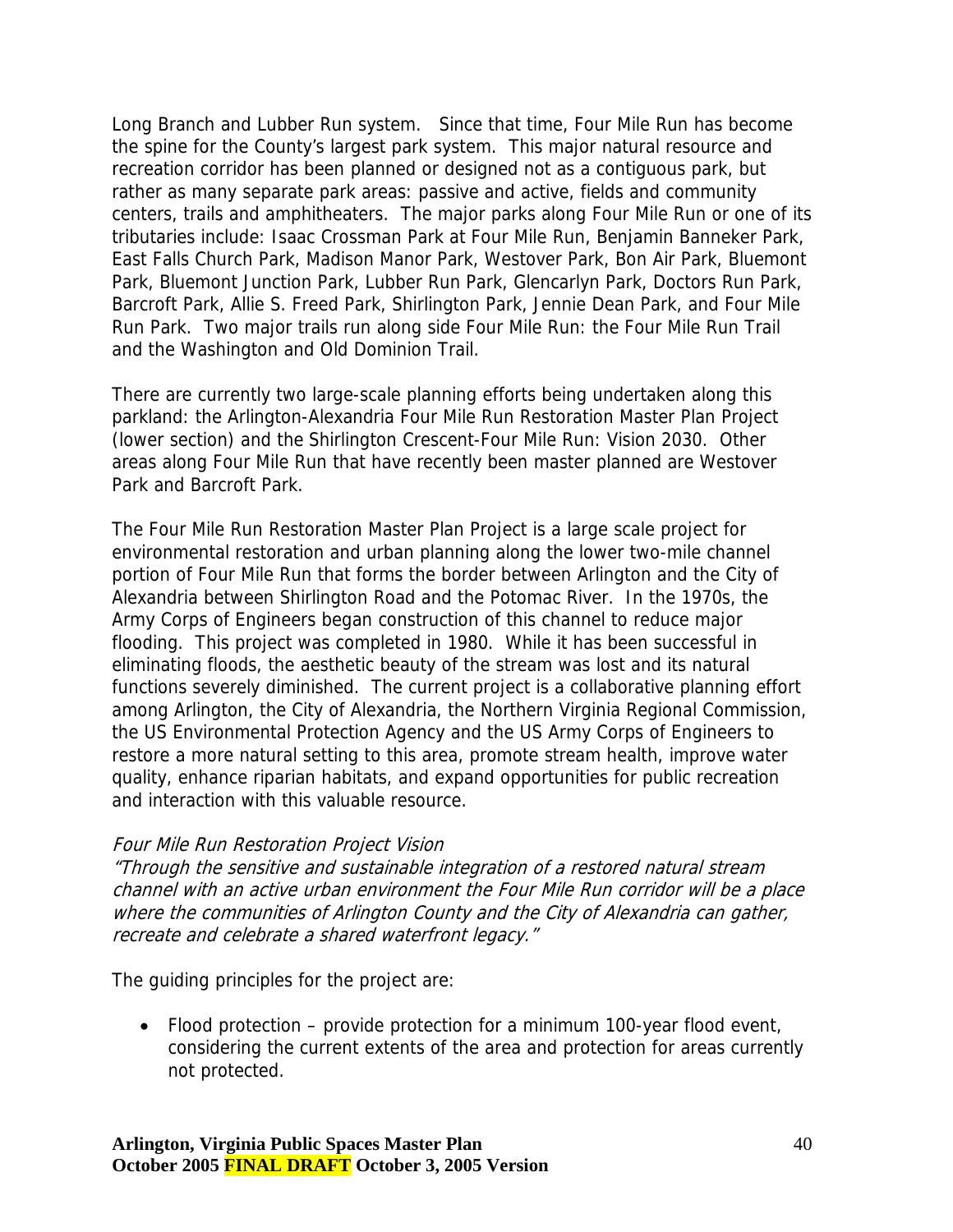- Environment create a dynamically stable stream channel with improved corridor habitat and ecology and upstream strategies to improve water quality.
- Aesthetics and Design improve aesthetics and view shed opportunities throughout the corridor, including encouraging urban design that creates the excitement of the watershed, incorporates green design and incorporates innovative watershed solutions.
- Recreation and Urban Life enhance recreational opportunities, including creating new opportunities for interaction with the water and appropriate siting of recreation facilities.
- Integration and Balance create a balance between the natural elements of a restored corridor and urban activity in order to generate a lively, safe and well-used public resource, including integration with surrounding communities and urban development efforts.
- Access and Connectivity create a place for people to reconnect with water and nature within an urban context, including pedestrian and bicycle access, connectivity between the two localities, and access to all who wish to use it.
- Education and Interaction provide interpretive opportunities to inform the public about the stream corridor and its interrelatedness.

The Shirlington Crescent Four Mile Run: Vision 2030 project is the second of a twopart, area-wide land use study to improve the Nauck, Shirlington Road, and Four Mile Run Drive area, with emphasis on sectors currently in light industrial use and on the growing inventory of public spaces and facilities. This planning process will establish a long-term vision for this area to be achieved by the year 2030 and will include the exploration of new uses for lands adjacent to Four Mile Run itself. It is an opportunity to guide economic redevelopment and new investment, enhance recreational and cultural activities, restore this section of Four Mile Run to a more healthy natural state, increase connections among the nearby neighborhoods and create more public spaces for all to enjoy. The planning process, including substantial community input, is expected to begin early in 2006.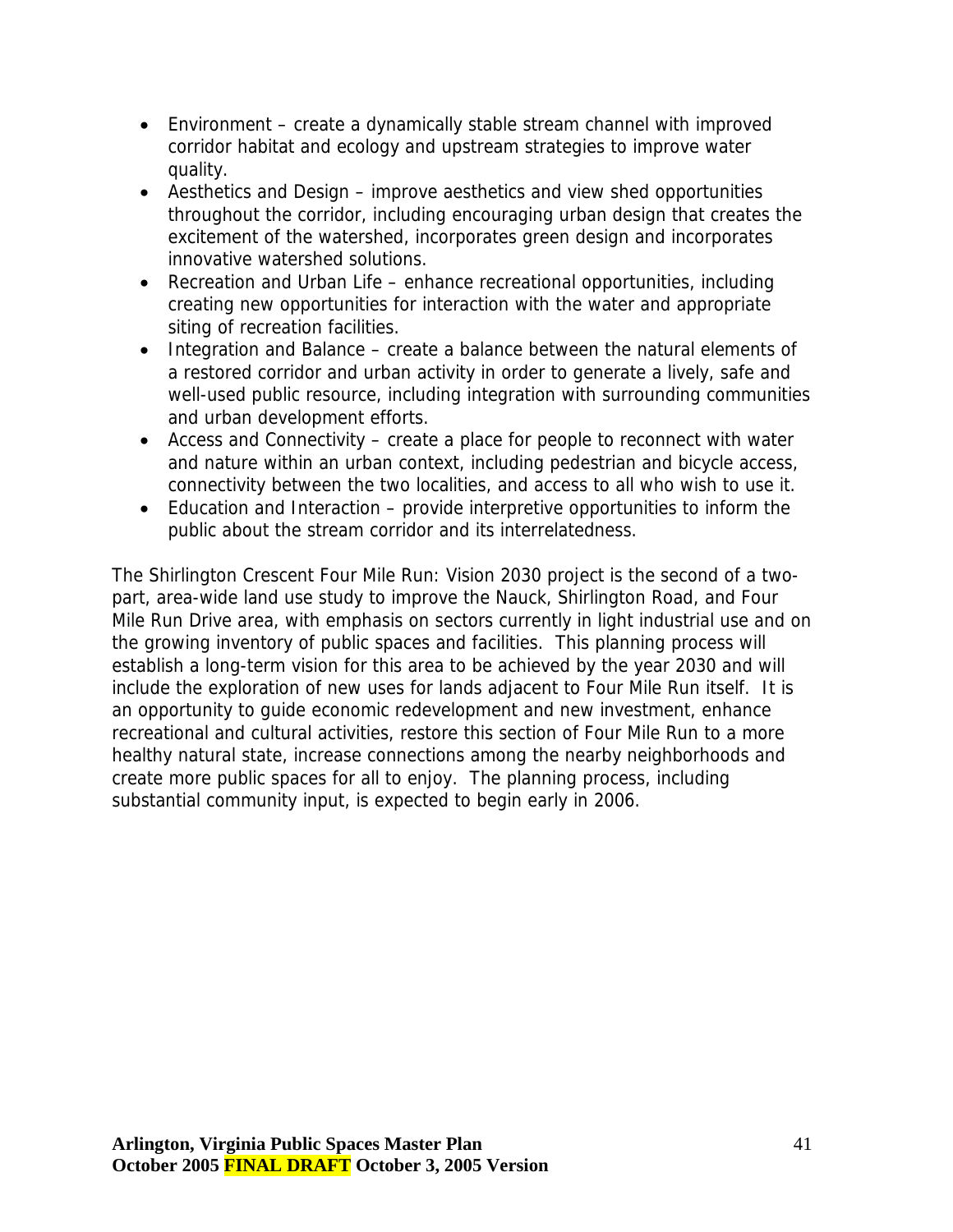# <span id="page-41-0"></span>**Chapter 4. Administration and Planning**

The management of Arlington County's public spaces requires attention not only to the capital assets, facilities and natural resources of the County, but also to the management practices, funding, land acquisition, planning considerations, technologies, and relationships within and external to the County. This section gives an overview of administration and planning and findings from the benchmark comparisons.

## **A. Overview of Public Spaces Management and Services**

The day to day management of the County's Public Spaces lands management and related services is primarily handled by the Department of Parks, Recreation and Cultural Resources (PRCR). This Department manages County-wide services and administration related to park development, community recreation, parks and natural resources, sports and cultural affairs. Since many of the recreational and cultural facilities, athletic fields and grounds are shared with the Arlington Public Schools, schools administrators are integrally involved in the provision of public spaces and services

Several other departments work closely with PRCR to provide related land management activities, services and administration. The Department of Environmental Services (DES) manages County-wide services and administration related to transportation, environmental services, utilities services and other related areas. The Department of Community Planning and Housing Development (CPHD) oversees planning and long range development, range of housing choices and quality neighborhood planning. The Department of Management and Finance provides County-wide budgeting, finance, and other administrative support and oversight. The Department of Technology Services implements and plans for information technology and data management. Arlington Economic Development provides information and support services for the business community, tourism industry and real estate development.

Citizen participation is a vital aspect of Arlington County civic life. The County Board appoints several key advisory commissions and boards with various authorities to advise them on public space issues. They are the:

- Park and Recreation Commission
- Sports Commission
- Urban Forestry Commission
- Commission on the Arts
- Environment and Energy Conservation Commission
- Planning Commission
- Neighborhood Conservation Advisory Committee

**Arlington, Virginia Public Spaces Master Plan October 2005 FINAL DRAFT October 3, 2005 Version**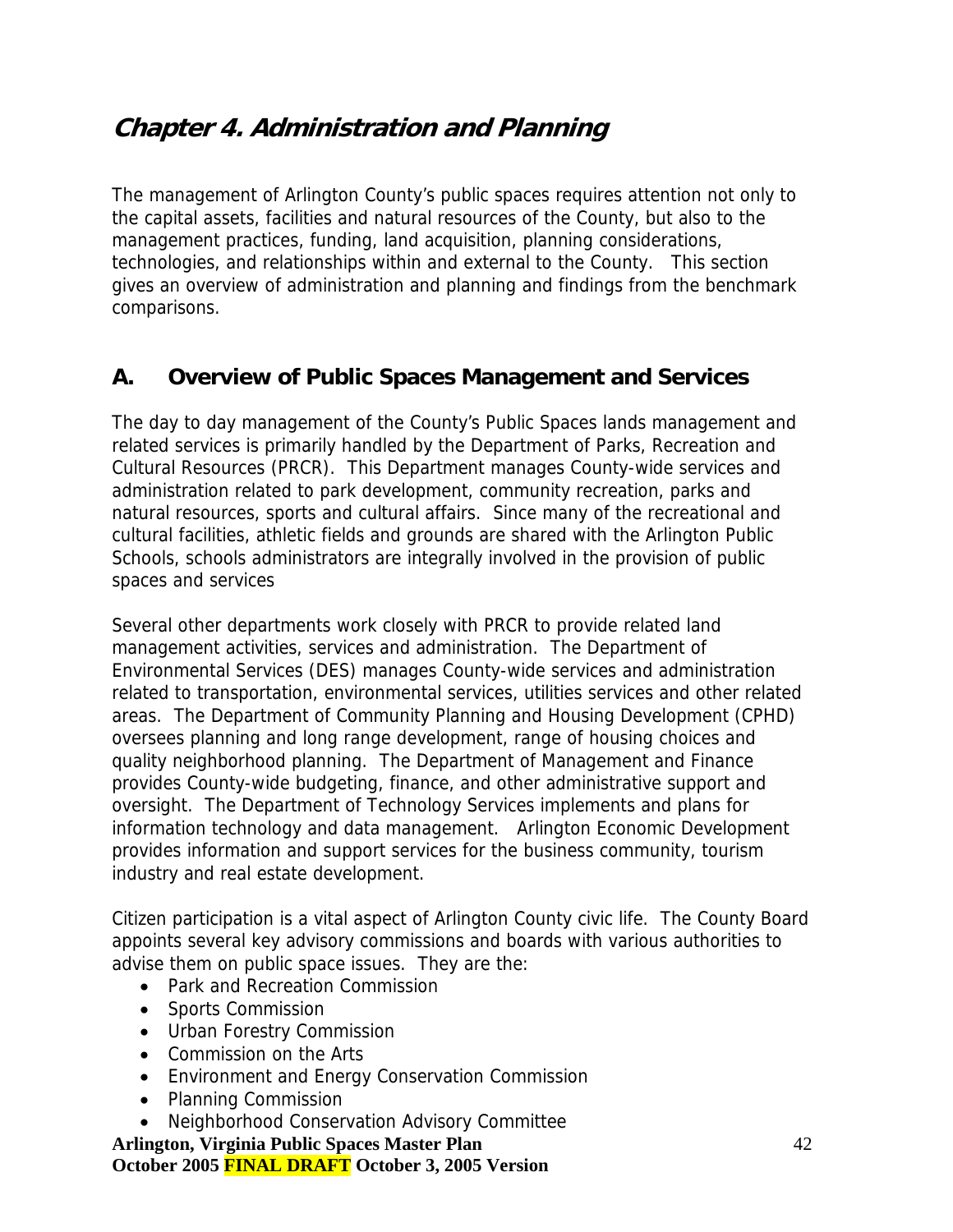- <span id="page-42-0"></span>• Historic Affairs and Landmark Review Board
- Transportation Advisory Committee
- Bicycle Advisory Committee

A wealth of other public spaces are privately owned or on regional or federal property. Other spaces are privately owned but have a recorded public access easement which allows the public to use and enjoy them. These spaces are found primarily in the urban corridors.

The Northern Virginia Regional Park Authority owns and manages three regional parks within Arlington County. County residents also have access to approximately 10,500 acres of regional parks throughout Northern Virginia.

The federal government, mainly through the National Park Service and Department of the Army, manages federal properties located primarily on the northern and eastern boundaries of the County. County residents also have convenient access to thousands of acres of federal public space in Washington, D.C. and throughout the metropolitan region.

# **B. Traditional Funding Mechanisms**

## **Capital Improvement**

Arlington County's land acquisition and public space improvements are primarily funded through bond financing and pay-as-you-go (PAYGO) capital funding and are reflected in the County's Six-Year Capital Improvement Program (CIP). The County typically seeks voter approval of bond issues in even-numbered years. A twenty year history of bonds is in Appendix C.

From 1994 to 2000, the largest single park bond program was land acquisition. Beginning in 2002, the focus shifted to parks and open space development and recreation and cultural facilities. This shift in priorities reflects the need to develop what was acquired over the previous decade as well as complete renovation of major parks and community centers such as Barcroft and Greenbrier Parks and Walter Reed and Langston Brown Community Centers.

The adopted CIP for Fiscal Years 2005-2010 projects the following amount for Local Parks and Recreation: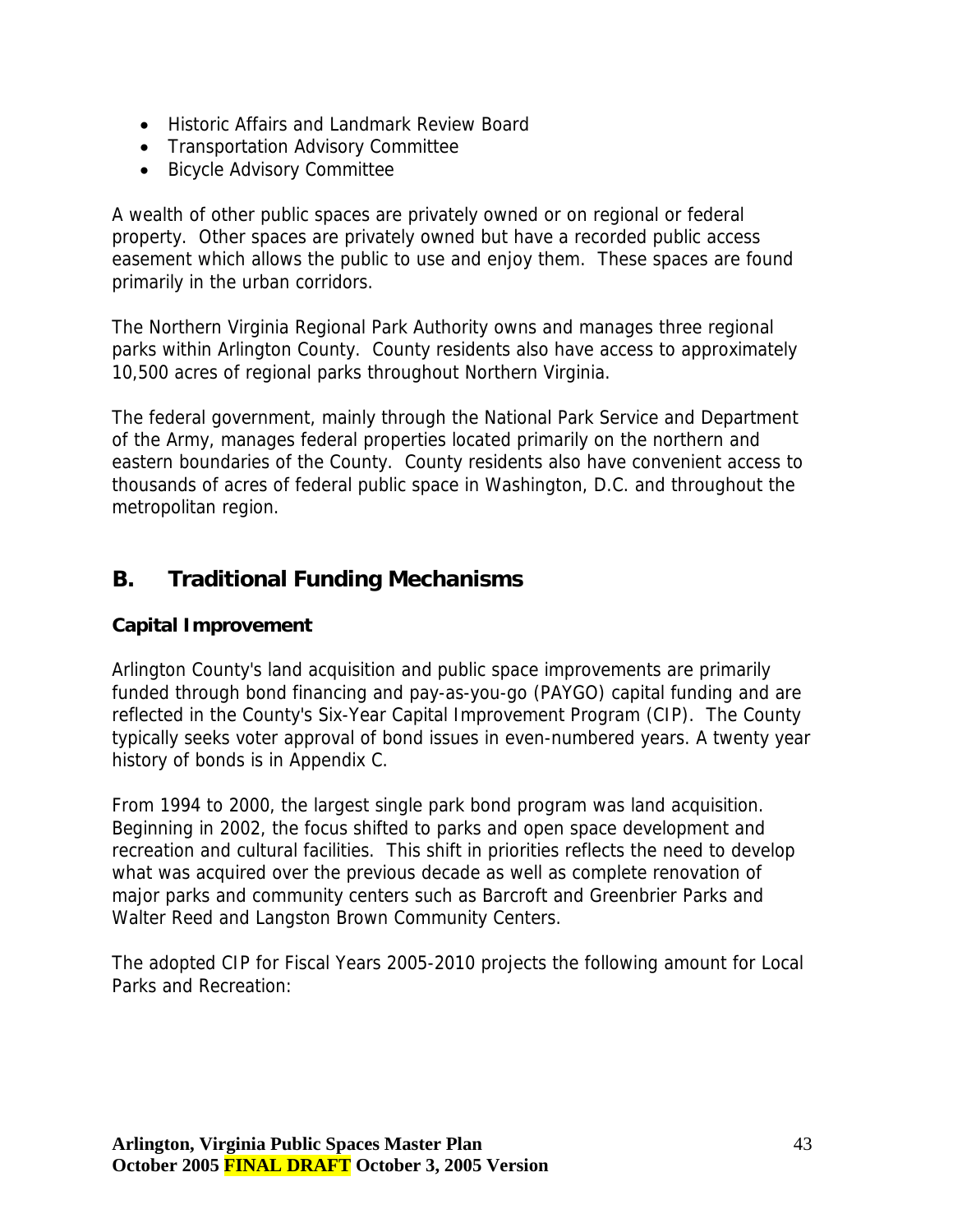<span id="page-43-0"></span>

| <b>Total 6-Yr CIP</b>                     | \$118,750,000 |
|-------------------------------------------|---------------|
| Public Art Program                        | \$950,000     |
| Parks and Recreation CAPP*                | \$11,000,000  |
| <b>Recreation and Cultural Facilities</b> | \$30,600,000  |
| Land and Facility Acquisition             | \$8,000,000   |
| Parks and Open Space Development          | \$68,200,000  |
|                                           |               |

**\***CAPP is the Capital Asset Preservation Program

#### **Cost Recovery**

Cost recovery is an important indicator of performance and responsible use of public tax dollars. For this plan, cost recovery is defined as the amount of funding for noncapital items that comes into Arlington County (not from the General Fund or tax subsidy). Total cost recovery for the management of public spaces is 16**%.** This means that the County is recovering 16% of the total operating revenue from fees and alternative funding. This is a relatively low percentage as compared to agencies nationwide (averaging 25-50%). It is positioned towards the middle range for most of the larger urban communities as shown in the Benchmarking Comparison on page 40.

## **C. Alternative Funding Mechanisms**

The County has historically used a variety of funding mechanisms to supplement its traditional financial resources. It is important to continue to make use of a variety of techniques such as grants, partnerships, sponsorships, donor programs, capital campaigns, and volunteers to acquire, protect and preserve public spaces. The following schematic shows the wide variety of types of funding mechanisms available.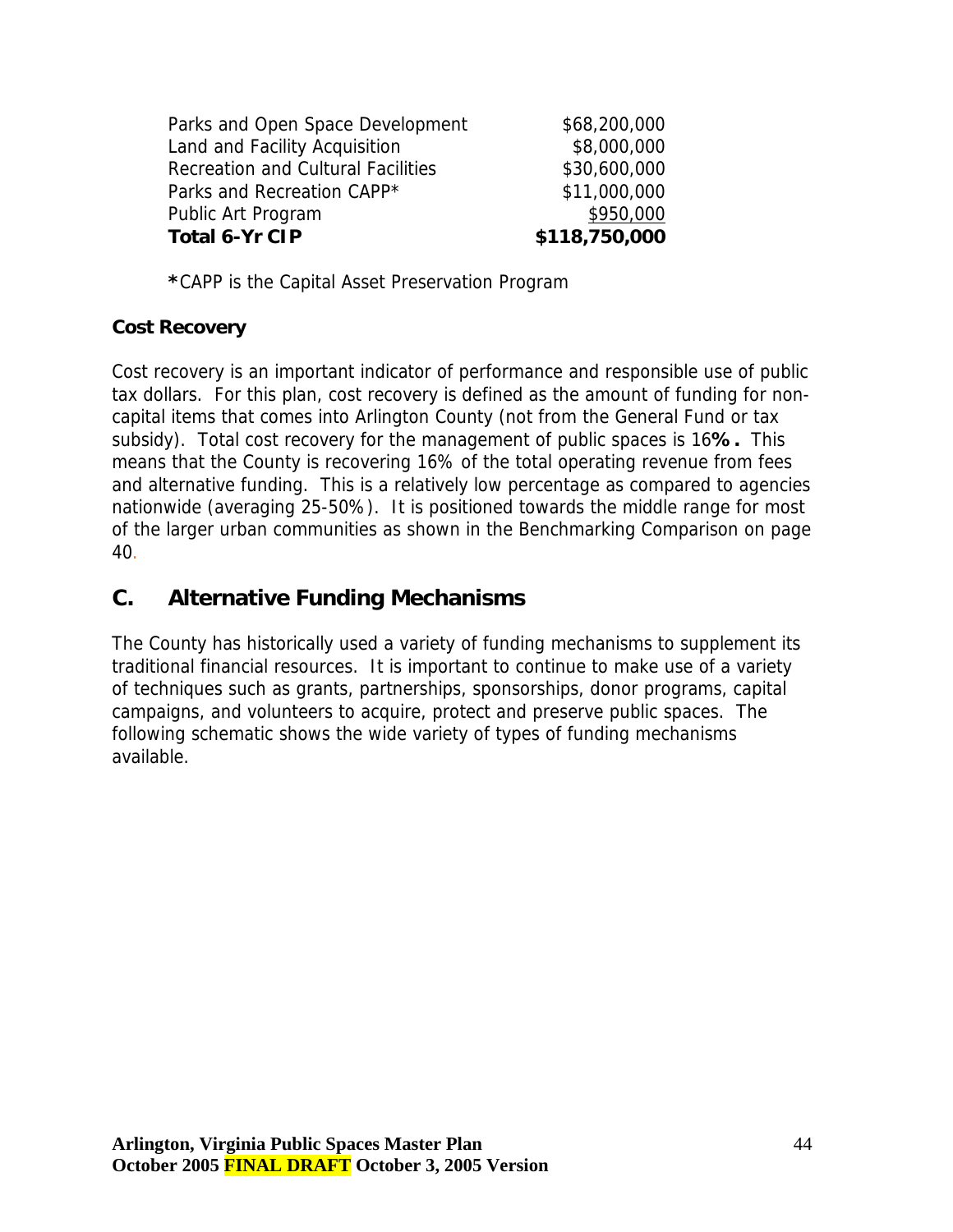<span id="page-44-0"></span>

# **D. Open Space Acquisition**

When purchasing open space, the County considers a variety of factors. Both a geographic and functional balance is important throughout the County. The following criteria are considered:

- Geographic Location location of the site in relation to other existing or potential sites
- Environmental Conditions complex of climatic, edaphic (soil) and biotic factors that act upon the site and ultimately determine the form and survival of its ecological community. This also includes the social and cultural conditions of the site
- Multiple Community Objectives capacity of the site to support several public space activities and/or facilities desirous to the community or to achieve several environmental objectives. The site should provide sufficient space to accommodate the intended uses either as a stand alone or in combination with adjacent open space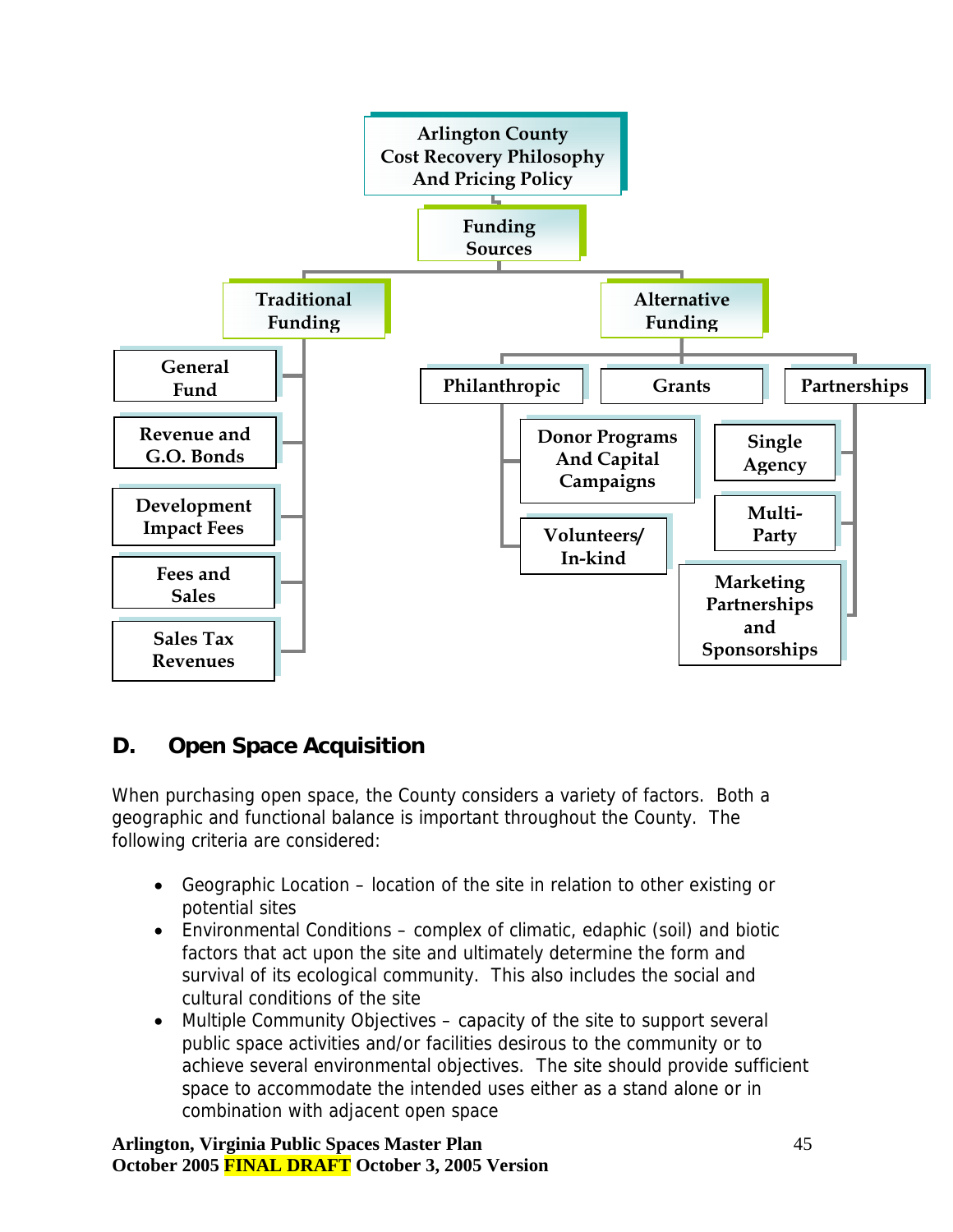- Compatibility with Potential and Identified Uses site will accommodate and complement the potential and identified intended uses
- Provide Additional Recreational Opportunities capacity of the site, by itself or in combination with adjacent open space, to provide additional recreational opportunities
- Protection and/or Conservation of Existing Open Space value of the site in protecting an existing open space site from urban degradation, protecting or preserving a cultural and historic site, protecting an existing natural area or conserving a watershed
- Incorporates a Unique Feature Into an Existing Open Space Area opportunity to acquire an open space site that offers a single, rare, uncommon, or unequaled natural, man-made or cultural and historic resource
- Makes an Existing Open Space Area More Accessible or Usable provides additional access and/or other benefits to an existing open space site, making it more usable
- Provides a Greenway Corridor Which Connects Existing or Potential Open Space – links other open space areas, thereby allowing uninterrupted use by people and/or wildlife
- Provides Green Space for Urban Residents, Visitors and Workers located in a high density residential or commercial area which is deficient in open space
- Mitigates the Negative Environmental Impacts of Urbanization mitigates the impact on surrounding land areas
- Protects Shoreline and Wetlands, Non-Wetlands, Wildlife Areas, and Other Natural Assets and Vistas – directly influences the future viability and survivability of shorelines, wetlands, and non-wetlands which act as pollution filters, wildlife areas, and natural assets and vistas
- Acquisition Value amount to be paid for acquisition of the site, which includes the cost of the land and any improvements, closing/settlement, site investigation (includes soil contaminants, asbestos, lead, environmental), and site security costs (includes demolition, fencing, revegetation)

The County has identified a number of potential open space sites which would be desirable for acquisition. The list of potential acquisition parcels in Appendix K represents sites which were identified in the 1994 Open Space Master Plan, as well as additional sites identified through the Potomac Yard Phased Development Site Plan, North Tract Area Plan and sector plans.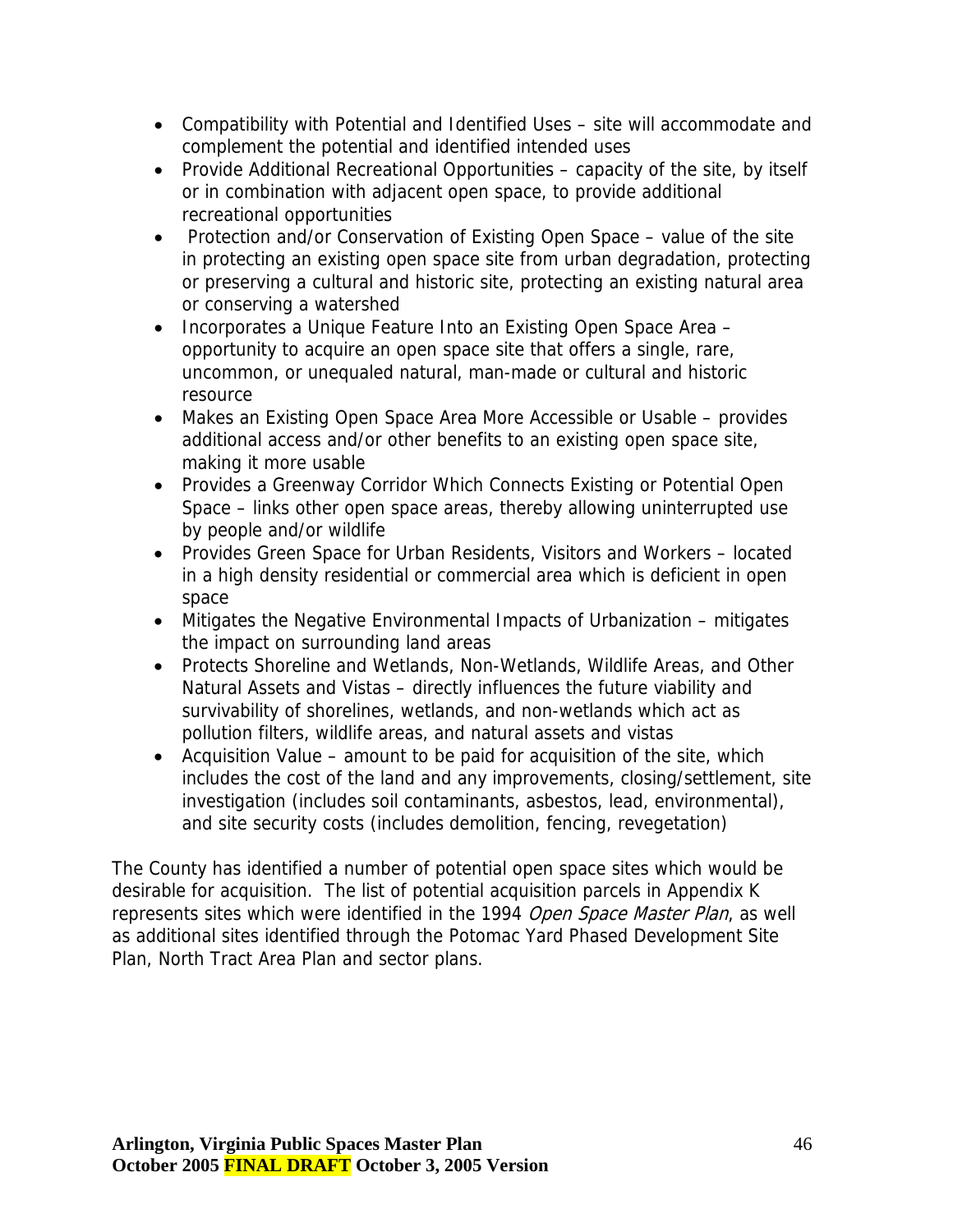#### <span id="page-46-0"></span>**An Example of Intelligent Open Space Acquisition and Development**

The County's recent development of Powhatan Springs Park demonstrates many of the attributes that the County should incorporate into planning new public spaces. The new 5.34-acre park features the County's first skate park and a small soccer field, two muchneeded active recreational facilities. These facilities were developed on the site of three former houses, an already developed part of the site and the least valuable part of the park for preservation as a natural area. The site contained an early 20<sup>th</sup> century house and the remains of another early residence, which was documented through an architectural and archeological investigation, thereby maintaining a historical record of the previous residential use. The County preserved a heavily wooded area near a small intermittent stream and removed invasive plant materials, thus protecting the park's most significant natural resource. The County also developed a children's rain garden contained within the bioretention area. This allows children to learn and explore the natural filtration system. The new park lies between Upton Hill Regional Park and Ashlawn Elementary School, providing a future trail link and wildlife corridor. The park received the 2005 Virginia Recreation and Park Association Award for "Best New Facility" for populations greater than 150,000.

# **E. Planning Considerations**

## **Accessibility and Usability**

Since the Americans with Disabilities Act (ADA) became law in the early 1990's, Arlington has been committed to going beyond the letter of the law to incorporate its spirit of the law into each and every public space the County designs or renovates.

For example, playgrounds should be designed to meet or exceed the Consumer Product Safety Commission (CPSC) guidelines and American Society of Testing Materials (ASTM) standards for playground safety, as well as ADA regulations. When existing playgrounds are renovated, they are minimally being brought up to the current standards of these regulations. Some communities have chosen to meet the minimum requirements of accessibility at most of their playgrounds and then provide one playground that is fully accessible to children with mobility disabilities. Arlington's approach to playground accessibility is to elevate the accessibility of all of its playgrounds so that children of all abilities can play side-by-side in their own neighborhoods. This recognizes that play is not only a physical activity; it is also an important social activity.

Attention should continue to focus on providing facilities that not only are accessible by law, but also strive to being usable for people with all levels of ability or disability. Individuals who are disabled, in rehabilitation from injuries, heart attacks, strokes and surgeries, as well as those suffering from chronic pain such as arthritis can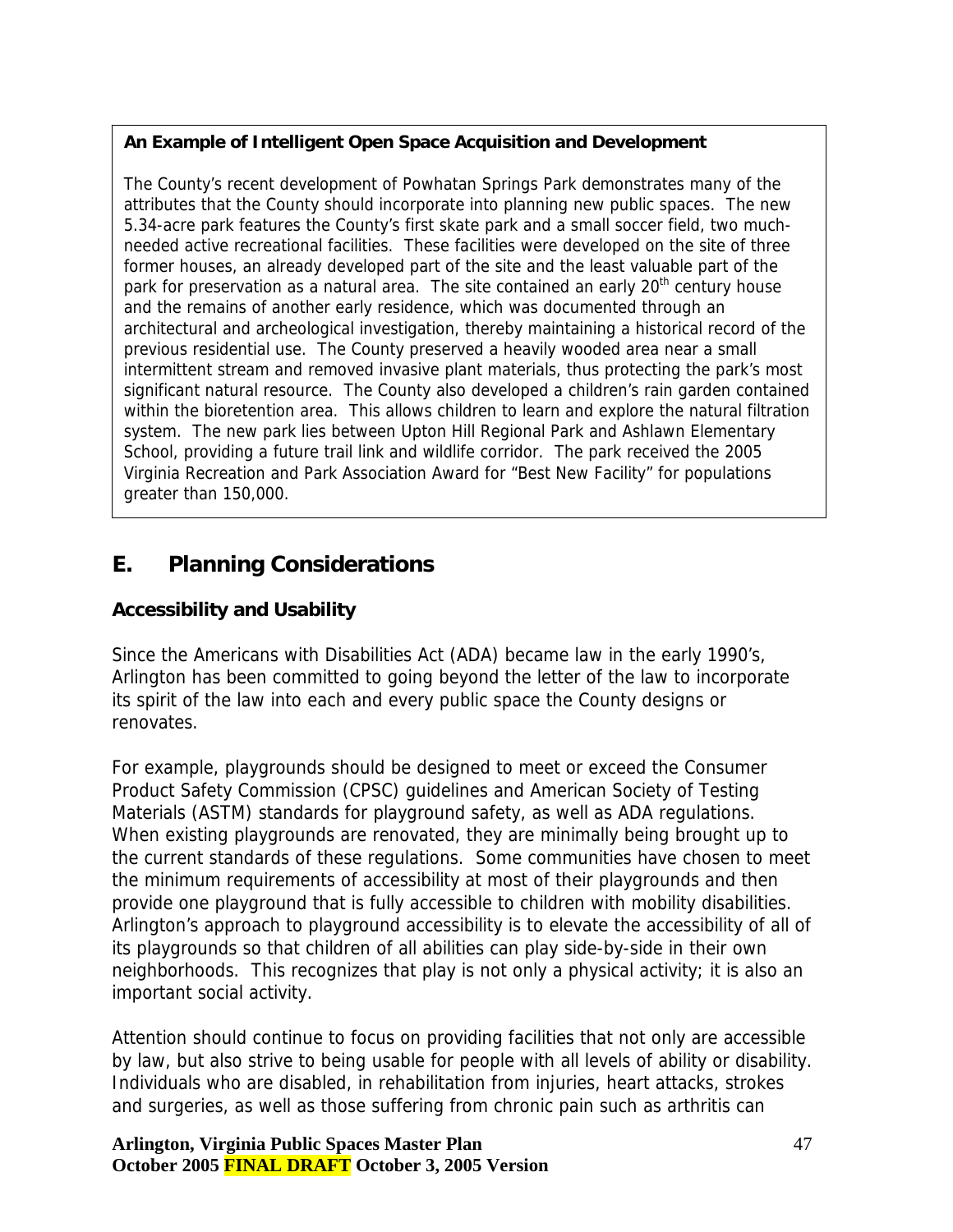benefit from various forms of adaptive exercise and aquatic therapy. For many individuals who have a physical disability, water exercise is the only viable alternative.

#### **Environmental Building Initiatives**

Arlington is a leader in the design and use of environmentally sound buildings. The use of sustainable technologies to help minimize the impacts of buildings on the environment has gained in popularity over the past 10-15 years. The U.S. Green Building Council's Leadership in Energy and Environmental Design (LEED ™) Green Building Rating System is a voluntary, consensus-based national standard for developing high-performance, sustainable buildings. The LEED Rating System addresses many aspects of the design and building process. Reduced site disturbance, water efficiency, energy efficiency, construction waste management, and indoor environmental quality are some examples of the design and building strategies incorporated in LEED. While the LEED program has been around for nearly ten years, it has gained in popularity since 1998 when the first LEED version 1.0 Rating System was released.

One Arlington County facility, the Langston Brown Community Center and John M. Langston School, has been recently rebuilt and has the honor of being the first public building in the Commonwealth of Virginia to be LEED Silver certified. Other public spaces, including the Walter Reed Community Center currently under construction and the Arlington Mill Community Center currently being designed have a goal of being LEED Silver certified as well.

## **Information Management and Technology**

Arlington County is rich with highly educated residents and has been very progressive in adopting and maintaining new technologies for registration, webbased services, and scheduling. The County needs to continue to maintain the priority on these systems to help maintain the high level of customer service satisfaction.

Stakeholder interviews indicate a need for a study that would help identify more strategic uses of technology for public spaces management. There are plans to create a technology investment plan that will detail the future needs, strategic direction, and business systems analysis that would clearly define the future needs and required investment for information management and technology.

#### **Maintenance**

The County's maintenance plan is designed to maximize resources and is based upon functional activities that occur in the park or facility. Each park, related park areas or facility is examined for the cultural and natural resource benefits and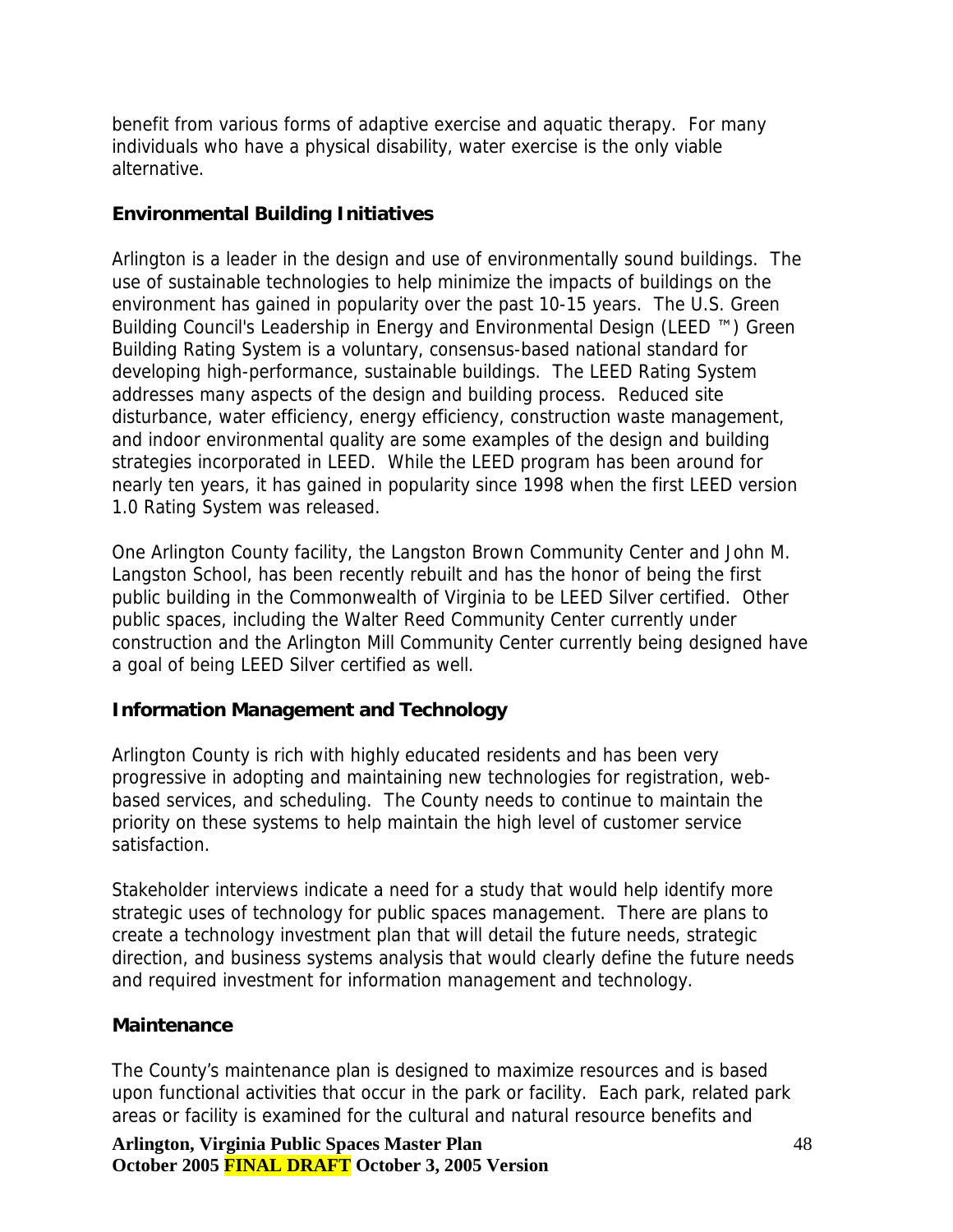<span id="page-48-0"></span>recreational opportunities and placed in a maintenance classification. The functional areas are aimed at grouping tasks in terms of their common elements. For each classification staff performs housekeeping tasks (curb appeal), routine and preventive maintenance, program support requirements, emergency repairs and scheduled improvements. The tasks performed for each of these maintenance types are maintained in a database work order system.

Administrative, recreational and cultural buildings are maintained by the County or Arlington Public Schools. Services include routine maintenance, predictive and preventive maintenance and emergency repairs.

# **F. Benchmarking**

results are shown on the following page. Benchmarking is an important tool that allows the comparison of certain attributes of the County's management of public spaces (parks, recreation, arts and cultural and related services) with those of other similar communities. For this plan, Arlington was compared to six other communities. The communities were chosen primarily for their similarities in population density, income levels, bond ratings, NRPA Gold Medal Award status, and adjacency to major metropolitan areas. The

Some of the most significant findings include:

- Arlington is the second highest in terms of expenditures per 1,000 population. This is consistent with the County's goal of providing "World-Class" community amenities and tracks with the high satisfaction levels demonstrated in the four community surveys.
- Arlington is second lowest in terms of locally-owned acres per 1,000 population. This is primarily due to the high population density and lack of available undeveloped land. While this number is low, it is offset by the significant amount of federal, regional and private open space that are available to the community.
- The cost recovery of 16% is near the middle. While it is average for the benchmarked communities, there is a trend toward increasing cost recovery throughout the U.S. An average of 25-50% is becoming common for agencies nationwide.

 Arlington is a unique community, and comparisons and benchmarking are difficult because few communities are truly comparable. It is more important for Arlington to benchmark against itself over time rather than with other communities in order to track whether the current high level of resident satisfaction is being sustained.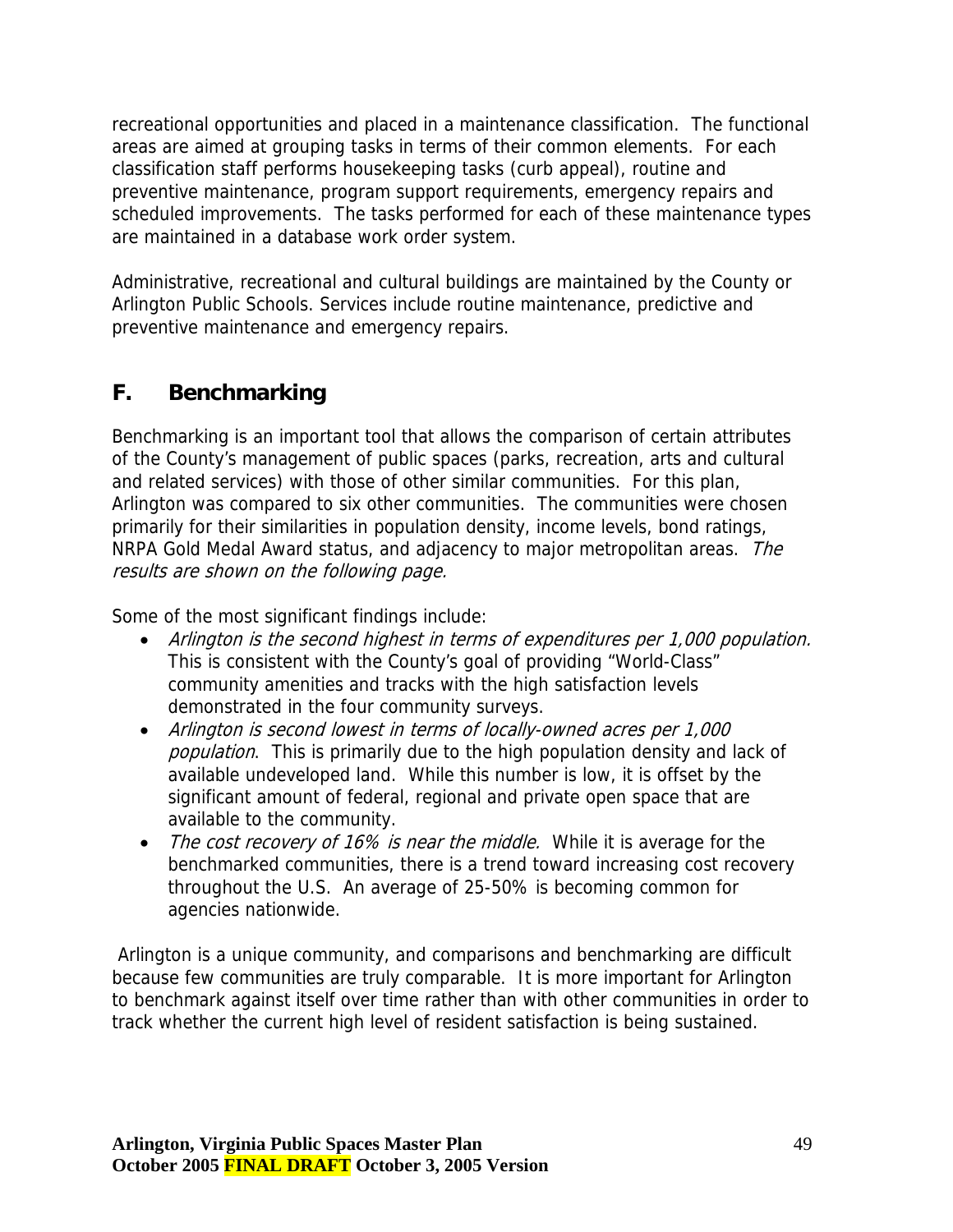#### **Benchmarking Table 1: Demographics and Amount of Public Space**

| Community                   | Population<br>(2003est.) | Population<br>Density<br>Per Sq Mi | Average<br>Household<br>Income | . .<br><b>Bond</b><br><b>Rating</b> | <b>Total</b><br>FTE's | Managed<br>Indoor<br><b>Space</b><br>(sqft) | Indoor<br><b>SF/1000</b> | <b>Total Acres</b> | Acres per<br>1000<br><b>Persons</b> |
|-----------------------------|--------------------------|------------------------------------|--------------------------------|-------------------------------------|-----------------------|---------------------------------------------|--------------------------|--------------------|-------------------------------------|
| Alexandria, VA              | 131,918                  | 8,562                              | \$81,439                       | AAA                                 | 133                   | 130,000                                     | 985                      | 791                | 6.0                                 |
| Arlington, TX               | 332,696                  | 3,465                              | \$47,662                       | AAA                                 | 198                   | 135,000                                     | 402                      | 4,581              | 13.8                                |
| <b>Arlington County, VA</b> | 190,133                  | 7,311                              | \$87,019                       | <b>AAA</b>                          | 408                   | 359,194                                     | 1,887                    | 903                | 4.8                                 |
| Brookline, MA               | 59,701                   | 8,750                              | \$108,525                      | AAA                                 | 67                    | 37,615                                      | 630                      | 1,085              | 18.2                                |
| Greensboro, NC              | 231,241                  | 2,116                              | \$58,823                       | AAA                                 | 309                   | 346,080                                     | 1,496                    | 3,753              | 16.2                                |
| Montgomery County, MD       | 926,508                  | 1,826                              | \$101,489                      | AAA                                 | 224                   | N/A                                         | N/A                      | 11,000             | 11.9                                |
| Tacoma, WA                  | 206,112                  | 4,112                              | \$50,938                       | <b>AAA</b>                          | 250                   | 167,185                                     | 811                      | 628                | 3.0                                 |

NOTE: For purposes of comparison between localities, the public space acreage and square foot totals include locally-owned space only.

#### **Benchmarking Table 2: Budget, Staffing and Cost Recovery**

| Community                   | <b>Total Parks/</b><br><b>Recreation Budget</b> | Expenditure<br>per 1000<br><b>Persons</b> | <b>Revenues</b> | <b>Cost Recovery</b> | <b>FTEs/1,000</b> | Revenues $/1,000$ |
|-----------------------------|-------------------------------------------------|-------------------------------------------|-----------------|----------------------|-------------------|-------------------|
| Alexandria, VA              | \$16.8 Million <sup>a</sup>                     | \$128,900                                 | \$1.5 Million b | 9%                   | 1.01              | \$11,400          |
| Arlington, TX               | \$20.4 Million                                  | \$61,400                                  | \$8.0 Million   | 39%                  | 0.60              | \$24,000          |
| <b>Arlington County, VA</b> | \$27.8 Million                                  | \$149,500                                 | \$4.5 Million   | $16\%$               | 2.14              | \$23,700          |
| Brookline, MA               | \$4.4 Million                                   | \$73,700                                  | \$1.0 Million   | 23%                  | 1.12              | \$16,750          |
| Greensboro, NC              | \$27.1 Million                                  | \$117,300                                 | \$3.7 Million   | 14%                  | 1.33              | \$16,000          |
| Montgomery County, MD       | \$59.5 Million                                  | \$64,300                                  | \$3.3 Million   | 6%                   | 0.24              | \$3,600           |
| Tacoma, WA                  | \$34.6 Million                                  | \$165,000                                 | \$7.2 Million   | 21%                  | 3.05              | \$34,900          |

a Won NRPA Gold Medal in 2003 with Prince George's County as part of the Maryland National Capital Park and Planning Commission (MNCPPC)

**b** General fund allocation only

c General fund revenues only

#### **Arlington, Virginia Public Spaces Master Plan October 2005 FINAL DRAFT October 3, 2005 Version**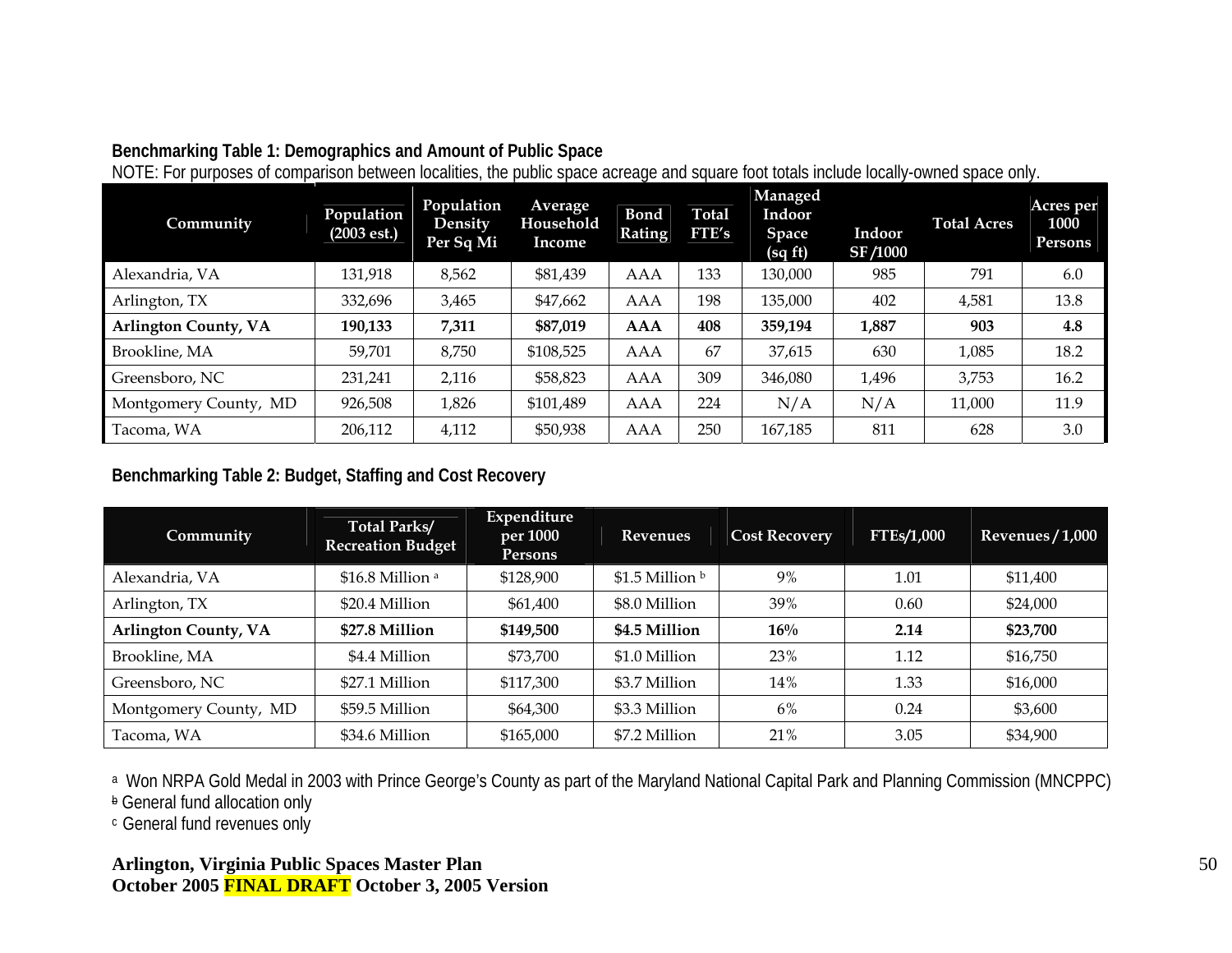# <span id="page-50-0"></span>**Chapter 5. Recommendations**

# **A. Objectives and Priority Recommendations**

The County has a strong established system of public spaces. The satisfaction levels from the community are exceptionally high for parks, natural areas, and programs. The real challenge over the next ten to twenty years will be to balance existing resources and programs with new and changing needs. We must strike the right balance as we continue to maintain this quality of service and level of public satisfaction in the future, adjusting to continued population growth, increased demand for programming and natural spaces, and ever changing economics and demographics.

In response to that challenge, this plan sets forth six major objectives to guide policymaking, public investments and County management of public spaces during the next two decades. Within that framework, five key recommendations should receive special focus as the County's highest public space priorities:

## **Priority 1 – Build North Tract (Recommendation 1.1)**

The County Board adopted the North Tract Park Master Plan in February 2004. The new 30 acre park is on a spectacular location just north of Crystal City and south of the 14<sup>th</sup> Street Bridge. It is bounded on the north by the George Washington Memorial Parkway and the Potomac River, on the east by the CSX railroad corridor and the Roaches Run Waterfowl Sanctuary, and on the west by I-395 and the Pentagon. The implementation of the plan will be the largest capital park and recreation project the County has ever undertaken.

The North Tract area will be transformed into a distinctive showplace of environmentally sound redevelopment, with a central expanse of attractive public green spaces and highquality indoor and outdoor recreation facilities that are accessible to all Arlingtonians, conveniently linked with nearby urban corridors and the Potomac riverscape, and coupled with complementary private redevelopment. The County should:

- Complete the design and implementation of Phase I of the North Tract Park Master Plan, which includes two lighted synthetic turf fields, multi-purpose center with aquatics and initial fitness components, central public space and open lawn area, support spaces, surface parking and relocation of Old Jefferson Davis Highway.
- Explore opportunities to fund and construct the remaining master plan components, which include additional fitness space, multi-activity center (MAC), racquet courts, indoor track, two additional synthetic turf fields, access to Roaches Run and railroad overlook, display garden and future opportunity area, multi-purpose and walking trails, structured parking, and support spaces.
- Forge creative partnerships with private entities, non-profit organizations and other public agencies to complement direct county investments and promote compatible, high-quality redevelopment of adjacent publicly and privately owned sites.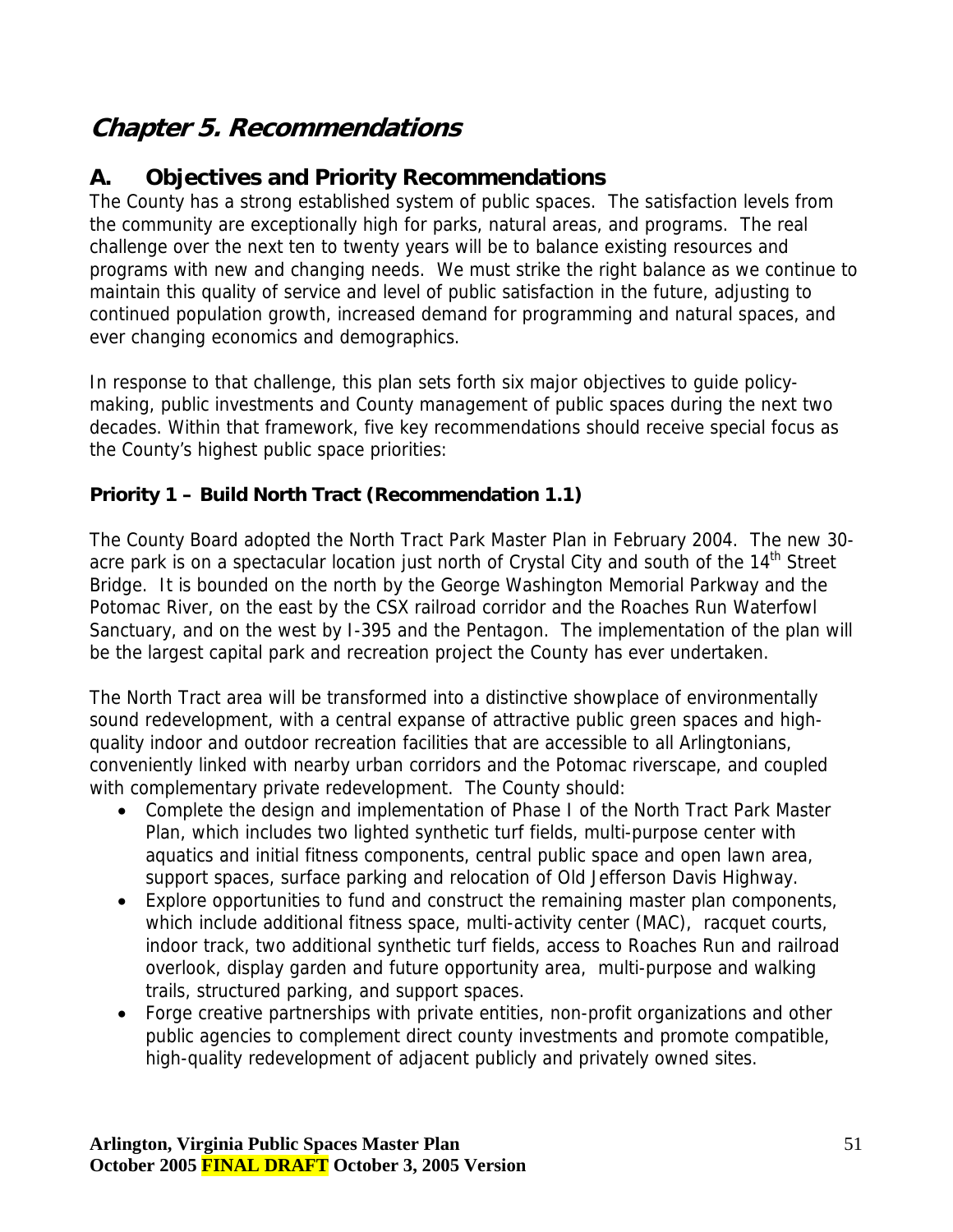## **Priority 2 – Develop a Land Acquisition Policy (Recommendation 1.2)**

During the development of this plan, a detailed review of current land acquisition processes and policies was undertaken. The findings demonstrate the challenges the County faces in continuing to acquire open space in a climate where there is limited availability of land, the strong economy has driven up land prices and competition, and acquisition is more opportunistic than strategic.

There is a clear need for a multifaceted approach to land acquisition that can respond to the impacts of growth and community needs and improve the ability to acquire high priority properties. The County should create an acquisition policy that will:

- Develop land acquisition goals and give the maximum flexibility to acquire lands that are consistent with those goals. The policy should provide mechanisms that allow proactive practices in securing property, including purchasing options on high priority sites, paying for the first right of refusal, and the use of eminent domain when necessary to secure properties viewed as critical for protection or for public space development.
- Address the need for natural resource park land that protects sensitive environmental areas and important view sheds. Conservation easements with the Northern Virginia Conservation Trust or other collaborations are an option for protecting these types of resources.
- Develop guidelines to foster additional agreements and partnerships with non-profit, regional, state and federal organizations to increase access to open space.
- Address the impact of new residential and commercial development on the delivery of public space amenities, the potential loss of open space, and increases in demand for recreation. This might include such approaches as fee simple land dedication, privately held land with public access easements, or financial contributions.
- Determine how transfer of development rights can be used as a tool to consolidate future public open space.
- Evaluate potential surplus properties and determine if they should be disposed of or incorporated into the County's open space system. Coordinate the disposition of surplus properties between the County and public schools.

## **Priority 3 – Emphasize Planning for Four Mile Run (Recommendation 1.3)**

Four Mile Run flows along Arlington's southwest edge, from East Falls Church to the Potomac River. It passes through a series of parks that are connected by trails and, in certain places, reaches further into the County along tributaries. From Barcroft Park downstream, it is channelized and urban, largely lined by residential, commercial and industrial development. From Interstate 395 east to the Potomac River, it forms Arlington's boundary with the city of Alexandria.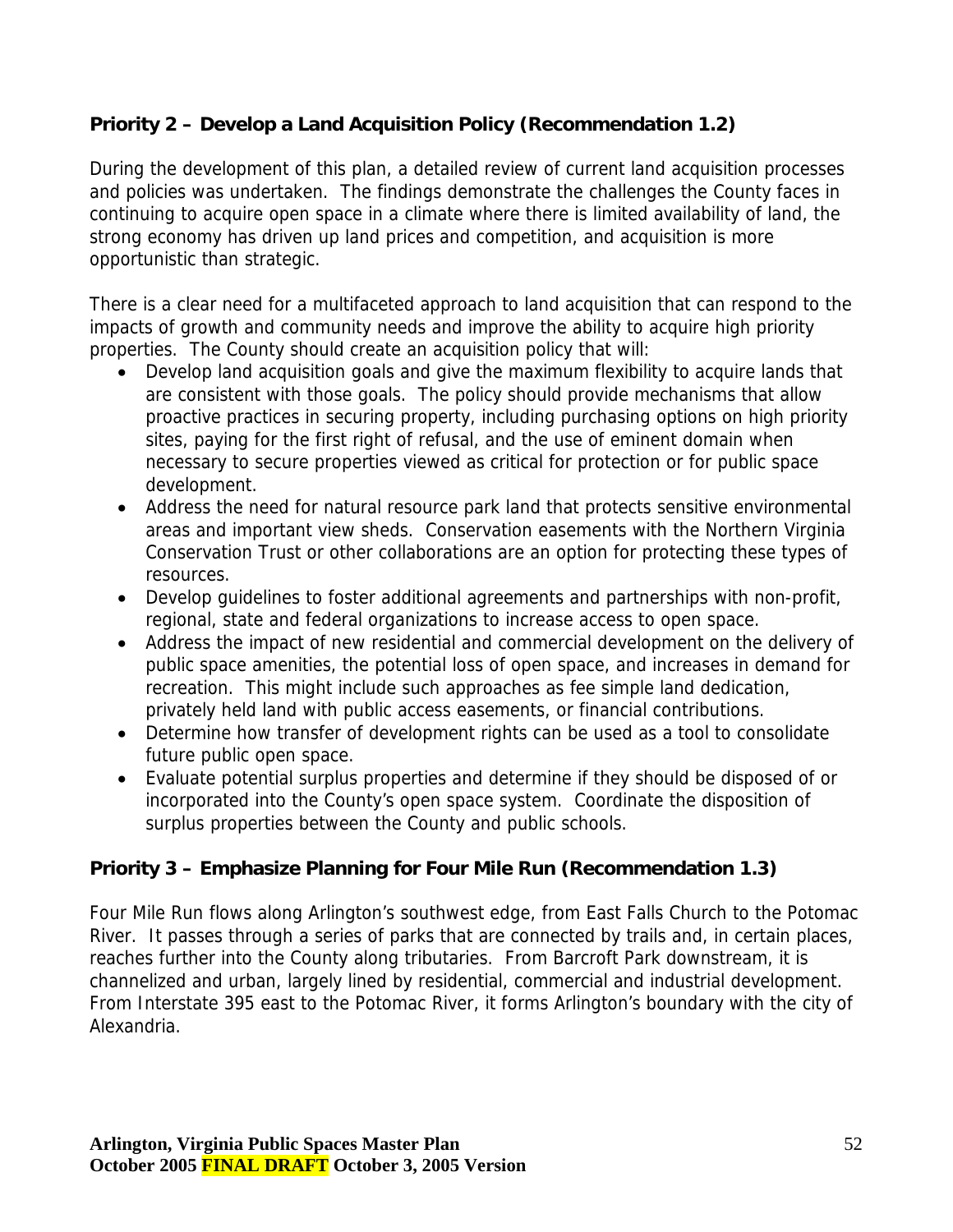The stream corridor's scope, landscape character, diversity of activities and accessibility to numerous neighborhoods makes it one of the County's most important civic assets. The priority is to focus on the "Lower Reach" from Barcroft Park to the Potomac:

- Complete the Four Mile Run Restoration Master Plan in collaboration with the city of Alexandria, the Northern Virginia Regional Commission, the US Environmental Protection Agency and US Army Corps of Engineers. Develop priorities to implement the guiding project principles – flood protection, environment, aesthetics and design, recreation and urban life, integration and balance, access and connectivity, and education and interaction. Begin implementation.
- Develop the long-term land use plan for the Shirlington Crescent/ Four Mile Run area. As part of the plan, explore new uses for the lands adjacent to Four Mile Run and identify opportunities for expansion of public spaces, including both natural areas and cultural facilities.
- In concert with the long-term overall plan, develop a master plan for the park land between I-395 and Barcroft Park, including the existing Shirlington and Jennie Dean Parks and the five key recently acquired parcels. The master plan should emphasize the development of the area as an important recreational, cultural and environmental resource.
- Continue to acquire ownership or easements for land adjacent to both sides of Four Mile Run.

## **Priority 4 – Create A Natural Resource Policy and Management Plan (Recommendation 2.1)**

The County lacks a county-wide data base of natural resources, including flora, fauna, and habitat evaluations. These resources need to be evaluated, their significance rated, and a management plan developed to guide how to manage and protect them. A Natural Resource Management Plan should be developed to help facilitate the County's ongoing commitment to enhance and preserve its natural resources. The plan's primary goals should be to bring together various plans, practices, programs and options to identify and develop strategies to protect the County's natural resources.

- Bring together various plans, practices, programs and options that identify and protect the County's natural resources.
- Develop a classification system of the various types of natural resources. Clarify and define the lines of authority and responsibility for management of the resources among county, regional and federal agencies.
- Create an additional layer for the County's Geographic Information System to identify and characterize significant natural resource management areas and habitats.

### **Priority 5 - Maximize the Partnership with Arlington County Schools (Recommendation 5.1)**

Arlington County and Arlington Public Schools (APS) have a variety of memorandum of understandings (MOU) and other types of formal and informal agreements for facilities which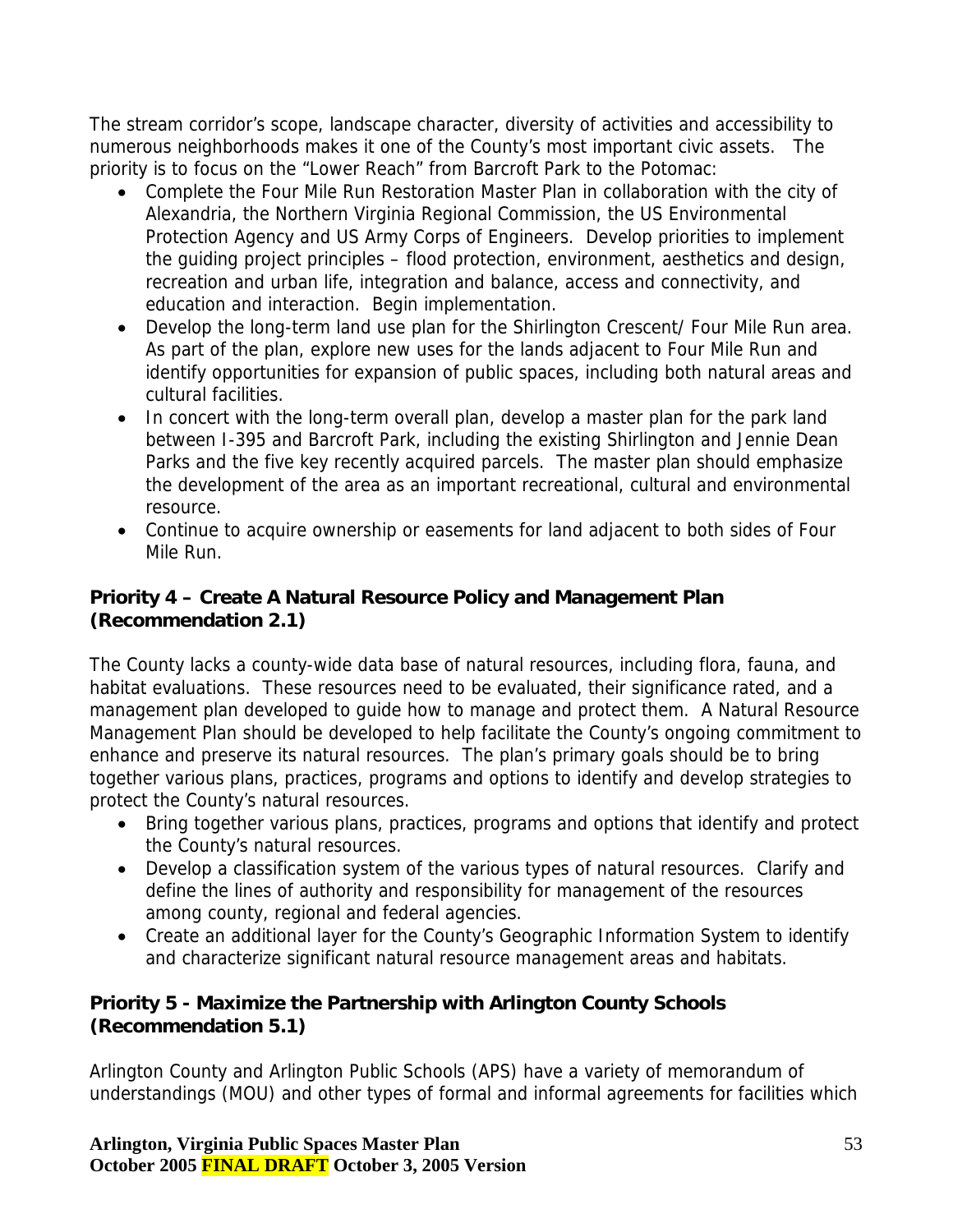have joint or shared use. The most recent example is the MOU that has been developed to allow the County to upgrade school athletic fields to synthetic turf grass. Both the County and APS benefit because the County receives increased use of the fields and the schools receive much higher quality fields at no or little cost.

While there is great benefit to both agencies from the current arrangements, the facility resources are at present only partially tapped resources. They present a real opportunity for enhanced community use when they are not being utilized for their primary mission of education.

- Review all existing formal and informal agreements and MOU's and update all agreements. Create evaluation and enforcement guidelines for both agencies. Priorities of use should be governed by the County Board and School Board and enforcement of the agreements should be made a high priority.
- Establish a policy for joint development and use of facilities.
- Explore creating an Inter-Agency Coordination Board.

These five high-priority action items reflect and advance six broad, long-term policy objectives that form the framework for effective county stewardship of its public spaces. These objectives, and related recommendations, are as follows:

### **Objective One: Balance Acquisition and Development of Public Spaces**

There is a strong documented need for aquatics, fitness, teen center, arts and multi-purpose spaces, along with need for additional outdoor trails, fields and natural areas. The challenge for this plan is balancing all those needs with a realistic sense of what can be accomplished in the near term and what become more long range targets. The County's priorities focus on two opportunities to undertake the development and implementation of a comprehensive recreational plan for two of the few remaining large areas of open space in Arlington County, the North Tract and Four Mile Run. While the number of opportunities to replan and redevelop existing public spaces and facilities (e.g. Bluemont/Bon Air/Reeves and Quincy Park) is important, they become future targets that will not occur until other priorities can be completed.

#### **Recommendation 1.1 - Build North Tract (see Priority 1 above)**

#### **Recommendation 1.2 - Develop a Land Acquisition Policy (see Priority 2 above)**

#### **Recommendation 1.3 - Emphasize Planning and Improvement of Four Mile Run (see Priority 3 above)**

#### **Recommendation 1.4 – Focus on Planning for the Rosslyn-Ballston Corridor**

Continued focus on this high visibility corridor, its plans, potential increases in public spaces and the connection of those spaces is crucial. The County should: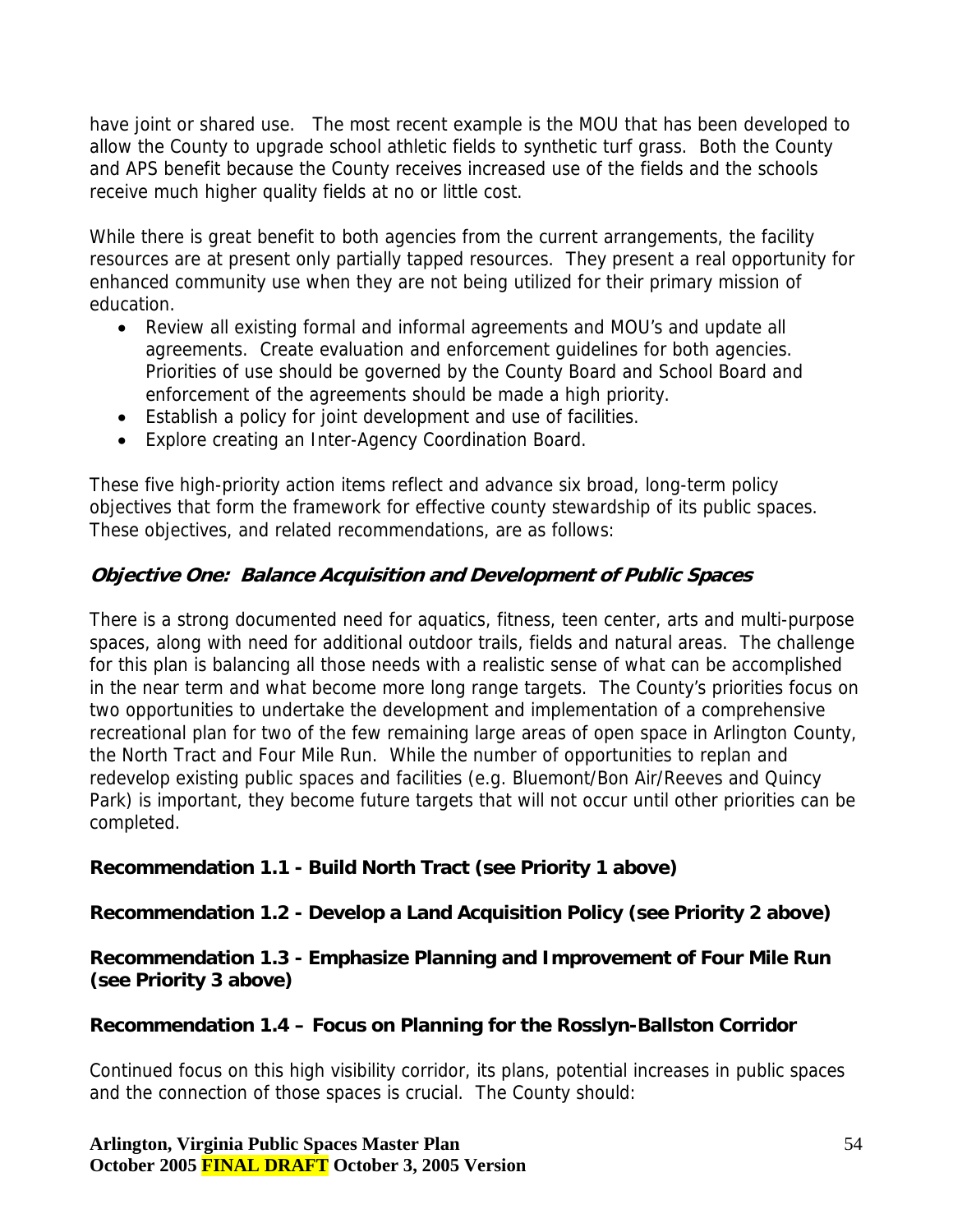- Develop a master plan for the five "Central Wilson" Parks (Mosaic, Maury, Gumball, Oakland and Herselle Milliken)
- Continue to achieve major open space through fee simple acquisition or public access easements on privately owned land, with a focus on the civic plaza at Courthouse, public plaza at Rosslyn Central Place and expanding the park in the block surrounding Maury Park.
- Secure adequate and well-designed corridors for the enjoyment of all who travel through these areas.
- Integrate the planning for public paces with the sector plans, ensuring that all development within the corridor helps works towards the vision of the *Public Spaces* Master Plan.
- Evaluate all site plans with the goal of creating additional opportunities for urban public spaces.

## **Recommendation 1.5 – Develop a "Clustering Philosophy"**

Clustering involves establishing service area boundaries that include a group of parks and/or facilities and treating them as a single unit of service rather than individual spaces. Within the cluster, overall community needs for individual components such as playgrounds, tennis courts, athletic courts, arts and cultural amenities, picnic shelters, sports fields, indoor programming space and other desired components is met without duplicating them in each individual space. To develop this clustering philosophy the County should:

- Determine the service areas for each cluster. Review current service levels and determine areas that are under-served and well served.
- Based on service level, determine where to reduce duplication of services without reducing the overall quality of service provided to the community.
- Identify where new replacement or additional components will be constructed and include them in the Capital Improvement Plan.

### **Recommendation 1.6 – Complete a Detailed Analysis of Indoor Recreation and Nature Centers**

While the County has a good overall coverage of the community for indoor recreation centers, many of these are smaller "neighborhood" type centers. In the recreation industry, research shows that creating larger (60,000 sf or more) multi-purpose centers actually increases usage and cost recovery, ability to program for multiple generations, and user retention. The current average size of 25,000 sf or lower in Arlington County is considered very small for optimal use. The County's two nature centers are located in former single family residences that have been converted for public use. The County should:

• Invest in a detailed inventory of its indoor recreation and nature centers and usage/feasibility analysis to determine what the right mix and size of spaces should be and determine solutions, including increasing the size, combining offerings and programs, and/or closing or re-purposing of some centers, using the clustering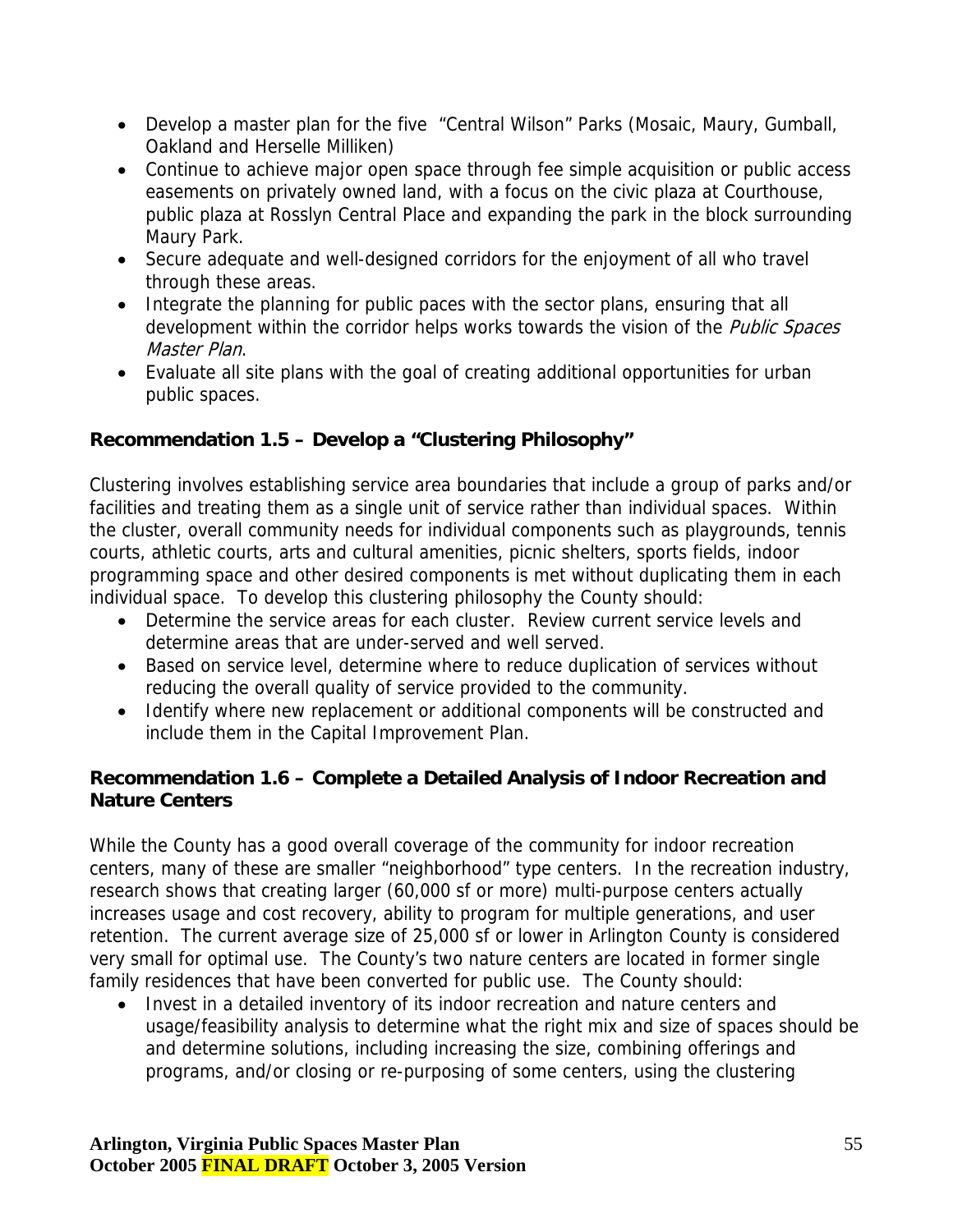philosophy as described above. As part of this effort, the County should assess the need for historic interpretation and environmental education.

• Include an analysis of "alternative providers" to help determine whether any of the needs are currently being met or could be met by private, public or non-profit facilities or joint use facilities.

#### **Recommendation 1.7 – Optimize Creative Use of Spaces**

Arlington County has limited additional capacity for acquiring more public spaces due primarily to the population density, lack of available land, and high land costs. In light of this and with the continued demand for more public spaces, it is imperative that the County look at opportunities to optimize the use of spaces that are available, including partnering and creative repurposing.

- Utilize new technologies in synthetic turf and dark sky lighting to obtain maximum use and availability of multi-purpose turf fields and ball fields.
- Limit, where appropriate, the creation of specific-use facilities that may sit idle during non-programmed times.
- Consider creating additional usable public space by creating space over roadways such as I-66, underground parking garages and the rooftops of buildings.

### **Recommendation 1.8 – Ensure River Access**

Arlington County is a community bordered by a major river, with unfortunately relatively little river access. The Potomac River waterfront is owned and managed by the National Park Service, and the George Washington Memorial Parkway creates a strong physical barrier. The County should strive to increase access for the community, utilizing a variety of strategies and partnerships as necessary to do so. The County needs to work pro-actively with the NPS to find ways to provide these amenities.

- Develop a boathouse facility, to be located between Theodore Roosevelt Island/Little River and Francis Scott Key Memorial Bridge, to be owned and operated by a nonprofit organization or rowing consortium as recommended by the Water-Based Recreational Facility Task Force and adopted by the County Board in May 1996.
- Coordinate connectivity, creating trail extensions, multi-use trails, bridges and parking as appropriate to allow for human access and wildlife corridor connectivity.
- Collaborate with the National Park Service to develop a master plan for the Roaches Run and Gravelly Point.

## **Recommendation 1.9 – Provide Increased Access to "Comfort" Facilities**

In the Parks and Recreation Citizen Survey done as part of this plan, the top two improvements the community wanted to see were drinking fountains (34%) and year round restrooms (26%). These amenities help make the experience more comfortable.

- **EXECTE:** Retrofit existing restrooms so that the community can use them year round.
- **Install additional drinking fountains near facilities and trails.**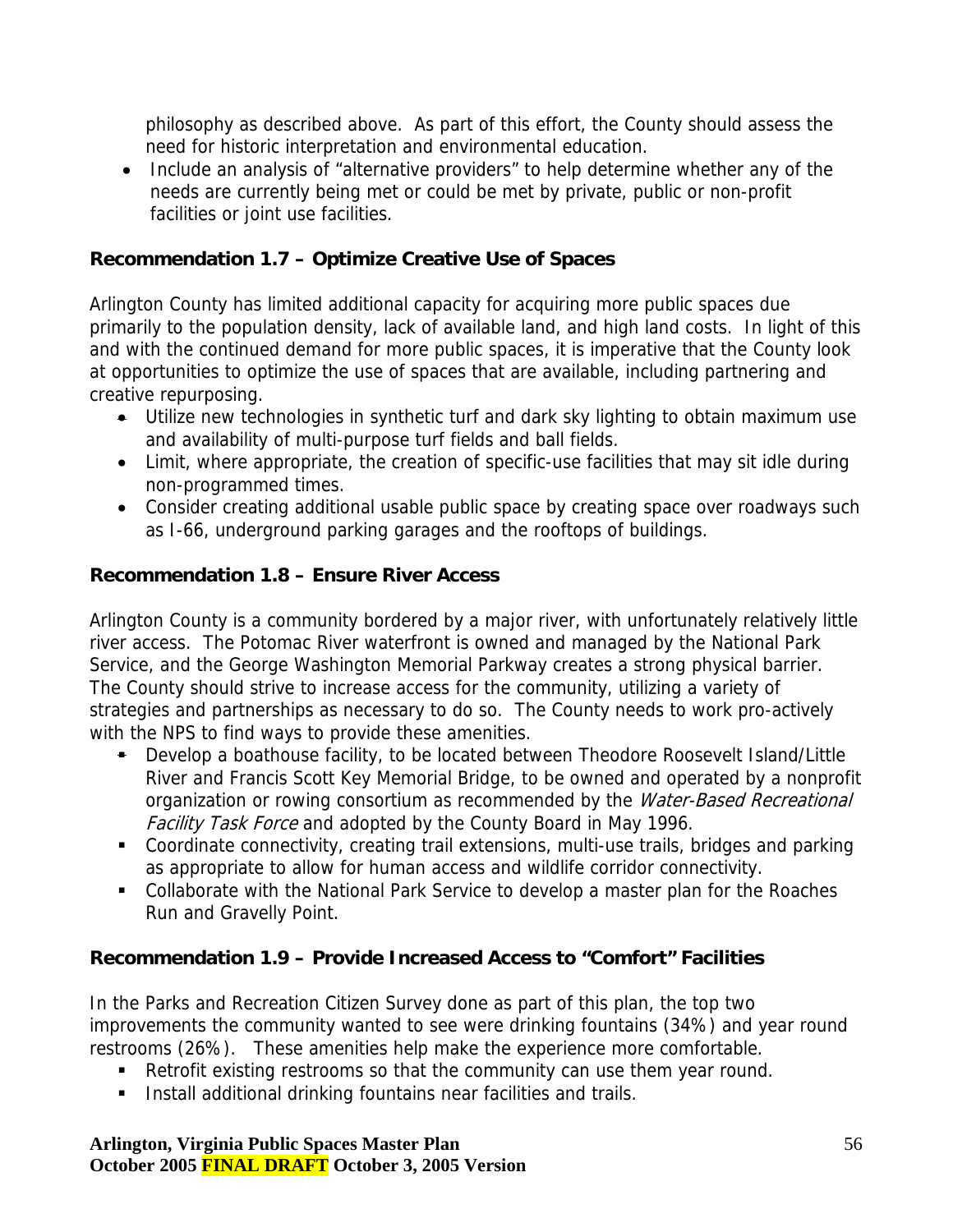## **Objective Two – Preserve and Enhance the Environment**

Creating and preserving natural spaces is a high priority, whether building a new park, developing facilities, or acquiring land.

#### **Recommendation 2.1 – Create a Natural Resource Policy and Management Plan (see Priority 4 above)**

#### **Recommendation 2.2 – Enhance Tree Canopies and Natural Buffers**

Arlington County's tree canopy provides many economic and environmental benefits, including providing habitat for birds and climbing animals. It is County policy to strive to have a sustainable urban forest that contributes to the livability of an urban community. This should be achieved through best practices in tree planting, preservation and maintenance while fostering a sense of stewardship among residents. A significant portion of Arlington's urban forest consists of trees on private property. Accordingly, the County should help homeowners to understand the value of tree canopy and native under story plants, and provide incentives for homeowners to plant hardwood tree canopies.

- **Plant native species wherever appropriate.**
- Coordinate professional and volunteer efforts to control invasive plants and monitor the success of these efforts.
- Make use of available planting spaces on public lands, including school grounds.
- **Promote the planting and maintenance of canopy trees on public and private land.**

#### **Recommendation 2.3 – Preserve and Enhance Existing Natural Areas**

Many parks, including those used primarily for active recreation, contain substantial natural areas. The County wants to preserve existing wooded parks and natural areas. Accordingly, these areas, whether forest or meadows, should not be viewed as "unused" land available for active recreational facilities, but should be maintained as natural areas. Stream valley parks are particularly vulnerable to invasive plant species entering the parks from nearby private properties. If not controlled, invasive species threaten trees, native vegetation and wildlife.

Many of the County's natural areas are in stream valley parks. In addition to wildlife corridors, these parks include riparian buffers that shade streams and filter storm water runoff, contributing to the health of local streams, the Potomac River and the Chesapeake Bay. Under the Chesapeake Bay Preservation Ordinance, the County is committed to protecting the watershed and stream buffers. To preserve and enhance existing areas the County should:

- Provide sensitively-designed trails to provide access for the public to enjoy.
- Add interpretive signs explaining historical or environmental aspects of an area.
- Monitor stream valleys on a regular basis to identify needs for improvements to riparian habitats and the stabilization of stream banks.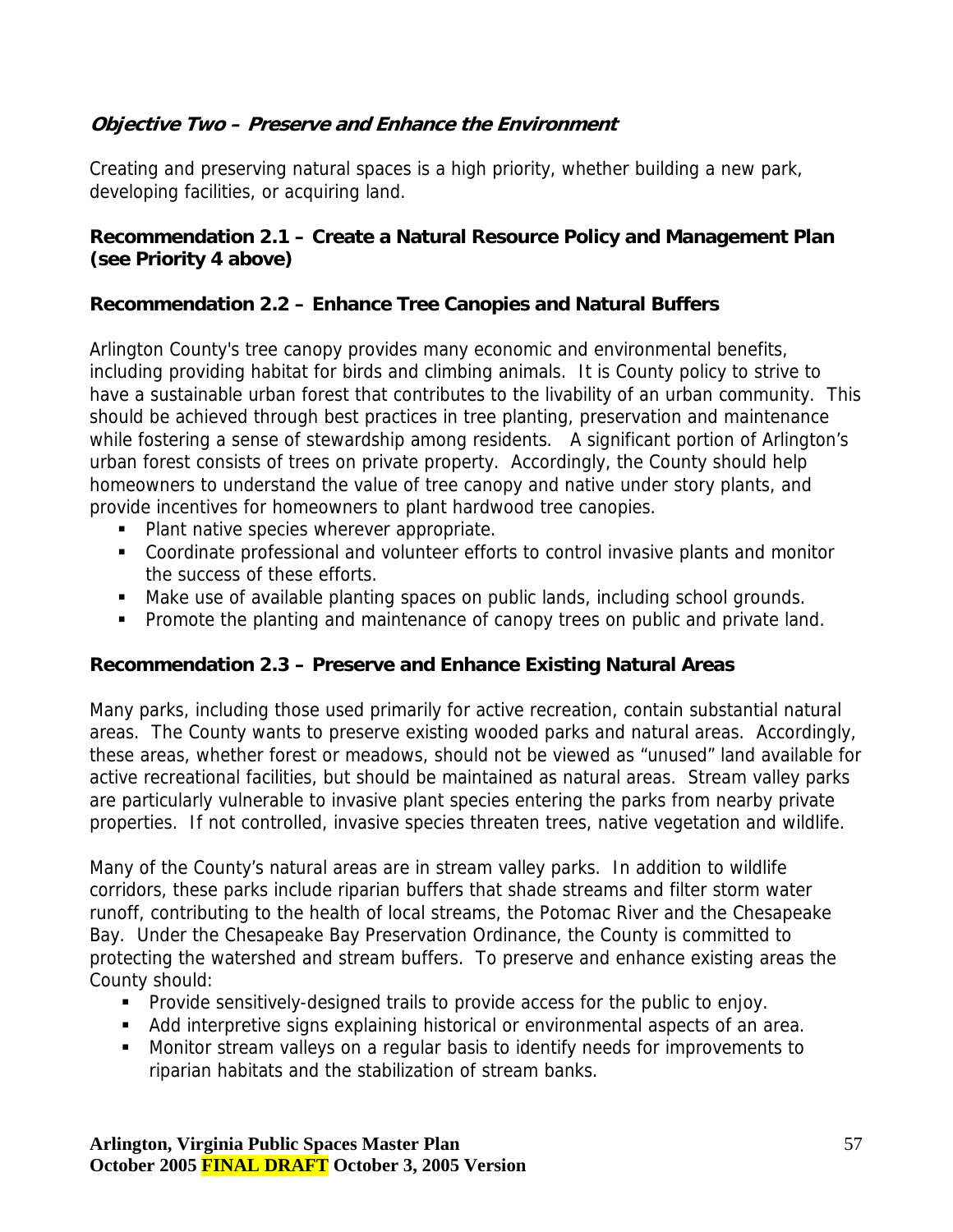- **Develop a County-wide strategy to restore the streams and protect them from** erosion.
- Enhance environmental education through opportunities for increased utilization of the nature centers by Arlington Public Schools.

### **Recommendation 2.4 – Pursue the Use of Easements to Protect Natural Areas and Heritage Resources**

As a complement to fee acquisitions and the land acquisition policy recommended above, the County should actively pursue the use of easements to protect natural areas on private land, using tax incentives where possible. The County should give top priority to easements or, if necessary, purchases that abut existing natural areas or would connect existing "islands" of natural habitat. The creation of protected corridors would aid the movement of wildlife and enable a more expansive system of trails for passive recreation. The County should continue to work with land trusts, such as the Northern Virginia Conservation Trust (NVCT), to secure easements to protect private land from development. This recommendation relates mainly to areas not intended for public access. Additional tools are needed where public use is appropriate.

It is the policy of Arlington County to encourage the use of open space/conservation and preservation easements to implement the County's goals and objectives for the preservation of natural and heritage resources in private hands, in accord with the County's Comprehensive Plan, including the following:

- **Promote the use of easements for any purpose allowed by the Code of Virginia, such** as the preservation of open space, heritage resources, scenic vistas, environmentally sensitive resources, and parks and recreation uses.
- **Encourage easements to enhance buffering and screening between uses, such as** between a developed area and a park or historic site.
- **Protect public park land and lands already under easement by encouraging easements** on adjoining properties.
- **Support easements to help preserve small areas of open space in already developed** areas to shape the character of the community; to protect trees and other environmental resources; to provide visual relief; to preserve wildlife habitat; to provide buffering and screening; to establish community gardens; and to otherwise ensure that suburban and urban neighborhoods may retain open space.
- Prefer perpetual easements as the norm, only accepting a less-than-perpetual easement if it is necessary to ensure the protection of a threatened resource.
- Back easements where appropriate to establish or connect trails or to protect the view sheds of trails and public roads.
- **Endorse easements as appropriate to preserve woodlands, monarch or notable trees,** and/or rare or otherwise significant stands of trees, as identified by the County Urban Forester.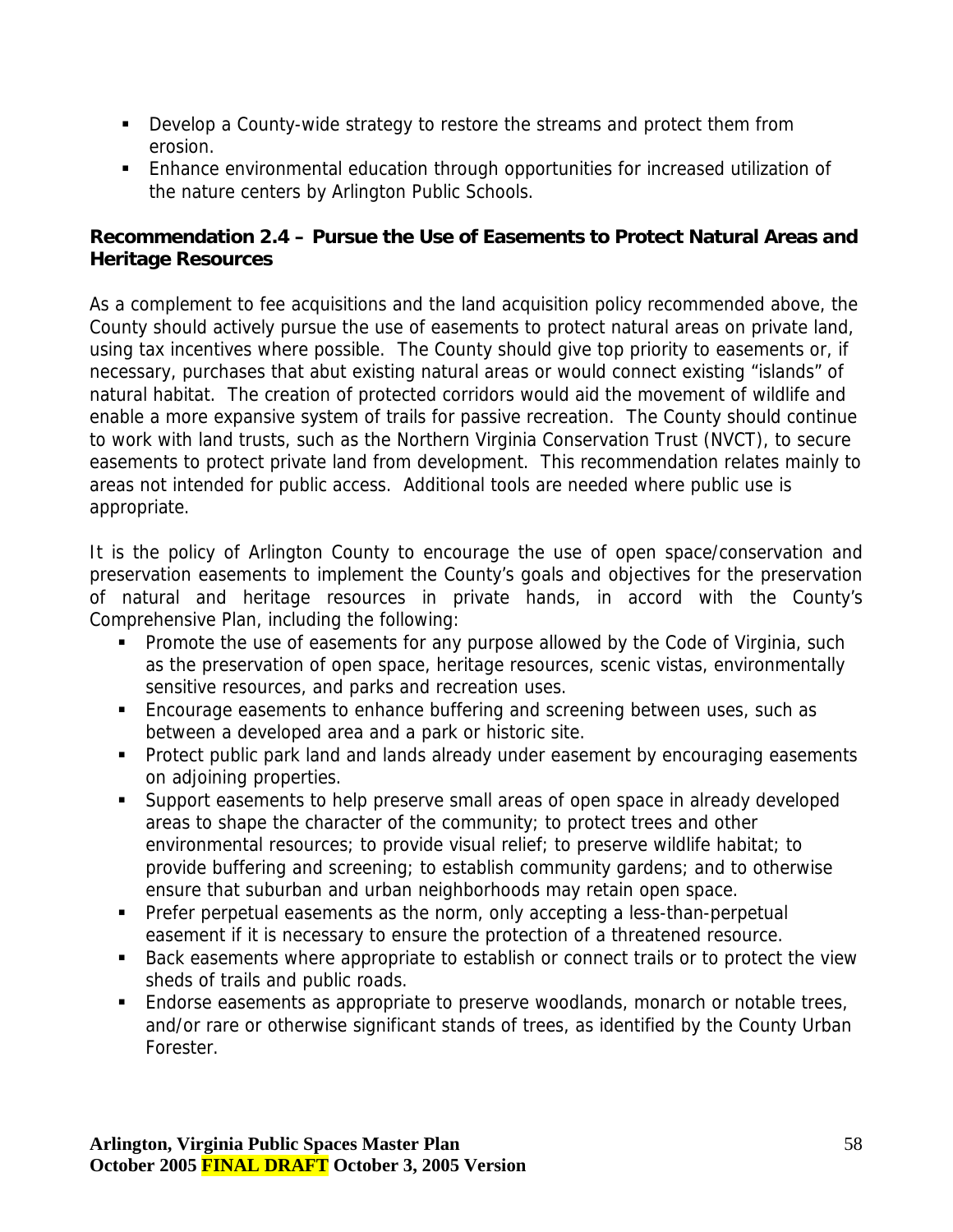- Favor the use of easements for the linking of natural areas and parks, the preservation of wildlife corridors, Resource Protection Areas, and other environmentally sensitive areas such as land associated with the Potomac River and its tributary streams.
- Urge easements to preserve open space in already developed areas in order to provide natural areas, protect environmentally sensitive resources and preserve wildlife habitat in an urban or suburban context.
- **Preserve heritage resources by the use of easements. Encourage property owners to** place easements on their properties, working with the County, a local non-profit land trust and/or a state or national entity authorized to hold easements for the purpose of heritage resource preservation.
- Work with the Northern Virginia Conservation Trust to develop an inventory of privately owned spaces that should be acquired or protected with conservation easements.

## **Recommendation 2.5 – Manage Natural Areas to Maintain Diverse Habitats**

The County should strive for a sustainable landscape by planting native and some appropriate non-invasive non-native species on all of its properties. Herbicides and pesticides should be used only when absolutely necessary and when effective and practical non-chemical controls are not available.

- The County should gradually convert its planting of annuals to native and proven nonnative perennial trees, shrubs and flowers, thereby reducing maintenance and watering needs.
- Set a goal of devoting fifty percent of nursery space to perennials within five years and implement sustainable landscaping practices throughout the County.

## **Recommendation 2.6 – Continue to Move Toward More "Green" Practices**

The County has been very proactive in adopting sustainable environmental practices and should continue to place priority on those practices, including:

- Decrease the use of impervious surfaces where possible while maintaining accessibility where desired.
- Narrow street corridors when feasible.
- Decrease the dependence on herbicides and pesticides.
- Increase the number of meadow type habitats.
- Increase the educational opportunities for private property owners.
- Increase interpretation resources.
- Provide ongoing resources to control invasive species.
- Continue to monitor the "Green Industry" for best practices.

## **Recommendation 2.7 – Develop and Implement a Green Infrastructure Plan**

Like the built infrastructure, a green infrastructure system consists of "hubs" --- large areas that are vital to the area's ecology --- and "corridors" --- linkages that provide protection for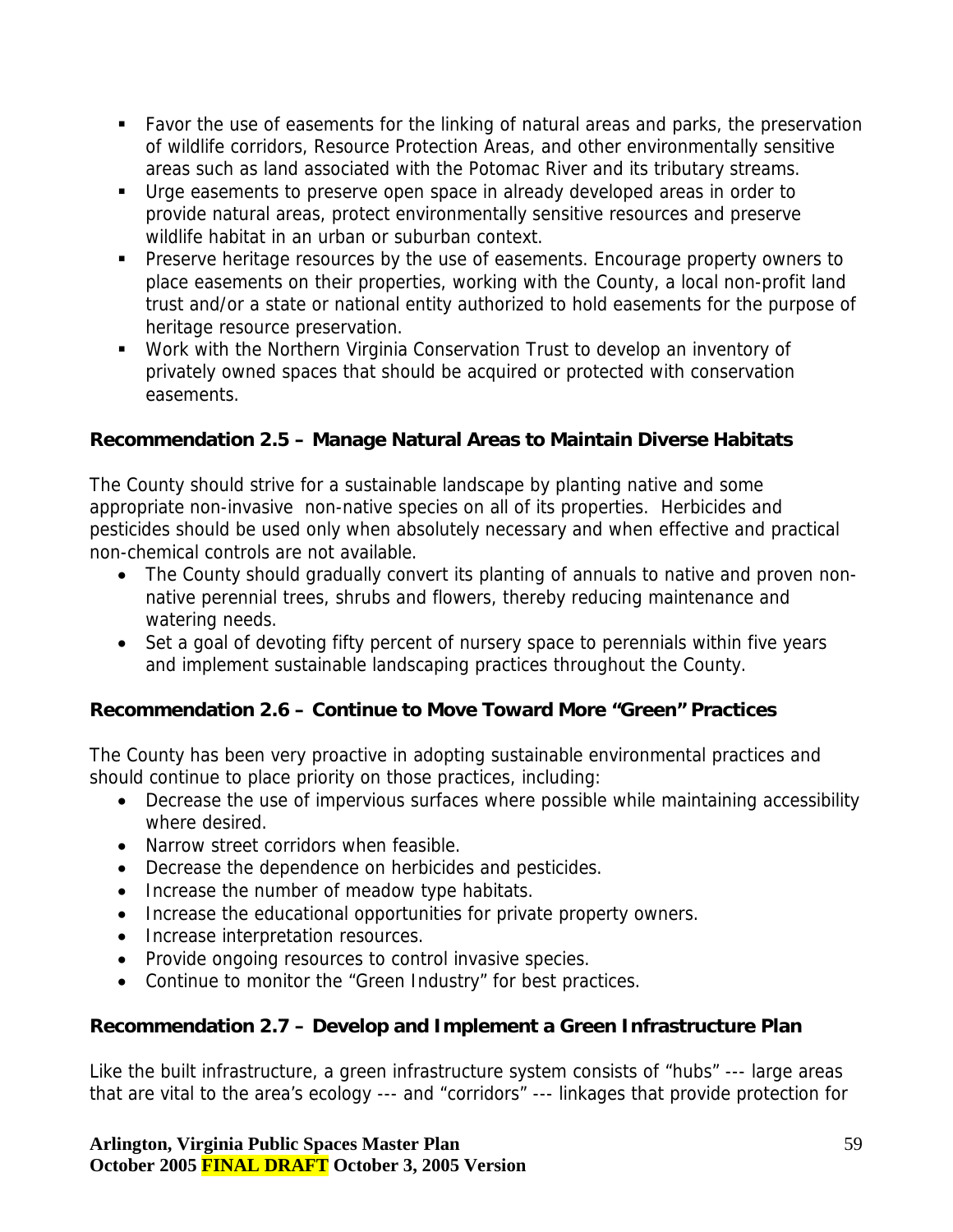the movement of wildlife and plant life across the landscape (ecological corridors), recreational access (trails) and enhancement or restoration of water quality (riparian corridors). Accordingly, the County should develop and implement a green infrastructure plan based on these guiding principles:

- Embrace green infrastructure as the framework for conservation.
- Finance the protection and management of green infrastructure as a primary public investment.
- Design, plan and map a green infrastructure system that functions across multiple landscapes and scales and is grounded in scientific and land planning theories and practices.
- Provide hubs and corridors both within the County and with linkages to the green infrastructure system in surrounding jurisdictions.
- Engage the public in defining a green infrastructure plan that stimulates action by people with diverse backgrounds and interests.

## **Objective Three – Improve Access and Usability**

All of the planning and funding in the world means little if the community is not able to get to the spaces to use them. This realization translates into a heavy emphasis on access for all and transportation, working closely among County departments to ensure that any new facility or other public space is walkable, accessible, and usable, has adequate parking, and/or is on major transit lines.

#### **Recommendation 3.1 – Make Public Spaces Usable for People of All Abilities**

Arlington County has implemented a strong focus on usability of all public spaces for people of all abilities, but there remain facilities and lands that are not adequately accessible. The County needs to maintain a focus that supports all people's need for play, leisure time and social interaction. This should extend above and beyond what is required by law, including technical research, design expertise, and citizen input related to creating and redeveloping public spaces that are accessible and usable by all.

- Renovation projects should continue to incorporate the requirements and guidelines of the US Access Board on Recreational Facilities. The benchmark for Arlington in renovation projects and new construction should go beyond ADA compliance to stateof-the-art model projects commensurate with the County's world-class community planning and development.
- Create places for all children to play together with siblings, friends and peers.
- Support the right leisure time experience for all.
- Consideration should be given to developing the County's first-ever universal design/accessible playground to create a fun place for children and adults of all ages and abilities to recreate in a setting that is accessible to the greatest number of people. Integrate a variety of play experiences and challenges where persons of all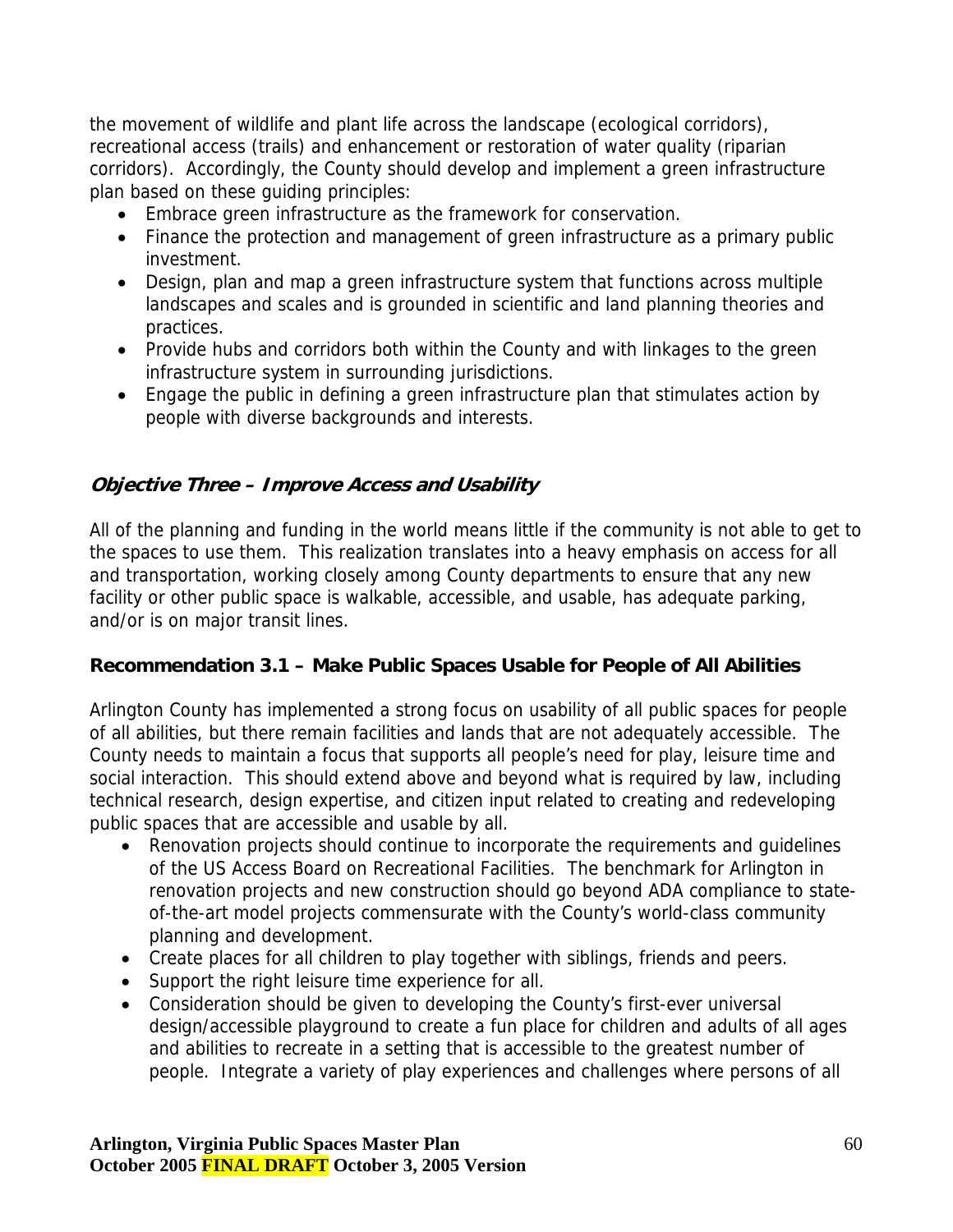ages with physical, sensory or developmental disabilities can interact and socialize with able-bodied individuals.

## **Recommendation 3.2 – Update and Implement Trail Systems Management**

Community members want to enjoy Arlington County's "walkable community" attributes. This requires safe connecting trails for walking, biking, jogging and alternative modes of transportation.

- The County needs to update the GIS system, to include details on length of trails, trail surfaces, connections and accessible locations. The database should include on-street bicycle lanes and key segments of sidewalks as well as off-road trails. This information resource will make future decisions on trail location, land acquisitions, and easements more equitable and easier to justify and manage.
- Improve access and safety of the Arlington portion of the Washington and Old Dominion Railroad Regional Park in partnership with the Northern Virginia Regional Park Authority. This should include improvements to the trail crossing and amenities at Lee Highway and trail head improvements at the Shirlington Road trail terminus.

## **Recommendation 3.3 – Ensure Good Transportation Access**

The value of the transit system in providing access to park and recreation components is evident. Facilities located near one transit stop are, in effect, located near all transit stops linked by good service. This should be taken into account when locating new components. For example, it may not be necessary to duplicate facilities designed to serve the immediate neighborhood at multiple transit stops. Putting one facility at one transit stop and sizing it with the capacity to serve the cumulative population of several transit stops could serve the needs of all. This may not work for all components (such as Community Canine Areas), but could work fine for facilities such as basketball, tennis and arts facilities. In effect, multiple transit stops can be combined into a single "cluster" as described elsewhere.

- **Locate facilities with a county-wide draw near transit stops and other forms of multi**modal transportation whenever possible.
- **Include transportation planning and access planning for all renovated or new facilities.** In addition, the plans should provide an emphasis on walkability, alternative access modes (friendly to bicyclists, skateboards, in-line skating, etc.), and maintaining accessibility for all.

## **Objective Four – Enhance Arts, Culture and History**

Arlington has established itself throughout the region as a community that offers dynamic and unique arts activities and one that provides focused attention to historical preservation. The County's Arts Incubator Program is a national model for innovative public support of the Arts. The Needs Assessment shows strong participation and support for arts and cultural activities. Extensive research shows that, in addition to being a vital means of social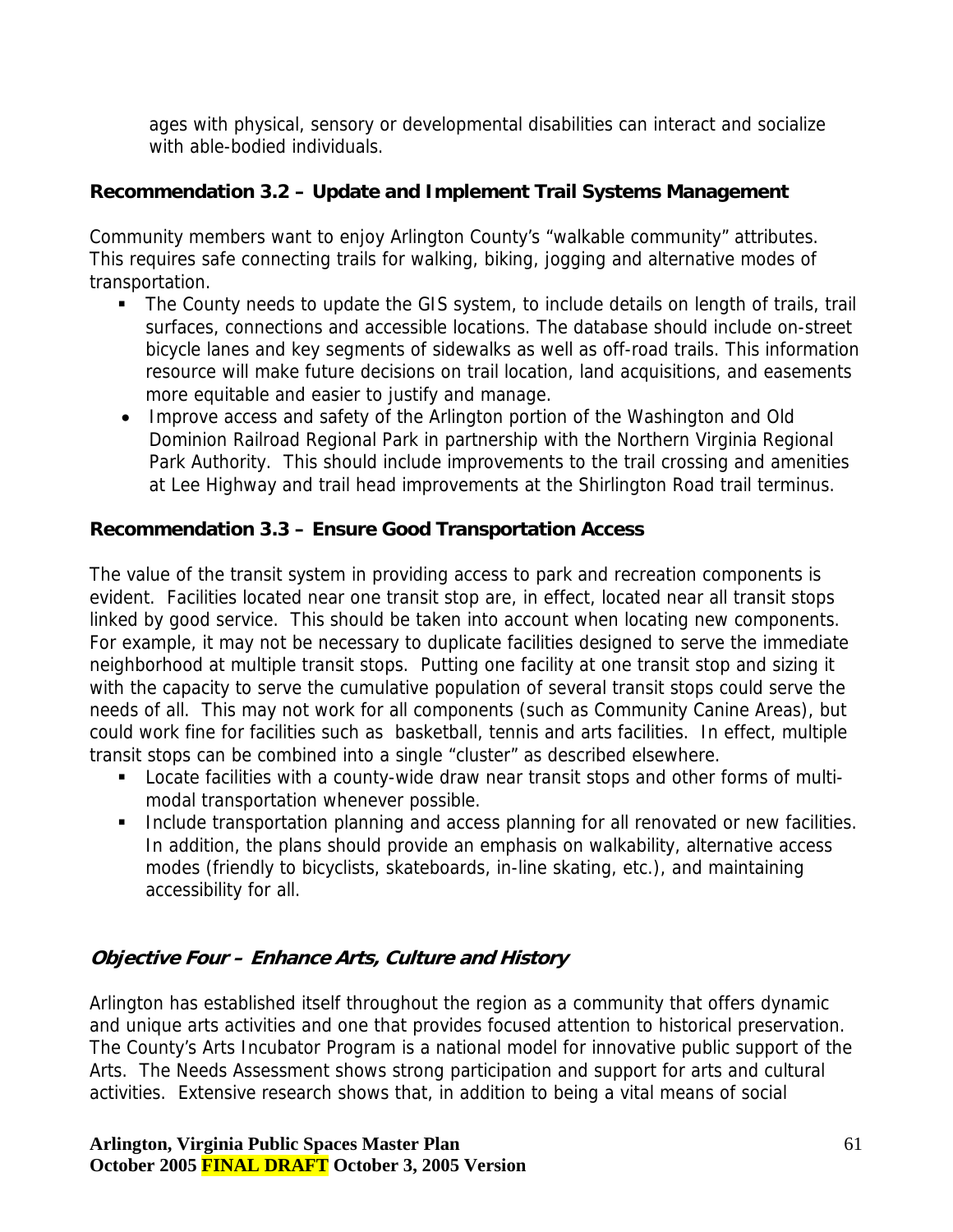enrichment, the arts are also an economically sound investment. The County should maintain its focus on the arts, cultural and historical programs and facilities, and continue to meet and/or exceed the community's expectations.

## **Recommendation 4.1 – Develop a Major Arts and Cultural Center**

There is need, demand and justification for building a multi-use centralized cultural center. Building upon the results of the report prepared by a consultant in November 2004, planning should continue to determine the funding, siting, construction costs, schedule and final programming for this center. The current preferred site is in the Courthouse Plaza area, where a center could be designed in concert with a major underground parking facility and outdoor central plaza.

Preliminarily planned components include:

- Two theatres
- Dedicated space for the Visual Arts
- Core programs focused on serving the Arlington Arts Organizations
- Space to support arts education activities
- Flexibility to accommodate a wide variety of ancillary uses

## **Recommendation 4.2 – Focus on Arts, Cultural and Historic Elements**

The County must continue to be creative and proactive in finding ways to incorporate historical and cultural recognition in the development and operation of recreational facilities and areas. Potential ideas for this include:

- More cultural, historical and arts interpretive signs along walking, hiking and biking trails should be included. New trails should be evaluated to see if they are appropriate for development around cultural, historical and arts themes.
- Incorporating public art concepts as outlined in the Public Art Master Plan.
- Incorporating small exhibition spaces in all recreation and community centers.
- Increased recognition of Arlington County's cultural diversity, historical heritage, and richness should be designed into recreational facilities and public space areas.
- When land is being considered for acquisition, County planners should work with historic preservationists early in the process to ensure that historical aspects of the acquisition are identified and that any development of the site respects identified elements.
- County departments should proactively integrate planning for projects with the goals outlined in this plan, the Public Art Master Plan and the forthcoming Historic Preservation Master Plan.

In addition, facilities for smaller concerts and events should be distributed throughout the urban corridors to encourage local activities with a dynamic flavor to occur close to transit stations and restaurants. This will not only encourage walking as a means of access to these events, it will help build a sense of community within the neighborhoods.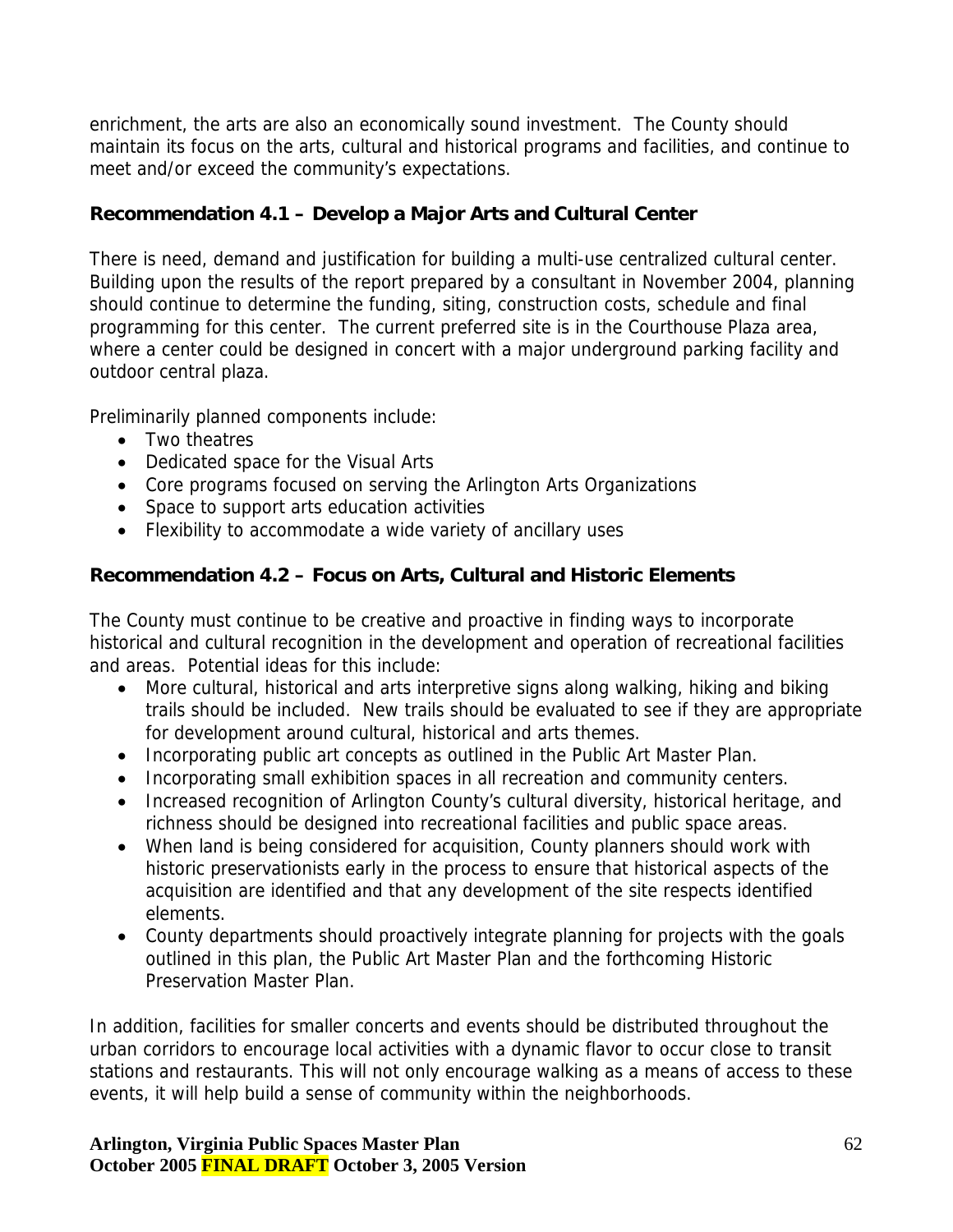Additional opportunities for cultural experiences should be provided throughout the County as well. This can happen by integrating art and interpretive features into all parts of the County's Public Spaces system. For example, benches, play apparatus, and even utilitarian features such as backstops for softball can become pieces of art with a little extra thought put into their design.

## **Objective Five – Develop and Enhance Partnerships**

Arlington County has and needs to continue to create partnerships with Arlington Public Schools and other private, governmental and non-profit organizations. These partnerships help leverage funding and other resources for the community, and will continue to be more and more important as the availability of land lessens or becomes more costly. In order to minimize risk and inefficiencies, and provide for equitable, mutually-beneficial and wellmanaged partnerships, the County needs to pro-actively plan and set policy for procuring and managing partnerships.

#### **Recommendation 5.1 – Maximize the Partnership with Arlington Public Schools (see Priority 5 above)**

### **Recommendation 5.2 – Create and Implement a Partnership Policy**

Arlington County needs to formalize all partnerships in a written format.

- Develop a policy that provides an outline of what types of partnerships are appropriate for the County, the approval and procurement procedures, steps for partnering, monitoring and evaluation criteria, risk management and exit strategies if for some reason a partnership does not go as planned.
- **IDENTIFY** a system for tracking and identifying all current and potential partners. A "Sample Partnership Policy" has been provided as part of this planning process.

## **Recommendation 5.3 – Create a Partnership Plan with Managers of Federal Lands**

Arlington County includes 1,052 acres of federal lands managed by the National Park Service and other federal agencies, including the land along the Potomac River and Arlington Cemetery. The Potomac riverfront, in particular, has a great potential for creating additional recreational and natural area access for boating, fishing, wildlife watching and additional trails for Arlington citizens if creative partnerships can be implemented and managed.

Initiate relationships with the NPS to create potential partnerships and a plan for development of access and use as feasible for this important riverfront corridor and other federally-owned lands within the County.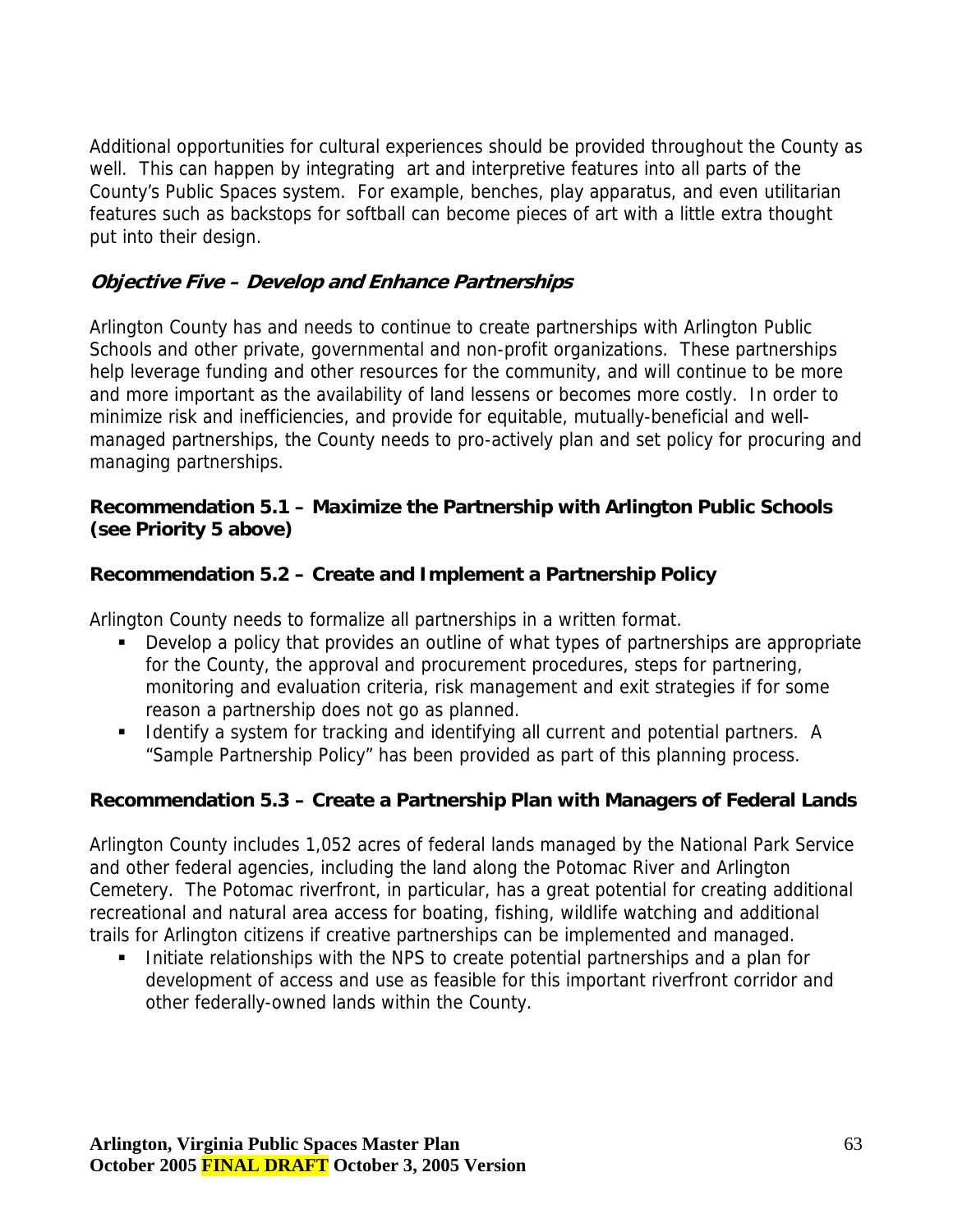## **Recommendation 5.4 – Review and Update all other Agreements**

The County should inventory all other current formal and informal agreements with other governmental, for-profit and non-profit agencies.

 Agreements should be updated and formalized into writing in accordance with the partnership policy (discussed in 5.1), with an ongoing list kept in a centralized location to help minimize duplications and maximize standardized offerings.

## **Objective Six – Manage Assets Effectively**

The County has become large and somewhat decentralized. This has led to the need for more specific policies, standards and performance measures to help guide the various departments and divisions in reaching their common goals to fulfill the mission and vision for public spaces.

#### **Recommendation 6.1 – Evaluate Controls and Methods for Pricing and Cost Recovery**

As the County has grown and evolved over the years, the issues of pricing and the relationship of funding to cost recovery has grown inconsistently across the PRCR Department. While there are some approved fee policies, determination for fees, prices, subsidy levels and cost recovery is varied throughout the agency. In addition, the basis for the supplemental fees budget is dated and insufficiently defined. In order to help remedy these inefficiencies the County should:

- Create and implement a clear pricing and cost recovery policy, an easily articulated philosophy, and approved pricing formulas.
- Re-evaluate and clarify the use and expectations of the supplemental fees budget relative to other program areas.
- Evaluate other potential forms of revenue, including alternative funding, concessions and contracting, impact fees, land dedication requirements, advertising, etc.

## **Recommendation 6.2 – Create a Life Cycle Costing Assessment**

A Life-Cycle Assessment should be compiled in a digital format that will build on current park inventories and add information related to the condition of each facility and the anticipated number of years to major renovation or replacement. The goals of this assessment will be to gain a better understanding of deferred maintenance needs that have gone unmet and develop a strategy for renovating or replacing facilities.

- Collect and review current capital project data and recent CIP's to determine trends in replacing or renovating facilities.
- Review current plans being developed on sports fields to determine lifecycle on turf replacement for both natural and synthetic turf surfaces.
- Review historic data on replacement of facilities and components.
- Conduct field audits to develop a condition inventory of all facilities.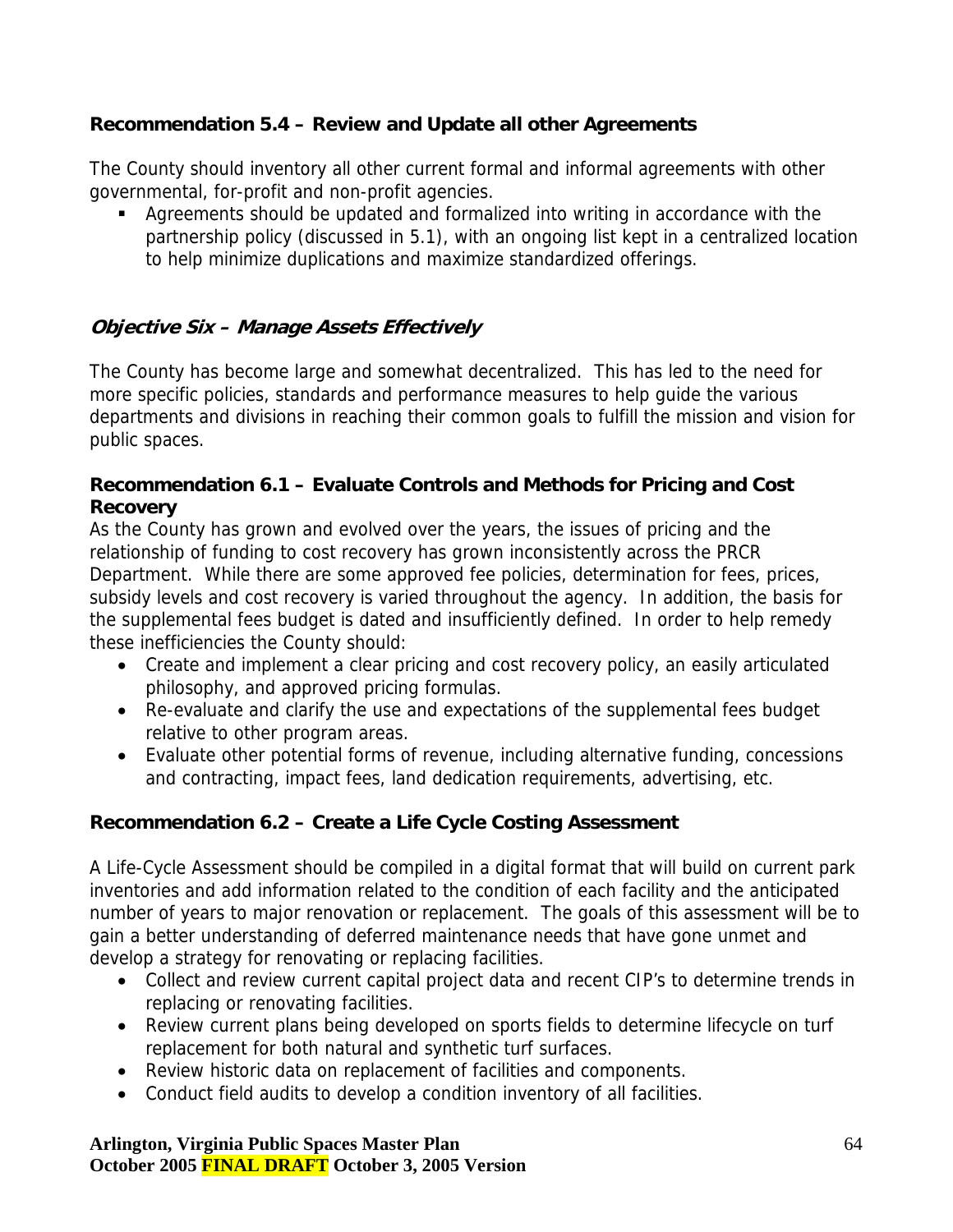- Review all proposed park plans and determine if on-going capital projects include major replacements or renovations to gather cost estimates for current projects.
- Establish lifecycle replacement standards and projected costs.

## **Recommendation 6.3 – Create a Technology Investment Plan**

Arlington County should create a technology investment plan related specifically to the public spaces management that would detail the future needs, strategic direction, and business systems analysis to clearly define the County's future needs and required investment for Information Management and Technology.

### **Recommendation 6.4 – Create Alternative Funding Policies and Resources**

In evaluating the potential for additional revenue and cost recovery, there is great potential for a substantial increase from alternative funding sources such as partnerships, grants, and sponsorships. In order to create a positive return on investment for these activities, it is recommended that the County:

- Create a strategic plan for alternative funding procurement.
- Centralize the authority for procurement of all sponsorships and grant applications into this function.
- Centralize the inventory, authority for, and location of all partnership and sponsorship agreements.
- Create a sponsorship policy that outlines acceptable sponsorship activities, levels, authorities, and approvals.
- Create centralized processes for grant writing, funding procurement, servicing of partners and sponsors, reporting, evaluation and performance measurement.

## **Recommendation 6.5 – Create Facility Design Standards Guidelines**

The County should create facility design standards that address near and long term operational costs, maintenance costs, utilization of land resources, best management practices, standard construction and replacement materials, compliance with ADA, LEED and National Playground Safety requirements, and other issues. This guideline document should help guide all future planning efforts.

- Determine the full scope of information to be covered in the guidelines.
- Initiate the development of design standards.

### **Recommendation 6.6 – Update and Manage all Policies, Guidelines and Maintenance Standards**

As the County has grown, policy and guideline development has occurred on an "as needed" basis. The County should update and manage all policies, guidelines and maintenance standards for management of all parks, trails, natural areas, and facilities. This includes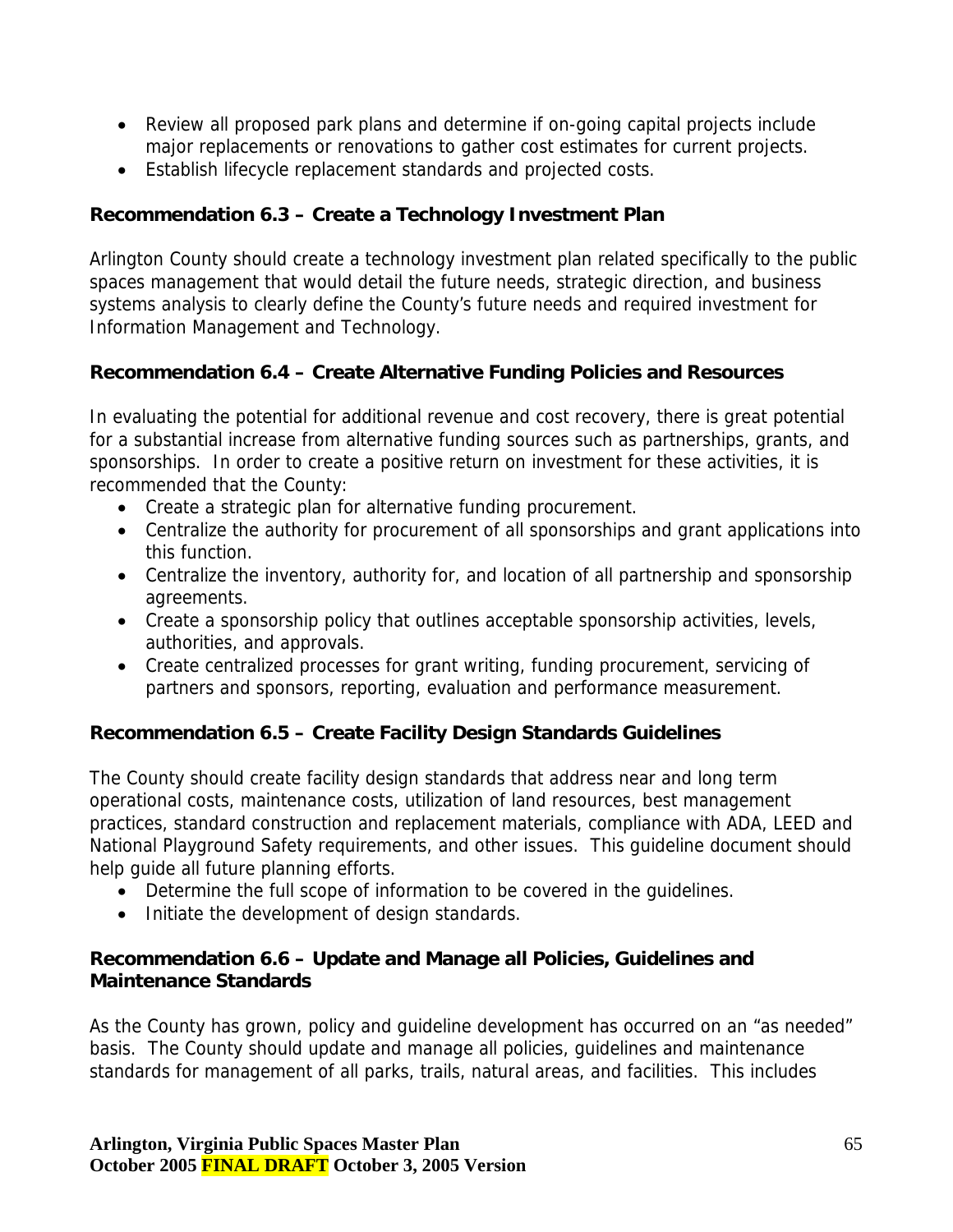<span id="page-65-0"></span>defining and inventorying all types of facilities and creating consensus on management practices and classifications.

- Review and inventory the various policy and guideline documents that are in place or have been previously developed.
- Create a list of the necessary management documents under the County's purview.
- Develop maintenance standards and staffing levels.
- Evaluate the current maintenance data base system and determine how to evaluate true costs and resources needs.
- Allocate resources to update or create needed policy and guideline documents.
- Implement the updated standards and maintenance management practices.

## **Recommendation 6.7 – Implement a 5-Year Master Planning Schedule**

As an element of the County's Comprehensive Plan, the *Public Spaces Master Plan* should be updated every five years.

Schedule the update to the next 2010 Public Spaces Master Plan by allocating resources to begin the update starting in 2008. The update should include an update to the parks and Recreation Resident Survey and Youth Survey.

# **B. Next Steps**

Arlington County is continually striving to keep up with the expectations and needs of the community. The public spaces are heavily used and have numerous positive impacts including encouraging healthy lifestyles, promoting social well-being, providing opportunities and facilities for enjoyment, and enhancing the quality of life.

This Public Spaces Master Plan provides a quiding mechanism for continuing to meet existing and future community needs, and expanding the positive impacts of this portion of the County's services. The strengths of this plan stems from the extensive research, community involvement, analysis of needs, and public review that form the basis for the recommendations it contains. The recommendations of this plan are designed to create goals primarily for the PRCR Department, cultivating:

- $\triangleright$  Focus on consistently meeting and exceeding citizen expectations;
- $\triangleright$  Using innovative ideas and methods to successfully meet challenges posed by budgetary, facility and staffing limitations;
- $\triangleright$  A public space system that benefits residents by increasing services to all age groups and providing diverse opportunities;
- $\triangleright$  A stewardship approach to providing high-quality facilities, existing and future, through judicious use of public funds;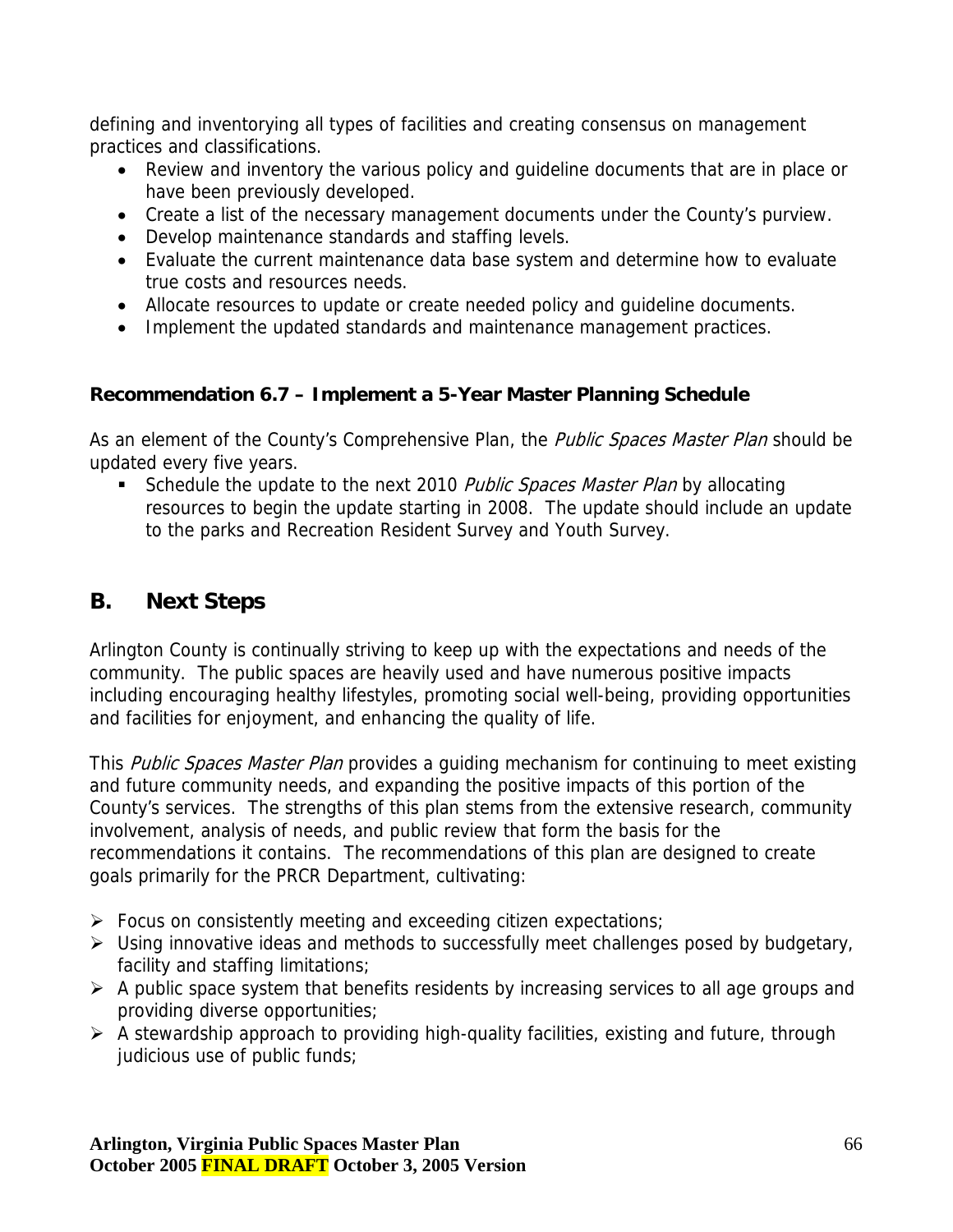- ¾ Cooperation and partnerships among the County departments, Arlington Public Schools, community-based recreational amenities, other national, local and regional governments, and the private sector in providing recreational services and facilities;
- $\triangleright$  A proactive planning process guided by community needs and executable strategies; and a process for reviewing and updating this document.

Ultimately, this plan is designed to serve as a planning and decision-making tool facilitating participation for everyone in Arlington County.